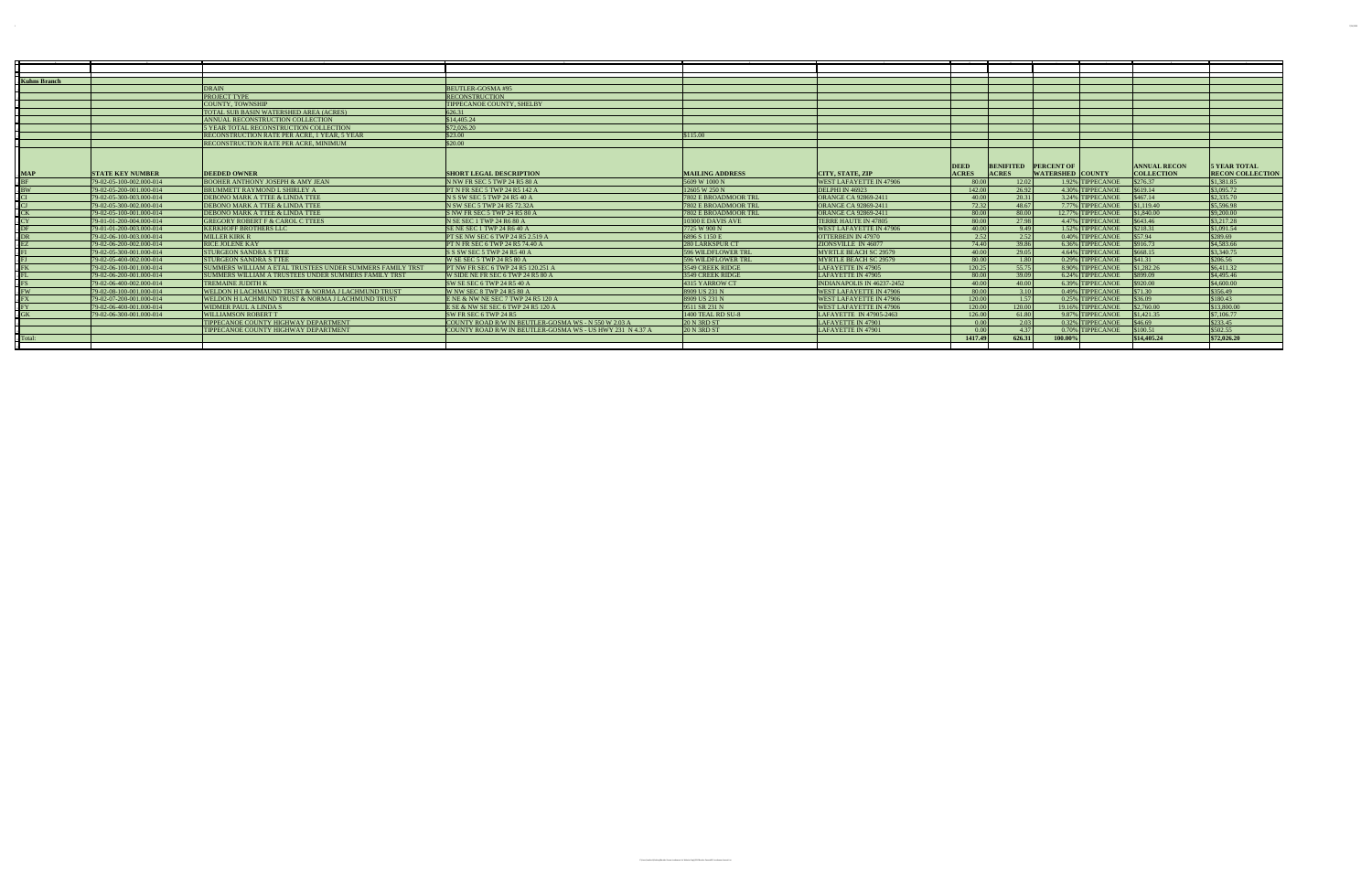| <b>Beutler Main</b> |                          |                                                   |                                                               |                          |                                |                       |                                         |                             |                     |                         |
|---------------------|--------------------------|---------------------------------------------------|---------------------------------------------------------------|--------------------------|--------------------------------|-----------------------|-----------------------------------------|-----------------------------|---------------------|-------------------------|
|                     |                          | <b>DRAIN</b>                                      | EUTLER-GOSMA#95                                               |                          |                                |                       |                                         |                             |                     |                         |
|                     |                          | PROJECT TYPE                                      | RECONSTRUCTION                                                |                          |                                |                       |                                         |                             |                     |                         |
|                     |                          | <b>COUNTY, TOWNSHIP</b>                           | TIPPECANOE COUNTY, SHELBY                                     |                          |                                |                       |                                         |                             |                     |                         |
|                     |                          | TOTAL SUB BASIN WATERSHED AREA (ACRES)            | 906.50                                                        |                          |                                |                       |                                         |                             |                     |                         |
|                     |                          | ANNUAL RECONSTRUCTION COLLECTION                  | \$57,992.79                                                   |                          |                                |                       |                                         |                             |                     |                         |
|                     |                          | 5 YEAR TOTAL RECONSTRUCTION COLLECTION            | \$289,963.97                                                  |                          |                                |                       |                                         |                             |                     |                         |
|                     |                          | RECONSTRUCTION RATE PER ACRE, 1 YEAR, 5 YEAR      | \$64.00                                                       | \$320.00                 |                                |                       |                                         |                             |                     |                         |
|                     |                          | RECONSTRUCTION RATE PER ACRE, MINIMUM             | \$20.00                                                       |                          |                                |                       |                                         |                             |                     |                         |
|                     |                          |                                                   |                                                               |                          |                                |                       |                                         |                             |                     |                         |
|                     |                          |                                                   |                                                               |                          |                                |                       |                                         |                             |                     |                         |
|                     |                          |                                                   |                                                               |                          |                                | <b>DEED</b>           | <b>BENIFITED PERCENT OF</b>             |                             | <b>ANNUAL RECON</b> | <b>5 YEAR TOTAL</b>     |
| <b>MAP</b>          | <b>STATE KEY NUMBER</b>  | <b>DEEDED OWNER</b>                               | <b>SHORT LEGAL DESCRIPTION</b>                                | <b>MAILING ADDRESS</b>   | <b>CITY, STATE, ZIP</b>        | <b>ACRES</b>          | <b>ACRES</b><br><b>WATERSHED COUNTY</b> |                             | <b>COLLECTION</b>   | <b>RECON COLLECTION</b> |
|                     | 79-02-07-200-002.000-014 | <b>BOOHER ANTHONY J &amp; AMY</b>                 | SW NE SEC 7 TWP 24 R5                                         | 5609 W 1000 N            | <b>WEST LAFAYETTE IN 47906</b> | -40.00                | 40.00                                   | 4.41% TIPPECANOE            | \$2,560.00          | \$12,800.00             |
|                     | 79-02-07-400-001.000-014 | <b>BOOHER ANTHONY J &amp; AMY J</b>               | PT SE SEC 7 TWP 24 R5 80.530 A PER SURVEY                     | 5609 W 1000 N            | <b>WEST LAFAYETTE IN 47906</b> | 80.53                 | 2.28                                    | 0.25% TIPPECANOE            | \$145.95            | \$729.75                |
|                     | 79-01-12-400-003.000-014 | <b>DANIELS LLC</b>                                | S N SE SEC 12 TWP 24 R6 40.00A                                | <b>PO BOX 2668</b>       | <b>WEST LAFAYETTE IN 47906</b> | 40.00                 | 17.63                                   | 1.94% TIPPECANOE            | \$1,128.32          | \$5,641.61              |
|                     | 79-01-12-400-001.000-014 | <b>DANIELS LLC</b>                                | N N SE SEC 12 TWP 24 R6 35.00 A                               | PO BOX 2668              | <b>WEST LAFAYETTE IN 47906</b> | 35.00                 | 35.00                                   | 3.86% TIPPECANOE            | \$2,240.00          | \$11,200.00             |
|                     | 79-01-12-200-001.000-014 | <b>DANIELS LLC</b>                                | PT SW NE SEC 12 TWP 24 R6 25.00 A & 2.500 A                   | PO BOX 2668              | <b>WEST LAFAYETTE IN 47906</b> |                       | 25.41                                   | 2.80% TIPPECANOE            | \$1,626,48          | \$8,132.40              |
|                     | 79-01-12-200-001.000-014 | <b>DANIELS LLC</b>                                | PT SW NE SEC 12 TWP 24 R6 25.00 A & 2.500 A                   | <b>PO BOX 2668</b>       | <b>WEST LAFAYETTE IN 47906</b> | $\frac{27.50}{27.50}$ | 2.50                                    | 0.28% TIPPECANOE            | \$160.00            | \$799.99                |
|                     | 79-01-12-100-008.000-014 | <b>DANIELS LLC</b>                                | PT W NW SEC 12 TWP 24 R6 10.319 A                             | <b>PO BOX 2668</b>       | <b>WEST LAFAYETTE IN 47906</b> | 10.32                 | 10.32                                   | 1.14% TIPPECANOE            | \$660.42            | \$3,302.08              |
|                     | 79-01-12-100-007.000-014 | <b>DANIELS LLC</b>                                | WE SW NW SEC 12 TWP 24 R6 10 A                                | <b>PO BOX 2668</b>       | <b>WEST LAFAYETTE IN 47906</b> | 10.00                 | 10.00                                   | 1.10% TIPPECANOE            | \$640.00            | \$3,200.00              |
|                     | 79-01-12-100-003.000-014 | <b>DANIELS LLC</b>                                | E W SW NW SEC 12 TWP 24 R6 10A                                | <b>PO BOX 2668</b>       | <b>WEST LAFAYETTE IN 47906</b> | 10.00                 | 9.18                                    | 1.01% TIPPECANOE            | \$587.31            | \$2,936.57              |
|                     | 79-01-12-100-001.000-014 | <b>DANIELS LLC</b>                                | PT NW SEC 12 TWP 24 R6 25.641 A & 7.641 A                     | <b>PO BOX 2668</b>       | <b>WEST LAFAYETTE IN 47906</b> | 33.28                 | 17.97                                   | 1.98% TIPPECANOE            | \$1,149.97          | \$5,749.85              |
|                     | 79-01-12-100-001.000-014 | <b>DANIELS LLC</b>                                | PT NW SEC 12 TWP 24 R6 25.641 A & 7.641 A                     | <b>PO BOX 2668</b>       | <b>WEST LAFAYETTE IN 47906</b> | 33.28                 | 8.92                                    | 0.98% TIPPECANOE            | \$571.04            | \$2,855.21              |
|                     |                          |                                                   |                                                               |                          |                                | 80.00                 | 13.40                                   |                             |                     | \$4,286.58              |
|                     | 79-01-12-400-002.000-014 | FRALEY DAVID WILLIAM ETAL                         | S SE SEC 12 TWP 24 R6 80 A                                    | 7537 US HWY 52 W         | <b>WEST LAFAYETTE IN 47906</b> |                       |                                         | 1.48% TIPPECANOE            | \$857.32            |                         |
|                     | 79-01-12-200-004.000-014 | <b>GLEBE MATTHEW K &amp; KAREN L</b>              | PT SW NE SEC 12 TWP 24 R6 2.50 A                              | 8701 N 750 W             | <b>WEST LAFAYETTE IN 47906</b> | 2.50<br>80.00         | 2.50                                    | 0.28% TIPPECANOE            | \$160.00            | \$800.00                |
|                     | 79-01-01-200-004.000-014 | <b>GREGORY ROBERT F &amp; CAROL C TTEES</b>       | N SE SEC 1 TWP 24 R6 80 A                                     | 10300 E DAVIS AVE        | TERRE HAUTE IN 47805           |                       | 36.65                                   | 4.04% TIPPECANOE            | \$2,345.85          | \$11,729.26             |
|                     | 79-02-07-300-002.000-014 | <b>JDR NESBITT LLC</b>                            | NE SW SEC 7 TWP 24 R5 37.421 A                                | 906 HILLCREST RD         | <b>WEST LAFAYETTE IN 47906</b> | 37.42                 | 0.62                                    | $0.07\%$ TIPPECANOE \$20.00 |                     | \$100.00                |
|                     | 79-02-07-100-001.000-014 | <b>JDR NESBITT LLC</b>                            | NW FR SEC 7 TWP 24 R5 118.95 A                                | 906 HILLCREST RD         | <b>WEST LAFAYETTE IN 47906</b> | 118.95                | 118.95                                  | 13.12% TIPPECANOE           | \$7,612.80          | \$38,064.00             |
|                     | 79-01-12-200-005.000-014 | <b>KERKHOFF BROTHERS LLC</b>                      | PT SW NE SEC 12 TWP 24 R6 2.00 A                              | 7725 W 900 N             | <b>WEST LAFAYETTE IN 47906</b> | 2.00                  | 2.00                                    | 0.22% TIPPECANOE            | \$128.00            | \$640.00                |
|                     | 79-01-12-100-006.000-014 | <b>KERKHOFF PHILIP J</b>                          | PT E NW SEC 12 TWP 24 R6& PT NW NW SEC 12 TWP 24 R6 78.999 A  | 7725 W 900 N             | <b>WEST LAFAYETTE IN 47906</b> | 79.00                 | 79.00                                   | 8.71% TIPPECANOE            | \$5,055.94          | \$25,279.68             |
|                     | 79-01-01-300-004.000-014 | <b>KERKHOFF PHILIP J &amp; NANCY J</b>            | PT SW SEC 1 TWP 24 R6 10.00 A                                 | 9216 N 750 W             | <b>WEST LAFAYETTE IN 47906</b> | 10.00                 | 7.29                                    | 0.80% TIPPECANOE            | \$466.28            | \$2,331.42              |
|                     | 79-01-12-200-006.000-014 | LEHE DAVID R                                      | NE SEC 12 TWP 24 R6 2.06 A                                    | 10101 W 1300 S           | <b>WEST LAFAYETTE IN 47906</b> | 2.06                  | 2.06                                    | 0.23% TIPPECANOE            | \$131.84            | \$659.20                |
|                     | 79-01-12-400-004.000-014 | <b>MILLER JULIE A</b>                             | PT W NE & SE SEC 12 TWP 24 R6 5.00 A                          | 8519 N 750 W             | <b>WEST LAFAYETTE IN 47906</b> | 5.00                  | 5.00                                    | 0.55% TIPPECANOE            | \$320.00            | \$1,600.00              |
|                     | 79-02-07-100-002.000-014 | NESBITT DONALD G & PAMELA S TTEE                  | PT W SEC 7 TWP 24 R5 4.377 A                                  | 8502 US 231 N            | <b>WEST LAFAYETTE IN 47906</b> | 4.38                  | 3.97                                    | 0.44% TIPPECANOE            | \$254.39            | \$1,271.93              |
|                     | 79-02-07-100-003.000-014 | <b>PUBLIC THE</b>                                 | PT W SEC 7 TWP 24 R5 0.372 A                                  | <b>20 N 3RD ST</b>       | <b>LAFAYETTE IN 47901</b>      | 0.37                  | 0.37                                    | 0.04% TIPPECANOE            | \$20.00             | \$100.00                |
|                     | 79-01-01-400-001.000-014 | <b>R&amp;J LEHE FARM CORP</b>                     | E NE NW NE SEC 12 TWP 24 R6 117.8 A & SE SEC 1 TWP 24 R6 80 A | <b>3680 NEWCASTLE RD</b> | <b>LAFAYETTE IN 47905</b>      | 197.80                | 39.70                                   | 4.38% TIPPECANOE            | \$2,540.79          | \$12,703.95             |
|                     | 79-01-01-400-001.000-014 | <b>R&amp;J LEHE FARM CORP</b>                     | E NE NW NE SEC 12 TWP 24 R6 117.8 A & SE SEC 1 TWP 24 R6 80 A | <b>3680 NEWCASTLE RD</b> | LAFAYETTE IN 47905             | 197.80                | 79.09                                   | 8.72% TIPPECANOE            | \$5,061.67          | \$25,308.33             |
|                     | 79-01-01-400-001.000-014 | <b>R&amp;J LEHE FARM CORP</b>                     | E NE NW NE SEC 12 TWP 24 R6 117.8 A & SE SEC 1 TWP 24 R6 80 A | <b>3680 NEWCASTLE RD</b> | LAFAYETTE IN 47905             | 197.80                | 78.13                                   | 8.62% TIPPECANOE            | \$5,000.18          | \$25,000.92             |
|                     | 79-01-12-200-002.000-014 | <b>REISS DALE R &amp; TRUDI A</b>                 | PT W NE & SE SEC 12 TWP 24 R6 5.00 A                          | 8521 N 750 W             | <b>WEST LAFAYETTE IN 47906</b> | 5.00                  | 5.00                                    | 0.55% TIPPECANOE            | \$320.00            | \$1,600.00              |
|                     | 79-01-01-300-003.000-014 | <b>ROOZE CAROL L</b>                              | PT SE SW SEC 1 TWP 24 R6 30 A E NW SW SEC 1 TWP 24 R6 20A     | 8028 US HIGHWAY 52 W     | <b>WEST LAFAYETTE IN 47906</b> | 50.00                 | 21.17                                   | 2.34% TIPPECANOE            | \$1,354.77          | \$6,773.87              |
|                     | 79-01-12-300-005.000-014 | <b>SUTTON RICHARD</b>                             | PT S SW SEC 12 TWP 24 R6 22.50A                               | 8182 N 750 W             | <b>WEST LAFAYETTE IN 47906</b> | 22.50                 | 4.00                                    | 0.44% TIPPECANOE            | \$255.85            | \$1,279.27              |
|                     | 79-01-12-300-003.000-014 | <b>SUTTON RICHARD</b>                             | S S W SEC 12 TWP 24 R6 2 A                                    | 8182 N 750 W             | <b>WEST LAFAYETTE IN 47906</b> | 2.00                  | 2.00                                    | 0.22% TIPPECANOE            | \$128.00            | \$640.00                |
|                     | 79-01-12-300-002.000-014 | <b>SUTTON RICHARD &amp; LEAMAN JACQUIE</b>        | S N SW SEC 12 TWP 24 R6 40 A                                  | 8182 N 750 W             | <b>WEST LAFAYETTE IN 47906</b> | 40.00                 | 19.20                                   | 2.12% TIPPECANOE            | \$1,228.49          | \$6,142.47              |
|                     | 79-01-12-300-001.000-014 | <b>SUTTON RICHARD &amp; LEAMAN JACQUIE</b>        | N N SW SEC 12 TWP 24 R6 40 A                                  | 8182 N 750 W             | <b>WEST LAFAYETTE IN 47906</b> | 40.00                 | 29.27                                   | 3.23% TIPPECANOE            | \$1,873.55          | \$9,367.73              |
|                     | 79-02-08-100-001.000-014 | WELDON H LACHMAUND TRUST & NORMA J LACHMUND TRUST | W NW SEC 8 TWP 24 R5 80 A                                     | 8909 US 231 N            | <b>WEST LAFAYETTE IN 47906</b> | 80.00                 | 1.85                                    | 0.20% TIPPECANOE            | \$118.58            | \$592.92                |
|                     | 79-02-07-200-001.000-014 | WELDON H LACHMUND TRUST & NORMA J LACHMUND TRUST  | E NE & NW NE SEC 7 TWP 24 R5 120 A                            | 8909 US 231 N            | <b>WEST LAFAYETTE IN 47906</b> | 120.00                | 88.95                                   | 9.81% TIPPECANOE            | \$5,693.11          | \$28,465.56             |
|                     | 79-02-06-300-001.000-014 | <b>WILLIAMSON ROBERT T</b>                        | SW FR SEC 6 TWP 24 R5                                         | <b>1400 TEAL RD SU-8</b> | LAFAYETTE IN 47905-2463        | 126.00                | 59.48                                   | 6.56% TIPPECANOE            | \$3,806.96          | \$19,034.82             |
|                     | 79-02-07-300-001.000-014 | WILLIAMSON ROBERT T THOMAS J TRST                 | PT SW FR SEC 7 TWP 24 R5 80.48A                               | 1400 TEAL RD SUITE 8     | <b>LAFAYETTE IN 47905</b>      | 80.48                 | 6.63                                    | 0.73% TIPPECANOE            | \$424.47            | \$2,122.34              |
|                     | 79-01-12-200-003.000-014 | <b>WOLF JASON C</b>                               | PT SW NE SEC 12 TWP 24 R6 3.00 A PER SURVEY                   | 8709 N 750 W             | <b>WEST LAFAYETTE IN 47906</b> | 3.00                  | 3.00                                    | 0.33% TIPPECANOE            | \$192.00            | \$960.00                |
|                     |                          | TIPPECANOE COUNTY HIGHWAY DEPARTMENT              | COUNTY ROAD R/W IN BEUTLER-GOSMA WS - W 850 N 1.05 A          | <b>20 N 3RD ST</b>       | LAFAYETTE IN 47901             | 0.00                  | 1.05                                    | 0.12% TIPPECANOE            | \$67.33             | \$336.66                |
|                     |                          | TIPPECANOE COUNTY HIGHWAY DEPARTMENT              | COUNTY ROAD R/W IN BEUTLER-GOSMA WS - US HWY 231 N 3.38 A     | <b>20 N 3RD ST</b>       | <b>LAFAYETTE IN 47901</b>      | 0.00                  | 3.38                                    | 0.37% TIPPECANOE            | \$216.58            | \$1,082.92              |
|                     |                          | TIPPECANOE COUNTY HIGHWAY DEPARTMENT              | COUNTY ROAD R/W IN BEUTLER-GOSMA WS - W 900 N 7.03 A          | <b>20 N 3RD ST</b>       | LAFAYETTE IN 47901             | 0.00                  | 7.03                                    | 0.78% TIPPECANOE            | \$449.94            | \$2,249.70              |
|                     |                          | TIPPECANOE COUNTY HIGHWAY DEPARTMENT              | COUNTY ROAD R/W IN BEUTLER-GOSMA WS - N 750 W 6.54 A          | <b>20 N 3RD ST</b>       | <b>LAFAYETTE IN 47901</b>      | 0.00                  | 6.54                                    | 0.72% TIPPECANOE            | \$418.60            | \$2,092.99              |
|                     |                          |                                                   |                                                               |                          |                                | 1931.47               | 906.50<br>100.00%                       |                             | \$57,992.79         | \$289,963.97            |
|                     |                          |                                                   |                                                               |                          |                                |                       |                                         |                             |                     |                         |
|                     |                          |                                                   |                                                               |                          |                                |                       |                                         |                             |                     |                         |
|                     |                          |                                                   |                                                               |                          |                                |                       |                                         |                             |                     |                         |
|                     |                          |                                                   |                                                               |                          |                                |                       |                                         |                             |                     |                         |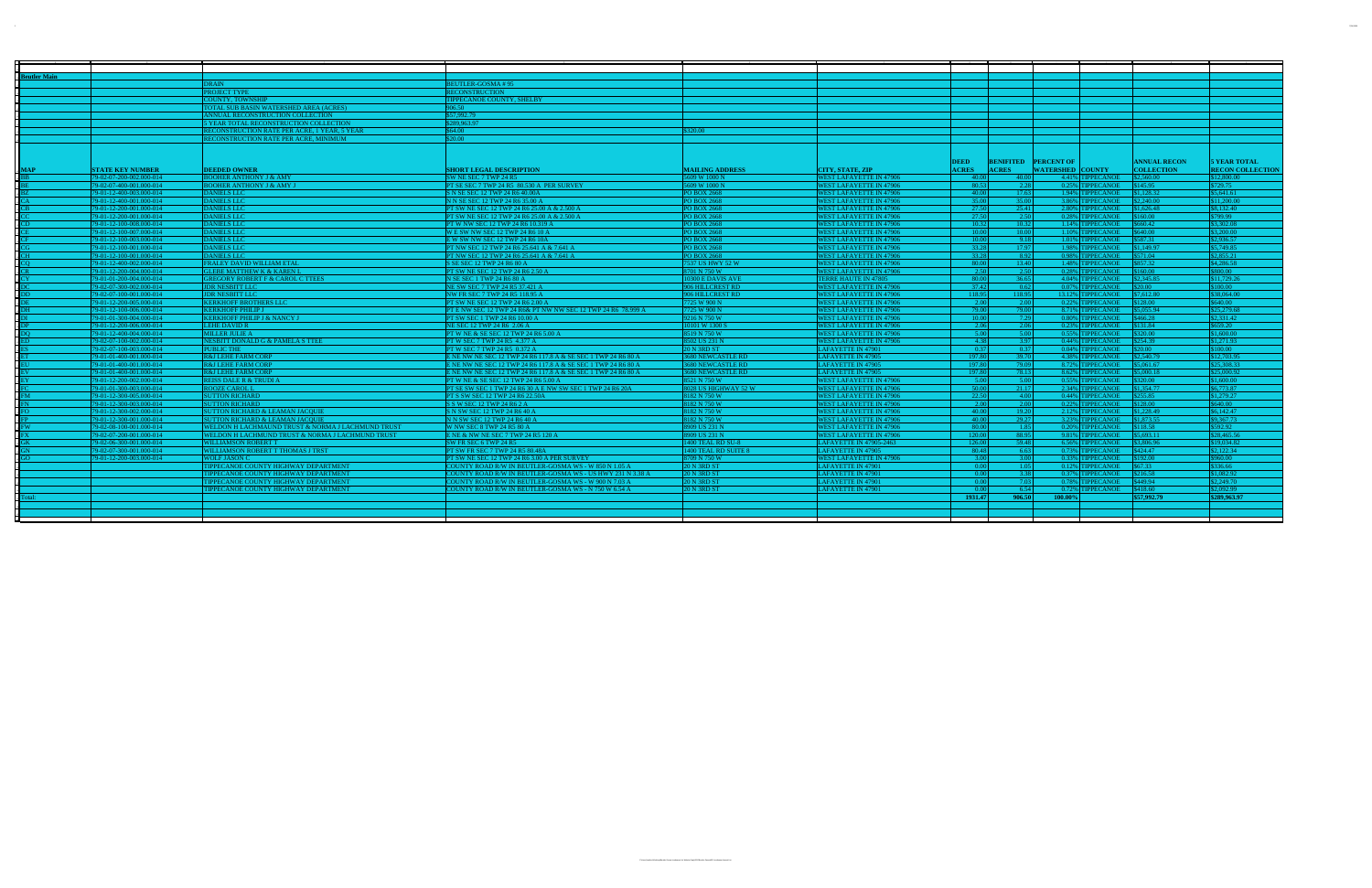| MARTIN BRANCH FULL / THIS PORTION OF PROPOSED ASSESSMENTS WAS VOTED DOWN SEE PARTIAL BRANCH RECONSTRUCTION WHICH WAS APPROVED BY BOARD.<br><b>DRAIN</b><br><b>BEUTLER GOSMA#95</b><br><b>PROJECT TYPE</b><br><b>RECONSTRUCTION</b><br>TIPPECANOE COUNTY, SHELBY, WABASH<br>COUNTY, TOWNSHIP<br>TOTAL SUB BASIN WATERSHED AREA (ACRES)<br>933.87<br>\$78,383,39<br>ANNUAL RECONSTRUCTION COLLECTION<br>\$391,916.96<br><b>5 YEAR TOTAL RECONSTRUCTION COLLECTION</b><br>RECONSTRUCTION RATE PER ACRE. 1 YEAR, 5 YEAR<br>\$84.00<br>\$420.00<br>\$20.00<br><b>RECONSTRUCTION RATE PER ACRE, MINIMUM</b><br><b>BENIFITED PERCENT OF</b><br><b>ANNUAL RECON</b><br><b>DEED</b><br><b>WATERSHED COUNTY</b><br><b>STATE KEY NUMBER</b><br><b>DEEDED OWNER</b><br><b>SHORT LEGAL DESCRIPTION</b><br><b>MAILING ADDRESS</b><br>CITY, STATE, ZIP<br><b>ACRES</b><br><b>ACRES</b><br><b>COLLECTION</b><br>MAP<br>AA<br>ALICE T PEARL REVOCABLE LIVING TRUST<br>\$1,932.35<br>79 02 17 100 002,000 014<br>WENW SEC 17 TWP 24 R 5 40 A<br>3572 W 750 N<br>WEST LAFAYETTE IN 47906<br>23.00<br>2.46% TIPPECANOE<br>40.00<br>55.37<br>\$4,651.40<br>79 02 08 200 002,000 014<br><b>BOOHER ANTHONY J &amp; AMY</b><br><b>W NE SEC 8 TWP 24 R5 80A</b><br>5609 W 1000 N<br>WEST LAFAYETTE IN 47906<br>80.00<br>5.93% TIPPECANOE<br>7.12<br>79 02 08 300 001 000 014<br><b>BOOHER ANTHONY J &amp; AMY J</b><br>W SW SEC 8 TWP 24 R5 80 A<br>5609 W 1000 N<br>WEST LAFAYETTE IN 47906<br>80.00<br>0.76% TIPPECANOE<br>598.49<br><b>BOOHER DONALD JOE DONNA JEAN</b><br>128.00<br>13.71% TIPPECANOE<br>\$10,752.00<br>79 02 08 400 001 000 014<br>PT SE SEC 8 TWP 24 R5 128A<br>5609 W 850 N<br>WEST LAFAYETTE IN 47906<br>128.00<br><b>BOOHER DONALD JOE DONNA JEAN</b><br>79 02 08 300 002,000 014<br>PT S SEC 8 TWP 24 R5 104A<br>5609 W 850 N<br>WEST LAFAYETTE IN 47906<br>404.00<br>65.06<br>6.97% TIPPECANOE<br>\$5,464.66<br>146.03<br>79 02 16 200 002.000 022<br><b>BOOHER KYLE D &amp; AGUILAR KRISTINA BOOHER</b><br>PT LOTS 1 & 2 SEC 16 TWP 24 R5 146.03 A<br>1271 N JOYCE AVE<br>RIALTO CA 92376<br>16.67<br>1.79% TIPPECANOE<br>1.400.36<br><b>BRAND LEE A</b><br>80.00<br>37.73<br>\$3,169.20<br>79 02 08 200 001 000 014<br>ENESEC 8 TWP 24 R5<br>3531 S RIVER RD<br>WEST LAFAYETTE IN 47906<br>4.04% TIPPECANOE<br>5.00<br>79 02 09 300 001,000 022<br><b>BRAND SCOTT</b><br>SW SEC 9 TWP 24 R5 5.00 A<br>8524 N 450 W<br>WEST LAFAYETTE IN 47906<br>5.00<br>0.54% TIPPECANOE<br>\$420.00<br>80.00<br><b>BRAND SCOTT E</b><br>S NW SEC 9 TWP 24 R5 80 A<br>8524 N 450 W<br>WEST LAFAYETTE IN 47906<br>40.90<br>4.38% TIPPECANOE<br>\$3,435,38<br>79 02 09 100 001 000 022<br>40.00<br>40.00<br>\$3,360.00<br>79 02 17 200 002.000 014<br><b>GOODLET JENNIFER I</b><br>NE NE SEC 17 TWP 24 R5 40A<br><b>PO BOX 661</b><br>OTTERBEIN IN 47970<br>4.28% TIPPECANOE<br>80.00<br>75.37<br>79-02-17-200-001.000-014<br><b>GOODLET JENNIFER I</b><br>W NE SEC 17 TWP 24 R5 80A<br><b>PO BOX 661</b><br>OTTERBEIN IN 47970<br>8.07% TIPPECANOE<br>\$6,331.17<br>40.00<br>36.02<br>\$3,025.53<br>CI<br><b>PO BOX 661</b><br>3.86% TIPPECANOE<br>79 02 17 100 003 000 014<br><b>GOODLET JENNIFER I</b><br>E E NW SEC 17 TWP 24 R5 40A<br>OTTERBEIN IN 47970<br>8.00<br><b>GOODLET JENNIFER L</b><br><b>PO BOX 661</b><br>8.00<br>0.86% TIPPECANOE<br>\$672.00<br>79 02 08 400 002.000 014<br>PT E 1/2 SE 1/4 SEC 8 TWP 24 R5 8A<br>OTTERBEIN IN 47970<br>77.25<br><b>GOODYEAR JULIE S TTEE &amp; KIRKPATRICK JANE M TTEE</b><br>PT LOT 3 E NW SEC 16 TWP 24 R5 77 25 A<br>108 BOES CT<br><b>WEST LAFAYETTE IN 47906</b><br>$+1.09$<br>1.19% TIPPECANOE<br>\$931.97<br>CW<br>79 02 16 100 002,000 022<br>108 BOES CT<br>75.00<br>75.00<br>\$6,300.00<br>79 02 09 300 003,000 022<br><b>GOODYEAR JULIE S TTEE &amp; KIRKPATRICK JANE M TTEE</b><br>PT E SW SEC 9 TWP 24 R5 75.00 A<br>WEST LAFAYETTE IN 47906<br>8.03% TIPPECANOE<br>77.30<br>29.64<br>79 02 16 100 001 000 022<br>NESBITT DONALD G & NESBITT PAMELA S TTEES<br>PT LOT 4 SEC 16 TWP 24 R5 77.30 A<br>8502 US 231 S<br>WEST LAFAYETTE IN 47906<br>3.17% TIPPECANOE<br>\$2,489.47<br>79 02 17 200 003 000 014<br><b>NESBITT RICHARD A</b><br>SENE SEC 17 TWP 24 R5 40 A<br>3825 WINDWARD PL<br>WEST LAFAYETTE IN 47906<br>40.00<br>18.97<br>2.03% TIPPECANOE<br>\$1,593.19<br>W NW SEC 17 TWP 24 R5 82.22A BY SURVEY<br>NAPERVILLE IL 60540<br>82.22<br>15.83<br>\$1,329.86<br>79 02 17 100 001,000 014<br><b>REED JASON</b><br>944 ANNE RD<br>1.70% TIPPECANOE<br>178.67<br>139.82<br>79 02 09 400 001,000 022<br><b>RLJ LAND LLC</b><br>SE SEC 9 TWP 24 R5 179.911 A<br><b>358 CANTERBURY DR</b><br><b>EVANS GA 30809</b><br>14.97% TIPPECANOE<br>\$11,745.15<br>WAGNER ROBERT MICHEL & LYNN ANN<br>PT SW SEC 9 TWP 24 R5 80.00 A<br><b>7730 NRACEWAY RD</b><br><b>INDIANAPOLIS IN 46278</b><br>80.00<br>75.96<br>8.13% TIPPECANOE<br>6.380.29<br>79 02 09 300 002 000 022<br>74.44<br>4366 W 850 N<br>6.31<br>\$529.94<br>79 02 09 200 002.000 022<br>WORKMAN DALE F<br>PT S NE SEC 9 TWP 24 R5 74.44 A<br>WEST LAFAYETTE IN 47906<br>0.68% TIPPECANOE<br>13.56<br>10.07<br>79 02 09 200 003.000 022<br>WORKMAN DALE EDWARD MARY ANNE<br>PT S NE SEC 9 TWP 24 R5 13.56 A<br>4366 W 850 N<br>WEST LAFAYETTE IN 47906<br>1.08% TIPPECANOE<br>\$845.55<br>TIPPECANOE COUNTY HIGHWAY DEPARTMENT<br>COUNTY ROAD R/W IN BEUTLER GOSMA WS N 450 W 3.89A<br>0.00<br>0.42% TIPPECANOE<br>20 N 3RD ST<br><b>LAFAYETTE IN 47901</b><br>3.89<br>\$326.42<br>0.00<br>TIPPECANOE COUNTY HIGHWAY DEPARTMENT<br>COUNTY ROAD R/W IN BEUTLER GOSMA WS W 850 N 8.08A<br>20 N 3RD ST<br><b>LAFAYETTE IN 47901</b><br>8.08<br>0.87% TIPPECANOE<br>\$679.00<br>TIPPECANOE COUNTY HIGHWAY DEPARTMENT<br>COUNTY ROAD R/W IN BEUTLER-GOSMA WS - N 550 W 0.98 A<br>20 N 3RD ST<br><b>LAFAYETTE IN 47901</b><br>0.00<br>0.98<br>0.10% TIPPECANOE<br>\$20.00<br>1609.47<br>933.87<br>\$78,383,39<br>100.00%<br><b>MARTIN BRANCH PARTIAL: APPROVED BY BOARD</b><br><b>DRAIN</b><br><b>BEUTLER-GOSMA #95</b><br><b>PROJECT TYPE</b><br><b>RECONSTRUCTION</b><br>TIPPECANOE COUNTY, SHELBY. WABASH<br>COUNTY. TOWNSHIP<br>933.87<br>TOTAL SUB BASIN WATERSHED AREA (ACRES)<br>\$52,262.26<br>ANNUAL RECONSTRUCTION COLLECTION<br>5 YEAR TOTAL RECONSTRUCTION COLLECTION<br>\$261,311.30<br>RECONSTRUCTION RATE PER ACRE, 1 YEAR, 5 YEAR<br>\$56.00<br>\$280.00<br>\$20.00<br>RECONSTRUCTION RATE PER ACRE, MINIMUM<br><b>PERCENT OF</b><br><b>ANNUAL RECON</b><br><b>DEED</b><br><b>BENIFITED</b><br><b>ACRES</b><br><b>ACRES</b><br><b>WATERSHED COUNTY</b><br><b>STATE KEY NUMBER</b><br><b>DEEDED OWNER</b><br><b>SHORT LEGAL DESCRIPTION</b><br><b>MAILING ADDRESS</b><br>CITY, STATE, ZIP<br><b>COLLECTION</b><br><b>MAP</b><br>79-02-17-100-002.000-014<br>ALICE T PEARL REVOCABLE LIVING TRUST<br>WENW SEC 17 TWP 24 R 5 40 A<br>3572 W 750 N<br>WEST LAFAYETTE IN 47906<br>23.00<br>2.46% TIPPECANOE<br>\$1,288.24<br>AA<br>40.00<br>55.37<br>79-02-08-200-002.000-014<br>5609 W 1000 N<br><b>WEST LAFAYETTE IN 47906</b><br>80.00<br>5.93% TIPPECANOE<br>\$3,100.93<br><b>BOOHER ANTHONY J &amp; AMY</b><br>W NE SEC 8 TWP 24 R5 80A<br>79-02-08-300-001.000-014<br><b>BOOHER ANTHONY J &amp; AMY J</b><br>5609 W 1000 N<br><b>WEST LAFAYETTE IN 47906</b><br>80.00<br>7.12<br>0.76% TIPPECANOE<br>W SW SEC 8 TWP 24 R5 80 A<br>\$398.99<br><b>BOOHER DONALD JOE DONNA JEAN</b><br>5609 W 850 N<br>128.00<br>128.00<br>13.71% TIPPECANOE<br>79-02-08-400-001.000-014<br>PT SE SEC 8 TWP 24 R5 128A<br><b>WEST LAFAYETTE IN 47906</b><br>\$7.168.00<br>104.00<br>65.06<br><b>BOOHER DONALD JOE DONNA JEAN</b><br>5609 W 850 N<br><b>WEST LAFAYETTE IN 47906</b><br>6.97% TIPPECANOE<br>\$3,643.11<br>79-02-08-300-002.000-014<br>PT S SEC 8 TWP 24 R5 104A<br>PT LOTS 1 & 2 SEC 16 TWP 24 R5 146.03 A<br>16.67<br>79-02-16-200-002.000-022<br><b>BOOHER KYLE D &amp; AGUILAR KRISTINA BOOHER</b><br>RIALTO CA 92376<br>146.03<br>1.79% TIPPECANOE<br>\$933.57<br>1271 N JOYCE AVE<br>80.00<br>37.73<br>79-02-08-200-001.000-014<br><b>BRAND LEE A</b><br>ENE SEC 8 TWP 24 R5<br>3531 S RIVER RD<br><b>WEST LAFAYETTE IN 47906</b><br>4.04% TIPPECANOE<br>\$2,112.80<br>5.00<br>79-02-09-300-001.000-022<br>8524 N 450 W<br>5.00<br><b>BRAND SCOTT</b><br>SW SEC 9 TWP 24 R5 5.00 A<br><b>WEST LAFAYETTE IN 47906</b><br>0.54% TIPPECANOE<br>\$280.00<br>?9-02-09-100-001.000-022<br>BRAND SCOTT E<br>S NW SEC 9 TWP 24 R5 80 A<br>8524 N 450 W<br>WEST LAFAYETTE IN 47906<br>80.00<br>40.90<br>4.38% TIPPECANOE 182.290.25<br>79-02-17-200-002.000-014<br>4.28% TIPPECANOE \$2,240.00<br><b>GOODLET JENNIFER</b><br>NE NE SEC 17 TWP 24 R5 40A<br><b>PO BOX 661</b><br><b>OTTERBEIN IN 47970</b><br>40.00<br>40.00<br>79-02-17-200-001.000-014<br>80.00<br>75.37<br>8.07% TIPPECANOE \$4,220.78<br><b>GOODLET JENNIFER I</b><br>W NE SEC 17 TWP 24 R5 80A<br><b>PO BOX 661</b><br><b>OTTERBEIN IN 47970</b><br>79-02-17-100-003.000-014<br><b>GOODLET JENNIFER L</b><br>E E NW SEC 17 TWP 24 R5 40A<br><b>PO BOX 661</b><br><b>OTTERBEIN IN 47970</b><br>40.00<br>36.02<br>3.86% TIPPECANOE<br>\$2,017.02<br>79-02-08-400-002.000-014<br><b>GOODLET JENNIFER L</b><br>PT E 1/2 SE 1/4 SEC 8 TWP 24 R5 8A<br><b>PO BOX 661</b><br><b>OTTERBEIN IN 47970</b><br>8.00<br>8.00<br>0.86% TIPPECANOE<br>\$448.00<br>77.25<br>11.09<br>79-02-16-100-002.000-022<br>GOODYEAR JULIE S TTEE & KIRKPATRICK JANE M TTEE<br>PT LOT 3 E NW SEC 16 TWP 24 R5 77.25 A<br>108 BOES CT<br><b>WEST LAFAYETTE IN 47906</b><br>1.19% TIPPECANOE<br>\$621.32<br>75.00<br>75.00<br>79-02-09-300-003.000-022<br><b>GOODYEAR JULIE S TTEE &amp; KIRKPATRICK JANE M TTEE</b><br>PT E SW SEC 9 TWP 24 R5 75.00 A<br>108 BOES CT<br><b>WEST LAFAYETTE IN 47906</b><br>8.03% TIPPECANOE<br>\$4,200.00<br>77.30<br>29.64<br>3.17% TIPPECANOE<br>79-02-16-100-001.000-022<br>NESBITT DONALD G & NESBITT PAMELA S TTEES<br>PT LOT 4 SEC 16 TWP 24 R5 77.30 A<br>8502 US 231 S<br><b>WEST LAFAYETTE IN 47906</b><br>\$1,659.65<br>NESBITT RICHARD A<br>3825 WINDWARD PL<br>40.00<br>79-02-17-200-003.000-014<br>SE NE SEC 17 TWP 24 R5 40 A<br><b>WEST LAFAYETTE IN 47906</b><br>18.97<br>2.03% TIPPECANOE<br>\$1,062.12<br>82.22<br>79-02-17-100-001.000-014<br><b>REED JASON</b><br><b>944 ANNE RD</b><br>NAPERVILLE IL 60540<br>15.83<br>1.70% TIPPECANOE<br>W NW SEC 17 TWP 24 R5 82.22A BY SURVEY<br>\$886.58<br>79-02-09-400-001.000-022<br><b>RLJ LAND LLC</b><br>EVANS GA 30809<br>178.67<br>139.82<br>14.97% TIPPECANOE<br>\$7,830.10<br>SE SEC 9 TWP 24 R5 179.911 A<br><b>358 CANTERBURY DR</b><br>\$4,253.52<br>79-02-09-300-002.000-022<br>WAGNER ROBERT MICHEL & LYNN ANN<br>PT SW SEC 9 TWP 24 R5 80.00 A<br>7730 NRACEWAY RD<br><b>INDIANAPOLIS IN 46278</b><br>80.00<br>75.96<br>8.13% TIPPECANOE<br>74.44<br>79-02-09-200-002.000-022<br><b>WORKMAN DALE E</b><br>4366 W 850 N<br><b>WEST LAFAYETTE IN 47906</b><br>6.31<br>0.68% TIPPECANOE<br>PT S NE SEC 9 TWP 24 R5 74.44 A<br>\$353.29<br>79-02-09-200-003.000-022<br>WORKMAN DALE EDWARD MARY ANNE<br><b>WEST LAFAYETTE IN 47906</b><br>13.56<br>10.07<br>1.08% TIPPECANOE<br>PT S NE SEC 9 TWP 24 R5 13.56 A<br>4366 W 850 N<br>\$563.70<br>TIPPECANOE COUNTY HIGHWAY DEPARTMENT<br>COUNTY ROAD R/W IN BEUTLER-GOSMA WS - N 450 W 3.89A<br><b>20 N 3RD ST</b><br>LAFAYETTE IN 47901<br>0.00<br>3.89<br>0.42% TIPPECANOE<br>\$217.61<br>0.00<br>COUNTY ROAD R/W IN BEUTLER-GOSMA WS - W 850 N 8.08A<br>8.08<br>0.87% TIPPECANOE<br>TIPPECANOE COUNTY HIGHWAY DEPARTMENT<br>20 N 3RD ST<br><b>LAFAYETTE IN 47901</b><br>\$452.67<br>0.00<br>$0.10\%$ TIPPECANOE<br>TIPPECANOE COUNTY HIGHWAY DEPARTMENT<br>COUNTY ROAD R/W IN BEUTLER-GOSMA WS - N 550 W 0.98 A<br><b>20 N 3RD ST</b><br><b>LAFAYETTE IN 47901</b><br>0.98<br>\$20.00<br>1609.47<br>933.87<br>100.00%<br>\$52,262.26<br>`otal |  |  |  |  |                                                |
|-------------------------------------------------------------------------------------------------------------------------------------------------------------------------------------------------------------------------------------------------------------------------------------------------------------------------------------------------------------------------------------------------------------------------------------------------------------------------------------------------------------------------------------------------------------------------------------------------------------------------------------------------------------------------------------------------------------------------------------------------------------------------------------------------------------------------------------------------------------------------------------------------------------------------------------------------------------------------------------------------------------------------------------------------------------------------------------------------------------------------------------------------------------------------------------------------------------------------------------------------------------------------------------------------------------------------------------------------------------------------------------------------------------------------------------------------------------------------------------------------------------------------------------------------------------------------------------------------------------------------------------------------------------------------------------------------------------------------------------------------------------------------------------------------------------------------------------------------------------------------------------------------------------------------------------------------------------------------------------------------------------------------------------------------------------------------------------------------------------------------------------------------------------------------------------------------------------------------------------------------------------------------------------------------------------------------------------------------------------------------------------------------------------------------------------------------------------------------------------------------------------------------------------------------------------------------------------------------------------------------------------------------------------------------------------------------------------------------------------------------------------------------------------------------------------------------------------------------------------------------------------------------------------------------------------------------------------------------------------------------------------------------------------------------------------------------------------------------------------------------------------------------------------------------------------------------------------------------------------------------------------------------------------------------------------------------------------------------------------------------------------------------------------------------------------------------------------------------------------------------------------------------------------------------------------------------------------------------------------------------------------------------------------------------------------------------------------------------------------------------------------------------------------------------------------------------------------------------------------------------------------------------------------------------------------------------------------------------------------------------------------------------------------------------------------------------------------------------------------------------------------------------------------------------------------------------------------------------------------------------------------------------------------------------------------------------------------------------------------------------------------------------------------------------------------------------------------------------------------------------------------------------------------------------------------------------------------------------------------------------------------------------------------------------------------------------------------------------------------------------------------------------------------------------------------------------------------------------------------------------------------------------------------------------------------------------------------------------------------------------------------------------------------------------------------------------------------------------------------------------------------------------------------------------------------------------------------------------------------------------------------------------------------------------------------------------------------------------------------------------------------------------------------------------------------------------------------------------------------------------------------------------------------------------------------------------------------------------------------------------------------------------------------------------------------------------------------------------------------------------------------------------------------------------------------------------------------------------------------------------------------------------------------------------------------------------------------------------------------------------------------------------------------------------------------------------------------------------------------------------------------------------------------------------------------------------------------------------------------------------------------------------------------------------------------------------------------------------------------------------------------------------------------------------------------------------------------------------------------------------------------------------------------------------------------------------------------------------------------------------------------------------------------------------------------------------------------------------------------------------------------------------------------------------------------------------------------------------------------------------------------------------------------------------------------------------------------------------------------------------------------------------------------------------------------------------------------------------------------------------------------------------------------------------------------------------------------------------------------------------------------------------------------------------------------------------------------------------------------------------------------------------------------------------------------------------------------------------------------------------------------------------------------------------------------------------------------------------------------------------------------------------------------------------------------------------------------------------------------------------------------------------------------------------------------------------------------------------------------------------------------------------------------------------------------------------------------------------------------------------------------------------------------------------------------------------------------------------------------------------------------------------------------------------------------------------------------------------------------------------------------------------------------------------------------------------------------------------------------------------------------------------------------------------------------------------------------------------------------------------------------------------------------------------------------------------------------------------------------------------------------------------------------------------------------------------------------------------------------------------------------------------------------------------------------------------------------------------------------------------------------------------------------------------------------------------------------------------------------------------------------------------------------------------------------------------------------------------------------------------------------------------------------------------------------------------------------------------------------------------------------------------------------------------------------------------------------------------------------------------------------------------------------------------------------------------------------------------------------------------------------------------------------------------------------------------------------------------------------------------------------------------------------------------------------------------------------------------------------------------------------------------------------------------------------------------------------------------------------------------------------------------------------------------------------------------------------------------------------------------------------------------------------------------------------------------------------------------------------------------------------------------------------------------------------------------------------------------------------------------------------------------------------------------------------------------------------------------------------------------------------------------------------------------------------------------------------------------------------------------------------------------------------------------------------------------------------------------------------------------------------------------------------------------------------------------------------------------------------------------------------------------------------------------------------------------------------------------------------------------------------------------------------------------------------------------------------------------------------------------------------------------------------------------------------------------------------------------------------------------------------------------------------------------------------------------------------------------------------------------------------------------------------------------------------------------------------------------------------------------------------------------------------------------------------------------------------------------------------------------------------------------------------------------------------------------------------------------------------------------------------------------------------------------------------------------------------------------------------------------------------------------------------------------------------------------------------------------------------------|--|--|--|--|------------------------------------------------|
|                                                                                                                                                                                                                                                                                                                                                                                                                                                                                                                                                                                                                                                                                                                                                                                                                                                                                                                                                                                                                                                                                                                                                                                                                                                                                                                                                                                                                                                                                                                                                                                                                                                                                                                                                                                                                                                                                                                                                                                                                                                                                                                                                                                                                                                                                                                                                                                                                                                                                                                                                                                                                                                                                                                                                                                                                                                                                                                                                                                                                                                                                                                                                                                                                                                                                                                                                                                                                                                                                                                                                                                                                                                                                                                                                                                                                                                                                                                                                                                                                                                                                                                                                                                                                                                                                                                                                                                                                                                                                                                                                                                                                                                                                                                                                                                                                                                                                                                                                                                                                                                                                                                                                                                                                                                                                                                                                                                                                                                                                                                                                                                                                                                                                                                                                                                                                                                                                                                                                                                                                                                                                                                                                                                                                                                                                                                                                                                                                                                                                                                                                                                                                                                                                                                                                                                                                                                                                                                                                                                                                                                                                                                                                                                                                                                                                                                                                                                                                                                                                                                                                                                                                                                                                                                                                                                                                                                                                                                                                                                                                                                                                                                                                                                                                                                                                                                                                                                                                                                                                                                                                                                                                                                                                                                                                                                                                                                                                                                                                                                                                                                                                                                                                                                                                                                                                                                                                                                                                                                                                                                                                                                                                                                                                                                                                                                                                                                                                                                                                                                                                                                                                                                                                                                                                                                                                                                                                                                                                                                                                                                                                                                                                                                                                                                                                                                                                                                                                                                                                                                                                                                                                                                                                                                                                                                                                                                                                                                                                                                                                                                                                                                                                                                                                                                                                                                                                                                                   |  |  |  |  |                                                |
|                                                                                                                                                                                                                                                                                                                                                                                                                                                                                                                                                                                                                                                                                                                                                                                                                                                                                                                                                                                                                                                                                                                                                                                                                                                                                                                                                                                                                                                                                                                                                                                                                                                                                                                                                                                                                                                                                                                                                                                                                                                                                                                                                                                                                                                                                                                                                                                                                                                                                                                                                                                                                                                                                                                                                                                                                                                                                                                                                                                                                                                                                                                                                                                                                                                                                                                                                                                                                                                                                                                                                                                                                                                                                                                                                                                                                                                                                                                                                                                                                                                                                                                                                                                                                                                                                                                                                                                                                                                                                                                                                                                                                                                                                                                                                                                                                                                                                                                                                                                                                                                                                                                                                                                                                                                                                                                                                                                                                                                                                                                                                                                                                                                                                                                                                                                                                                                                                                                                                                                                                                                                                                                                                                                                                                                                                                                                                                                                                                                                                                                                                                                                                                                                                                                                                                                                                                                                                                                                                                                                                                                                                                                                                                                                                                                                                                                                                                                                                                                                                                                                                                                                                                                                                                                                                                                                                                                                                                                                                                                                                                                                                                                                                                                                                                                                                                                                                                                                                                                                                                                                                                                                                                                                                                                                                                                                                                                                                                                                                                                                                                                                                                                                                                                                                                                                                                                                                                                                                                                                                                                                                                                                                                                                                                                                                                                                                                                                                                                                                                                                                                                                                                                                                                                                                                                                                                                                                                                                                                                                                                                                                                                                                                                                                                                                                                                                                                                                                                                                                                                                                                                                                                                                                                                                                                                                                                                                                                                                                                                                                                                                                                                                                                                                                                                                                                                                                                                                   |  |  |  |  |                                                |
|                                                                                                                                                                                                                                                                                                                                                                                                                                                                                                                                                                                                                                                                                                                                                                                                                                                                                                                                                                                                                                                                                                                                                                                                                                                                                                                                                                                                                                                                                                                                                                                                                                                                                                                                                                                                                                                                                                                                                                                                                                                                                                                                                                                                                                                                                                                                                                                                                                                                                                                                                                                                                                                                                                                                                                                                                                                                                                                                                                                                                                                                                                                                                                                                                                                                                                                                                                                                                                                                                                                                                                                                                                                                                                                                                                                                                                                                                                                                                                                                                                                                                                                                                                                                                                                                                                                                                                                                                                                                                                                                                                                                                                                                                                                                                                                                                                                                                                                                                                                                                                                                                                                                                                                                                                                                                                                                                                                                                                                                                                                                                                                                                                                                                                                                                                                                                                                                                                                                                                                                                                                                                                                                                                                                                                                                                                                                                                                                                                                                                                                                                                                                                                                                                                                                                                                                                                                                                                                                                                                                                                                                                                                                                                                                                                                                                                                                                                                                                                                                                                                                                                                                                                                                                                                                                                                                                                                                                                                                                                                                                                                                                                                                                                                                                                                                                                                                                                                                                                                                                                                                                                                                                                                                                                                                                                                                                                                                                                                                                                                                                                                                                                                                                                                                                                                                                                                                                                                                                                                                                                                                                                                                                                                                                                                                                                                                                                                                                                                                                                                                                                                                                                                                                                                                                                                                                                                                                                                                                                                                                                                                                                                                                                                                                                                                                                                                                                                                                                                                                                                                                                                                                                                                                                                                                                                                                                                                                                                                                                                                                                                                                                                                                                                                                                                                                                                                                                                                   |  |  |  |  |                                                |
|                                                                                                                                                                                                                                                                                                                                                                                                                                                                                                                                                                                                                                                                                                                                                                                                                                                                                                                                                                                                                                                                                                                                                                                                                                                                                                                                                                                                                                                                                                                                                                                                                                                                                                                                                                                                                                                                                                                                                                                                                                                                                                                                                                                                                                                                                                                                                                                                                                                                                                                                                                                                                                                                                                                                                                                                                                                                                                                                                                                                                                                                                                                                                                                                                                                                                                                                                                                                                                                                                                                                                                                                                                                                                                                                                                                                                                                                                                                                                                                                                                                                                                                                                                                                                                                                                                                                                                                                                                                                                                                                                                                                                                                                                                                                                                                                                                                                                                                                                                                                                                                                                                                                                                                                                                                                                                                                                                                                                                                                                                                                                                                                                                                                                                                                                                                                                                                                                                                                                                                                                                                                                                                                                                                                                                                                                                                                                                                                                                                                                                                                                                                                                                                                                                                                                                                                                                                                                                                                                                                                                                                                                                                                                                                                                                                                                                                                                                                                                                                                                                                                                                                                                                                                                                                                                                                                                                                                                                                                                                                                                                                                                                                                                                                                                                                                                                                                                                                                                                                                                                                                                                                                                                                                                                                                                                                                                                                                                                                                                                                                                                                                                                                                                                                                                                                                                                                                                                                                                                                                                                                                                                                                                                                                                                                                                                                                                                                                                                                                                                                                                                                                                                                                                                                                                                                                                                                                                                                                                                                                                                                                                                                                                                                                                                                                                                                                                                                                                                                                                                                                                                                                                                                                                                                                                                                                                                                                                                                                                                                                                                                                                                                                                                                                                                                                                                                                                                                                   |  |  |  |  |                                                |
|                                                                                                                                                                                                                                                                                                                                                                                                                                                                                                                                                                                                                                                                                                                                                                                                                                                                                                                                                                                                                                                                                                                                                                                                                                                                                                                                                                                                                                                                                                                                                                                                                                                                                                                                                                                                                                                                                                                                                                                                                                                                                                                                                                                                                                                                                                                                                                                                                                                                                                                                                                                                                                                                                                                                                                                                                                                                                                                                                                                                                                                                                                                                                                                                                                                                                                                                                                                                                                                                                                                                                                                                                                                                                                                                                                                                                                                                                                                                                                                                                                                                                                                                                                                                                                                                                                                                                                                                                                                                                                                                                                                                                                                                                                                                                                                                                                                                                                                                                                                                                                                                                                                                                                                                                                                                                                                                                                                                                                                                                                                                                                                                                                                                                                                                                                                                                                                                                                                                                                                                                                                                                                                                                                                                                                                                                                                                                                                                                                                                                                                                                                                                                                                                                                                                                                                                                                                                                                                                                                                                                                                                                                                                                                                                                                                                                                                                                                                                                                                                                                                                                                                                                                                                                                                                                                                                                                                                                                                                                                                                                                                                                                                                                                                                                                                                                                                                                                                                                                                                                                                                                                                                                                                                                                                                                                                                                                                                                                                                                                                                                                                                                                                                                                                                                                                                                                                                                                                                                                                                                                                                                                                                                                                                                                                                                                                                                                                                                                                                                                                                                                                                                                                                                                                                                                                                                                                                                                                                                                                                                                                                                                                                                                                                                                                                                                                                                                                                                                                                                                                                                                                                                                                                                                                                                                                                                                                                                                                                                                                                                                                                                                                                                                                                                                                                                                                                                                                                   |  |  |  |  |                                                |
|                                                                                                                                                                                                                                                                                                                                                                                                                                                                                                                                                                                                                                                                                                                                                                                                                                                                                                                                                                                                                                                                                                                                                                                                                                                                                                                                                                                                                                                                                                                                                                                                                                                                                                                                                                                                                                                                                                                                                                                                                                                                                                                                                                                                                                                                                                                                                                                                                                                                                                                                                                                                                                                                                                                                                                                                                                                                                                                                                                                                                                                                                                                                                                                                                                                                                                                                                                                                                                                                                                                                                                                                                                                                                                                                                                                                                                                                                                                                                                                                                                                                                                                                                                                                                                                                                                                                                                                                                                                                                                                                                                                                                                                                                                                                                                                                                                                                                                                                                                                                                                                                                                                                                                                                                                                                                                                                                                                                                                                                                                                                                                                                                                                                                                                                                                                                                                                                                                                                                                                                                                                                                                                                                                                                                                                                                                                                                                                                                                                                                                                                                                                                                                                                                                                                                                                                                                                                                                                                                                                                                                                                                                                                                                                                                                                                                                                                                                                                                                                                                                                                                                                                                                                                                                                                                                                                                                                                                                                                                                                                                                                                                                                                                                                                                                                                                                                                                                                                                                                                                                                                                                                                                                                                                                                                                                                                                                                                                                                                                                                                                                                                                                                                                                                                                                                                                                                                                                                                                                                                                                                                                                                                                                                                                                                                                                                                                                                                                                                                                                                                                                                                                                                                                                                                                                                                                                                                                                                                                                                                                                                                                                                                                                                                                                                                                                                                                                                                                                                                                                                                                                                                                                                                                                                                                                                                                                                                                                                                                                                                                                                                                                                                                                                                                                                                                                                                                                                                   |  |  |  |  |                                                |
|                                                                                                                                                                                                                                                                                                                                                                                                                                                                                                                                                                                                                                                                                                                                                                                                                                                                                                                                                                                                                                                                                                                                                                                                                                                                                                                                                                                                                                                                                                                                                                                                                                                                                                                                                                                                                                                                                                                                                                                                                                                                                                                                                                                                                                                                                                                                                                                                                                                                                                                                                                                                                                                                                                                                                                                                                                                                                                                                                                                                                                                                                                                                                                                                                                                                                                                                                                                                                                                                                                                                                                                                                                                                                                                                                                                                                                                                                                                                                                                                                                                                                                                                                                                                                                                                                                                                                                                                                                                                                                                                                                                                                                                                                                                                                                                                                                                                                                                                                                                                                                                                                                                                                                                                                                                                                                                                                                                                                                                                                                                                                                                                                                                                                                                                                                                                                                                                                                                                                                                                                                                                                                                                                                                                                                                                                                                                                                                                                                                                                                                                                                                                                                                                                                                                                                                                                                                                                                                                                                                                                                                                                                                                                                                                                                                                                                                                                                                                                                                                                                                                                                                                                                                                                                                                                                                                                                                                                                                                                                                                                                                                                                                                                                                                                                                                                                                                                                                                                                                                                                                                                                                                                                                                                                                                                                                                                                                                                                                                                                                                                                                                                                                                                                                                                                                                                                                                                                                                                                                                                                                                                                                                                                                                                                                                                                                                                                                                                                                                                                                                                                                                                                                                                                                                                                                                                                                                                                                                                                                                                                                                                                                                                                                                                                                                                                                                                                                                                                                                                                                                                                                                                                                                                                                                                                                                                                                                                                                                                                                                                                                                                                                                                                                                                                                                                                                                                                                                   |  |  |  |  |                                                |
|                                                                                                                                                                                                                                                                                                                                                                                                                                                                                                                                                                                                                                                                                                                                                                                                                                                                                                                                                                                                                                                                                                                                                                                                                                                                                                                                                                                                                                                                                                                                                                                                                                                                                                                                                                                                                                                                                                                                                                                                                                                                                                                                                                                                                                                                                                                                                                                                                                                                                                                                                                                                                                                                                                                                                                                                                                                                                                                                                                                                                                                                                                                                                                                                                                                                                                                                                                                                                                                                                                                                                                                                                                                                                                                                                                                                                                                                                                                                                                                                                                                                                                                                                                                                                                                                                                                                                                                                                                                                                                                                                                                                                                                                                                                                                                                                                                                                                                                                                                                                                                                                                                                                                                                                                                                                                                                                                                                                                                                                                                                                                                                                                                                                                                                                                                                                                                                                                                                                                                                                                                                                                                                                                                                                                                                                                                                                                                                                                                                                                                                                                                                                                                                                                                                                                                                                                                                                                                                                                                                                                                                                                                                                                                                                                                                                                                                                                                                                                                                                                                                                                                                                                                                                                                                                                                                                                                                                                                                                                                                                                                                                                                                                                                                                                                                                                                                                                                                                                                                                                                                                                                                                                                                                                                                                                                                                                                                                                                                                                                                                                                                                                                                                                                                                                                                                                                                                                                                                                                                                                                                                                                                                                                                                                                                                                                                                                                                                                                                                                                                                                                                                                                                                                                                                                                                                                                                                                                                                                                                                                                                                                                                                                                                                                                                                                                                                                                                                                                                                                                                                                                                                                                                                                                                                                                                                                                                                                                                                                                                                                                                                                                                                                                                                                                                                                                                                                                                                   |  |  |  |  |                                                |
|                                                                                                                                                                                                                                                                                                                                                                                                                                                                                                                                                                                                                                                                                                                                                                                                                                                                                                                                                                                                                                                                                                                                                                                                                                                                                                                                                                                                                                                                                                                                                                                                                                                                                                                                                                                                                                                                                                                                                                                                                                                                                                                                                                                                                                                                                                                                                                                                                                                                                                                                                                                                                                                                                                                                                                                                                                                                                                                                                                                                                                                                                                                                                                                                                                                                                                                                                                                                                                                                                                                                                                                                                                                                                                                                                                                                                                                                                                                                                                                                                                                                                                                                                                                                                                                                                                                                                                                                                                                                                                                                                                                                                                                                                                                                                                                                                                                                                                                                                                                                                                                                                                                                                                                                                                                                                                                                                                                                                                                                                                                                                                                                                                                                                                                                                                                                                                                                                                                                                                                                                                                                                                                                                                                                                                                                                                                                                                                                                                                                                                                                                                                                                                                                                                                                                                                                                                                                                                                                                                                                                                                                                                                                                                                                                                                                                                                                                                                                                                                                                                                                                                                                                                                                                                                                                                                                                                                                                                                                                                                                                                                                                                                                                                                                                                                                                                                                                                                                                                                                                                                                                                                                                                                                                                                                                                                                                                                                                                                                                                                                                                                                                                                                                                                                                                                                                                                                                                                                                                                                                                                                                                                                                                                                                                                                                                                                                                                                                                                                                                                                                                                                                                                                                                                                                                                                                                                                                                                                                                                                                                                                                                                                                                                                                                                                                                                                                                                                                                                                                                                                                                                                                                                                                                                                                                                                                                                                                                                                                                                                                                                                                                                                                                                                                                                                                                                                                                                                   |  |  |  |  |                                                |
|                                                                                                                                                                                                                                                                                                                                                                                                                                                                                                                                                                                                                                                                                                                                                                                                                                                                                                                                                                                                                                                                                                                                                                                                                                                                                                                                                                                                                                                                                                                                                                                                                                                                                                                                                                                                                                                                                                                                                                                                                                                                                                                                                                                                                                                                                                                                                                                                                                                                                                                                                                                                                                                                                                                                                                                                                                                                                                                                                                                                                                                                                                                                                                                                                                                                                                                                                                                                                                                                                                                                                                                                                                                                                                                                                                                                                                                                                                                                                                                                                                                                                                                                                                                                                                                                                                                                                                                                                                                                                                                                                                                                                                                                                                                                                                                                                                                                                                                                                                                                                                                                                                                                                                                                                                                                                                                                                                                                                                                                                                                                                                                                                                                                                                                                                                                                                                                                                                                                                                                                                                                                                                                                                                                                                                                                                                                                                                                                                                                                                                                                                                                                                                                                                                                                                                                                                                                                                                                                                                                                                                                                                                                                                                                                                                                                                                                                                                                                                                                                                                                                                                                                                                                                                                                                                                                                                                                                                                                                                                                                                                                                                                                                                                                                                                                                                                                                                                                                                                                                                                                                                                                                                                                                                                                                                                                                                                                                                                                                                                                                                                                                                                                                                                                                                                                                                                                                                                                                                                                                                                                                                                                                                                                                                                                                                                                                                                                                                                                                                                                                                                                                                                                                                                                                                                                                                                                                                                                                                                                                                                                                                                                                                                                                                                                                                                                                                                                                                                                                                                                                                                                                                                                                                                                                                                                                                                                                                                                                                                                                                                                                                                                                                                                                                                                                                                                                                                                                   |  |  |  |  | <b>5 YEAR TOTAL</b><br><b>RECON COLLECTION</b> |
|                                                                                                                                                                                                                                                                                                                                                                                                                                                                                                                                                                                                                                                                                                                                                                                                                                                                                                                                                                                                                                                                                                                                                                                                                                                                                                                                                                                                                                                                                                                                                                                                                                                                                                                                                                                                                                                                                                                                                                                                                                                                                                                                                                                                                                                                                                                                                                                                                                                                                                                                                                                                                                                                                                                                                                                                                                                                                                                                                                                                                                                                                                                                                                                                                                                                                                                                                                                                                                                                                                                                                                                                                                                                                                                                                                                                                                                                                                                                                                                                                                                                                                                                                                                                                                                                                                                                                                                                                                                                                                                                                                                                                                                                                                                                                                                                                                                                                                                                                                                                                                                                                                                                                                                                                                                                                                                                                                                                                                                                                                                                                                                                                                                                                                                                                                                                                                                                                                                                                                                                                                                                                                                                                                                                                                                                                                                                                                                                                                                                                                                                                                                                                                                                                                                                                                                                                                                                                                                                                                                                                                                                                                                                                                                                                                                                                                                                                                                                                                                                                                                                                                                                                                                                                                                                                                                                                                                                                                                                                                                                                                                                                                                                                                                                                                                                                                                                                                                                                                                                                                                                                                                                                                                                                                                                                                                                                                                                                                                                                                                                                                                                                                                                                                                                                                                                                                                                                                                                                                                                                                                                                                                                                                                                                                                                                                                                                                                                                                                                                                                                                                                                                                                                                                                                                                                                                                                                                                                                                                                                                                                                                                                                                                                                                                                                                                                                                                                                                                                                                                                                                                                                                                                                                                                                                                                                                                                                                                                                                                                                                                                                                                                                                                                                                                                                                                                                                                                                   |  |  |  |  | \$9,661.77                                     |
|                                                                                                                                                                                                                                                                                                                                                                                                                                                                                                                                                                                                                                                                                                                                                                                                                                                                                                                                                                                                                                                                                                                                                                                                                                                                                                                                                                                                                                                                                                                                                                                                                                                                                                                                                                                                                                                                                                                                                                                                                                                                                                                                                                                                                                                                                                                                                                                                                                                                                                                                                                                                                                                                                                                                                                                                                                                                                                                                                                                                                                                                                                                                                                                                                                                                                                                                                                                                                                                                                                                                                                                                                                                                                                                                                                                                                                                                                                                                                                                                                                                                                                                                                                                                                                                                                                                                                                                                                                                                                                                                                                                                                                                                                                                                                                                                                                                                                                                                                                                                                                                                                                                                                                                                                                                                                                                                                                                                                                                                                                                                                                                                                                                                                                                                                                                                                                                                                                                                                                                                                                                                                                                                                                                                                                                                                                                                                                                                                                                                                                                                                                                                                                                                                                                                                                                                                                                                                                                                                                                                                                                                                                                                                                                                                                                                                                                                                                                                                                                                                                                                                                                                                                                                                                                                                                                                                                                                                                                                                                                                                                                                                                                                                                                                                                                                                                                                                                                                                                                                                                                                                                                                                                                                                                                                                                                                                                                                                                                                                                                                                                                                                                                                                                                                                                                                                                                                                                                                                                                                                                                                                                                                                                                                                                                                                                                                                                                                                                                                                                                                                                                                                                                                                                                                                                                                                                                                                                                                                                                                                                                                                                                                                                                                                                                                                                                                                                                                                                                                                                                                                                                                                                                                                                                                                                                                                                                                                                                                                                                                                                                                                                                                                                                                                                                                                                                                                                                                   |  |  |  |  | \$23,257.01                                    |
|                                                                                                                                                                                                                                                                                                                                                                                                                                                                                                                                                                                                                                                                                                                                                                                                                                                                                                                                                                                                                                                                                                                                                                                                                                                                                                                                                                                                                                                                                                                                                                                                                                                                                                                                                                                                                                                                                                                                                                                                                                                                                                                                                                                                                                                                                                                                                                                                                                                                                                                                                                                                                                                                                                                                                                                                                                                                                                                                                                                                                                                                                                                                                                                                                                                                                                                                                                                                                                                                                                                                                                                                                                                                                                                                                                                                                                                                                                                                                                                                                                                                                                                                                                                                                                                                                                                                                                                                                                                                                                                                                                                                                                                                                                                                                                                                                                                                                                                                                                                                                                                                                                                                                                                                                                                                                                                                                                                                                                                                                                                                                                                                                                                                                                                                                                                                                                                                                                                                                                                                                                                                                                                                                                                                                                                                                                                                                                                                                                                                                                                                                                                                                                                                                                                                                                                                                                                                                                                                                                                                                                                                                                                                                                                                                                                                                                                                                                                                                                                                                                                                                                                                                                                                                                                                                                                                                                                                                                                                                                                                                                                                                                                                                                                                                                                                                                                                                                                                                                                                                                                                                                                                                                                                                                                                                                                                                                                                                                                                                                                                                                                                                                                                                                                                                                                                                                                                                                                                                                                                                                                                                                                                                                                                                                                                                                                                                                                                                                                                                                                                                                                                                                                                                                                                                                                                                                                                                                                                                                                                                                                                                                                                                                                                                                                                                                                                                                                                                                                                                                                                                                                                                                                                                                                                                                                                                                                                                                                                                                                                                                                                                                                                                                                                                                                                                                                                                                                                   |  |  |  |  | \$2,992.43                                     |
|                                                                                                                                                                                                                                                                                                                                                                                                                                                                                                                                                                                                                                                                                                                                                                                                                                                                                                                                                                                                                                                                                                                                                                                                                                                                                                                                                                                                                                                                                                                                                                                                                                                                                                                                                                                                                                                                                                                                                                                                                                                                                                                                                                                                                                                                                                                                                                                                                                                                                                                                                                                                                                                                                                                                                                                                                                                                                                                                                                                                                                                                                                                                                                                                                                                                                                                                                                                                                                                                                                                                                                                                                                                                                                                                                                                                                                                                                                                                                                                                                                                                                                                                                                                                                                                                                                                                                                                                                                                                                                                                                                                                                                                                                                                                                                                                                                                                                                                                                                                                                                                                                                                                                                                                                                                                                                                                                                                                                                                                                                                                                                                                                                                                                                                                                                                                                                                                                                                                                                                                                                                                                                                                                                                                                                                                                                                                                                                                                                                                                                                                                                                                                                                                                                                                                                                                                                                                                                                                                                                                                                                                                                                                                                                                                                                                                                                                                                                                                                                                                                                                                                                                                                                                                                                                                                                                                                                                                                                                                                                                                                                                                                                                                                                                                                                                                                                                                                                                                                                                                                                                                                                                                                                                                                                                                                                                                                                                                                                                                                                                                                                                                                                                                                                                                                                                                                                                                                                                                                                                                                                                                                                                                                                                                                                                                                                                                                                                                                                                                                                                                                                                                                                                                                                                                                                                                                                                                                                                                                                                                                                                                                                                                                                                                                                                                                                                                                                                                                                                                                                                                                                                                                                                                                                                                                                                                                                                                                                                                                                                                                                                                                                                                                                                                                                                                                                                                                                                   |  |  |  |  | \$53,760.00<br>\$27,323,30                     |
|                                                                                                                                                                                                                                                                                                                                                                                                                                                                                                                                                                                                                                                                                                                                                                                                                                                                                                                                                                                                                                                                                                                                                                                                                                                                                                                                                                                                                                                                                                                                                                                                                                                                                                                                                                                                                                                                                                                                                                                                                                                                                                                                                                                                                                                                                                                                                                                                                                                                                                                                                                                                                                                                                                                                                                                                                                                                                                                                                                                                                                                                                                                                                                                                                                                                                                                                                                                                                                                                                                                                                                                                                                                                                                                                                                                                                                                                                                                                                                                                                                                                                                                                                                                                                                                                                                                                                                                                                                                                                                                                                                                                                                                                                                                                                                                                                                                                                                                                                                                                                                                                                                                                                                                                                                                                                                                                                                                                                                                                                                                                                                                                                                                                                                                                                                                                                                                                                                                                                                                                                                                                                                                                                                                                                                                                                                                                                                                                                                                                                                                                                                                                                                                                                                                                                                                                                                                                                                                                                                                                                                                                                                                                                                                                                                                                                                                                                                                                                                                                                                                                                                                                                                                                                                                                                                                                                                                                                                                                                                                                                                                                                                                                                                                                                                                                                                                                                                                                                                                                                                                                                                                                                                                                                                                                                                                                                                                                                                                                                                                                                                                                                                                                                                                                                                                                                                                                                                                                                                                                                                                                                                                                                                                                                                                                                                                                                                                                                                                                                                                                                                                                                                                                                                                                                                                                                                                                                                                                                                                                                                                                                                                                                                                                                                                                                                                                                                                                                                                                                                                                                                                                                                                                                                                                                                                                                                                                                                                                                                                                                                                                                                                                                                                                                                                                                                                                                                                                   |  |  |  |  | \$7,001.78                                     |
|                                                                                                                                                                                                                                                                                                                                                                                                                                                                                                                                                                                                                                                                                                                                                                                                                                                                                                                                                                                                                                                                                                                                                                                                                                                                                                                                                                                                                                                                                                                                                                                                                                                                                                                                                                                                                                                                                                                                                                                                                                                                                                                                                                                                                                                                                                                                                                                                                                                                                                                                                                                                                                                                                                                                                                                                                                                                                                                                                                                                                                                                                                                                                                                                                                                                                                                                                                                                                                                                                                                                                                                                                                                                                                                                                                                                                                                                                                                                                                                                                                                                                                                                                                                                                                                                                                                                                                                                                                                                                                                                                                                                                                                                                                                                                                                                                                                                                                                                                                                                                                                                                                                                                                                                                                                                                                                                                                                                                                                                                                                                                                                                                                                                                                                                                                                                                                                                                                                                                                                                                                                                                                                                                                                                                                                                                                                                                                                                                                                                                                                                                                                                                                                                                                                                                                                                                                                                                                                                                                                                                                                                                                                                                                                                                                                                                                                                                                                                                                                                                                                                                                                                                                                                                                                                                                                                                                                                                                                                                                                                                                                                                                                                                                                                                                                                                                                                                                                                                                                                                                                                                                                                                                                                                                                                                                                                                                                                                                                                                                                                                                                                                                                                                                                                                                                                                                                                                                                                                                                                                                                                                                                                                                                                                                                                                                                                                                                                                                                                                                                                                                                                                                                                                                                                                                                                                                                                                                                                                                                                                                                                                                                                                                                                                                                                                                                                                                                                                                                                                                                                                                                                                                                                                                                                                                                                                                                                                                                                                                                                                                                                                                                                                                                                                                                                                                                                                                                                   |  |  |  |  | \$15,846.01                                    |
|                                                                                                                                                                                                                                                                                                                                                                                                                                                                                                                                                                                                                                                                                                                                                                                                                                                                                                                                                                                                                                                                                                                                                                                                                                                                                                                                                                                                                                                                                                                                                                                                                                                                                                                                                                                                                                                                                                                                                                                                                                                                                                                                                                                                                                                                                                                                                                                                                                                                                                                                                                                                                                                                                                                                                                                                                                                                                                                                                                                                                                                                                                                                                                                                                                                                                                                                                                                                                                                                                                                                                                                                                                                                                                                                                                                                                                                                                                                                                                                                                                                                                                                                                                                                                                                                                                                                                                                                                                                                                                                                                                                                                                                                                                                                                                                                                                                                                                                                                                                                                                                                                                                                                                                                                                                                                                                                                                                                                                                                                                                                                                                                                                                                                                                                                                                                                                                                                                                                                                                                                                                                                                                                                                                                                                                                                                                                                                                                                                                                                                                                                                                                                                                                                                                                                                                                                                                                                                                                                                                                                                                                                                                                                                                                                                                                                                                                                                                                                                                                                                                                                                                                                                                                                                                                                                                                                                                                                                                                                                                                                                                                                                                                                                                                                                                                                                                                                                                                                                                                                                                                                                                                                                                                                                                                                                                                                                                                                                                                                                                                                                                                                                                                                                                                                                                                                                                                                                                                                                                                                                                                                                                                                                                                                                                                                                                                                                                                                                                                                                                                                                                                                                                                                                                                                                                                                                                                                                                                                                                                                                                                                                                                                                                                                                                                                                                                                                                                                                                                                                                                                                                                                                                                                                                                                                                                                                                                                                                                                                                                                                                                                                                                                                                                                                                                                                                                                                                                   |  |  |  |  | \$2,100.00<br>\$17,176.89                      |
|                                                                                                                                                                                                                                                                                                                                                                                                                                                                                                                                                                                                                                                                                                                                                                                                                                                                                                                                                                                                                                                                                                                                                                                                                                                                                                                                                                                                                                                                                                                                                                                                                                                                                                                                                                                                                                                                                                                                                                                                                                                                                                                                                                                                                                                                                                                                                                                                                                                                                                                                                                                                                                                                                                                                                                                                                                                                                                                                                                                                                                                                                                                                                                                                                                                                                                                                                                                                                                                                                                                                                                                                                                                                                                                                                                                                                                                                                                                                                                                                                                                                                                                                                                                                                                                                                                                                                                                                                                                                                                                                                                                                                                                                                                                                                                                                                                                                                                                                                                                                                                                                                                                                                                                                                                                                                                                                                                                                                                                                                                                                                                                                                                                                                                                                                                                                                                                                                                                                                                                                                                                                                                                                                                                                                                                                                                                                                                                                                                                                                                                                                                                                                                                                                                                                                                                                                                                                                                                                                                                                                                                                                                                                                                                                                                                                                                                                                                                                                                                                                                                                                                                                                                                                                                                                                                                                                                                                                                                                                                                                                                                                                                                                                                                                                                                                                                                                                                                                                                                                                                                                                                                                                                                                                                                                                                                                                                                                                                                                                                                                                                                                                                                                                                                                                                                                                                                                                                                                                                                                                                                                                                                                                                                                                                                                                                                                                                                                                                                                                                                                                                                                                                                                                                                                                                                                                                                                                                                                                                                                                                                                                                                                                                                                                                                                                                                                                                                                                                                                                                                                                                                                                                                                                                                                                                                                                                                                                                                                                                                                                                                                                                                                                                                                                                                                                                                                                                                                   |  |  |  |  | \$16,800.00                                    |
|                                                                                                                                                                                                                                                                                                                                                                                                                                                                                                                                                                                                                                                                                                                                                                                                                                                                                                                                                                                                                                                                                                                                                                                                                                                                                                                                                                                                                                                                                                                                                                                                                                                                                                                                                                                                                                                                                                                                                                                                                                                                                                                                                                                                                                                                                                                                                                                                                                                                                                                                                                                                                                                                                                                                                                                                                                                                                                                                                                                                                                                                                                                                                                                                                                                                                                                                                                                                                                                                                                                                                                                                                                                                                                                                                                                                                                                                                                                                                                                                                                                                                                                                                                                                                                                                                                                                                                                                                                                                                                                                                                                                                                                                                                                                                                                                                                                                                                                                                                                                                                                                                                                                                                                                                                                                                                                                                                                                                                                                                                                                                                                                                                                                                                                                                                                                                                                                                                                                                                                                                                                                                                                                                                                                                                                                                                                                                                                                                                                                                                                                                                                                                                                                                                                                                                                                                                                                                                                                                                                                                                                                                                                                                                                                                                                                                                                                                                                                                                                                                                                                                                                                                                                                                                                                                                                                                                                                                                                                                                                                                                                                                                                                                                                                                                                                                                                                                                                                                                                                                                                                                                                                                                                                                                                                                                                                                                                                                                                                                                                                                                                                                                                                                                                                                                                                                                                                                                                                                                                                                                                                                                                                                                                                                                                                                                                                                                                                                                                                                                                                                                                                                                                                                                                                                                                                                                                                                                                                                                                                                                                                                                                                                                                                                                                                                                                                                                                                                                                                                                                                                                                                                                                                                                                                                                                                                                                                                                                                                                                                                                                                                                                                                                                                                                                                                                                                                                                                   |  |  |  |  | \$31,655.86                                    |
|                                                                                                                                                                                                                                                                                                                                                                                                                                                                                                                                                                                                                                                                                                                                                                                                                                                                                                                                                                                                                                                                                                                                                                                                                                                                                                                                                                                                                                                                                                                                                                                                                                                                                                                                                                                                                                                                                                                                                                                                                                                                                                                                                                                                                                                                                                                                                                                                                                                                                                                                                                                                                                                                                                                                                                                                                                                                                                                                                                                                                                                                                                                                                                                                                                                                                                                                                                                                                                                                                                                                                                                                                                                                                                                                                                                                                                                                                                                                                                                                                                                                                                                                                                                                                                                                                                                                                                                                                                                                                                                                                                                                                                                                                                                                                                                                                                                                                                                                                                                                                                                                                                                                                                                                                                                                                                                                                                                                                                                                                                                                                                                                                                                                                                                                                                                                                                                                                                                                                                                                                                                                                                                                                                                                                                                                                                                                                                                                                                                                                                                                                                                                                                                                                                                                                                                                                                                                                                                                                                                                                                                                                                                                                                                                                                                                                                                                                                                                                                                                                                                                                                                                                                                                                                                                                                                                                                                                                                                                                                                                                                                                                                                                                                                                                                                                                                                                                                                                                                                                                                                                                                                                                                                                                                                                                                                                                                                                                                                                                                                                                                                                                                                                                                                                                                                                                                                                                                                                                                                                                                                                                                                                                                                                                                                                                                                                                                                                                                                                                                                                                                                                                                                                                                                                                                                                                                                                                                                                                                                                                                                                                                                                                                                                                                                                                                                                                                                                                                                                                                                                                                                                                                                                                                                                                                                                                                                                                                                                                                                                                                                                                                                                                                                                                                                                                                                                                                                                   |  |  |  |  | \$15,127.66                                    |
|                                                                                                                                                                                                                                                                                                                                                                                                                                                                                                                                                                                                                                                                                                                                                                                                                                                                                                                                                                                                                                                                                                                                                                                                                                                                                                                                                                                                                                                                                                                                                                                                                                                                                                                                                                                                                                                                                                                                                                                                                                                                                                                                                                                                                                                                                                                                                                                                                                                                                                                                                                                                                                                                                                                                                                                                                                                                                                                                                                                                                                                                                                                                                                                                                                                                                                                                                                                                                                                                                                                                                                                                                                                                                                                                                                                                                                                                                                                                                                                                                                                                                                                                                                                                                                                                                                                                                                                                                                                                                                                                                                                                                                                                                                                                                                                                                                                                                                                                                                                                                                                                                                                                                                                                                                                                                                                                                                                                                                                                                                                                                                                                                                                                                                                                                                                                                                                                                                                                                                                                                                                                                                                                                                                                                                                                                                                                                                                                                                                                                                                                                                                                                                                                                                                                                                                                                                                                                                                                                                                                                                                                                                                                                                                                                                                                                                                                                                                                                                                                                                                                                                                                                                                                                                                                                                                                                                                                                                                                                                                                                                                                                                                                                                                                                                                                                                                                                                                                                                                                                                                                                                                                                                                                                                                                                                                                                                                                                                                                                                                                                                                                                                                                                                                                                                                                                                                                                                                                                                                                                                                                                                                                                                                                                                                                                                                                                                                                                                                                                                                                                                                                                                                                                                                                                                                                                                                                                                                                                                                                                                                                                                                                                                                                                                                                                                                                                                                                                                                                                                                                                                                                                                                                                                                                                                                                                                                                                                                                                                                                                                                                                                                                                                                                                                                                                                                                                                                                   |  |  |  |  | \$3,360,00<br>\$4,659.87                       |
|                                                                                                                                                                                                                                                                                                                                                                                                                                                                                                                                                                                                                                                                                                                                                                                                                                                                                                                                                                                                                                                                                                                                                                                                                                                                                                                                                                                                                                                                                                                                                                                                                                                                                                                                                                                                                                                                                                                                                                                                                                                                                                                                                                                                                                                                                                                                                                                                                                                                                                                                                                                                                                                                                                                                                                                                                                                                                                                                                                                                                                                                                                                                                                                                                                                                                                                                                                                                                                                                                                                                                                                                                                                                                                                                                                                                                                                                                                                                                                                                                                                                                                                                                                                                                                                                                                                                                                                                                                                                                                                                                                                                                                                                                                                                                                                                                                                                                                                                                                                                                                                                                                                                                                                                                                                                                                                                                                                                                                                                                                                                                                                                                                                                                                                                                                                                                                                                                                                                                                                                                                                                                                                                                                                                                                                                                                                                                                                                                                                                                                                                                                                                                                                                                                                                                                                                                                                                                                                                                                                                                                                                                                                                                                                                                                                                                                                                                                                                                                                                                                                                                                                                                                                                                                                                                                                                                                                                                                                                                                                                                                                                                                                                                                                                                                                                                                                                                                                                                                                                                                                                                                                                                                                                                                                                                                                                                                                                                                                                                                                                                                                                                                                                                                                                                                                                                                                                                                                                                                                                                                                                                                                                                                                                                                                                                                                                                                                                                                                                                                                                                                                                                                                                                                                                                                                                                                                                                                                                                                                                                                                                                                                                                                                                                                                                                                                                                                                                                                                                                                                                                                                                                                                                                                                                                                                                                                                                                                                                                                                                                                                                                                                                                                                                                                                                                                                                                                                                   |  |  |  |  | \$31,500.00                                    |
|                                                                                                                                                                                                                                                                                                                                                                                                                                                                                                                                                                                                                                                                                                                                                                                                                                                                                                                                                                                                                                                                                                                                                                                                                                                                                                                                                                                                                                                                                                                                                                                                                                                                                                                                                                                                                                                                                                                                                                                                                                                                                                                                                                                                                                                                                                                                                                                                                                                                                                                                                                                                                                                                                                                                                                                                                                                                                                                                                                                                                                                                                                                                                                                                                                                                                                                                                                                                                                                                                                                                                                                                                                                                                                                                                                                                                                                                                                                                                                                                                                                                                                                                                                                                                                                                                                                                                                                                                                                                                                                                                                                                                                                                                                                                                                                                                                                                                                                                                                                                                                                                                                                                                                                                                                                                                                                                                                                                                                                                                                                                                                                                                                                                                                                                                                                                                                                                                                                                                                                                                                                                                                                                                                                                                                                                                                                                                                                                                                                                                                                                                                                                                                                                                                                                                                                                                                                                                                                                                                                                                                                                                                                                                                                                                                                                                                                                                                                                                                                                                                                                                                                                                                                                                                                                                                                                                                                                                                                                                                                                                                                                                                                                                                                                                                                                                                                                                                                                                                                                                                                                                                                                                                                                                                                                                                                                                                                                                                                                                                                                                                                                                                                                                                                                                                                                                                                                                                                                                                                                                                                                                                                                                                                                                                                                                                                                                                                                                                                                                                                                                                                                                                                                                                                                                                                                                                                                                                                                                                                                                                                                                                                                                                                                                                                                                                                                                                                                                                                                                                                                                                                                                                                                                                                                                                                                                                                                                                                                                                                                                                                                                                                                                                                                                                                                                                                                                                                                   |  |  |  |  | \$12,447.37                                    |
|                                                                                                                                                                                                                                                                                                                                                                                                                                                                                                                                                                                                                                                                                                                                                                                                                                                                                                                                                                                                                                                                                                                                                                                                                                                                                                                                                                                                                                                                                                                                                                                                                                                                                                                                                                                                                                                                                                                                                                                                                                                                                                                                                                                                                                                                                                                                                                                                                                                                                                                                                                                                                                                                                                                                                                                                                                                                                                                                                                                                                                                                                                                                                                                                                                                                                                                                                                                                                                                                                                                                                                                                                                                                                                                                                                                                                                                                                                                                                                                                                                                                                                                                                                                                                                                                                                                                                                                                                                                                                                                                                                                                                                                                                                                                                                                                                                                                                                                                                                                                                                                                                                                                                                                                                                                                                                                                                                                                                                                                                                                                                                                                                                                                                                                                                                                                                                                                                                                                                                                                                                                                                                                                                                                                                                                                                                                                                                                                                                                                                                                                                                                                                                                                                                                                                                                                                                                                                                                                                                                                                                                                                                                                                                                                                                                                                                                                                                                                                                                                                                                                                                                                                                                                                                                                                                                                                                                                                                                                                                                                                                                                                                                                                                                                                                                                                                                                                                                                                                                                                                                                                                                                                                                                                                                                                                                                                                                                                                                                                                                                                                                                                                                                                                                                                                                                                                                                                                                                                                                                                                                                                                                                                                                                                                                                                                                                                                                                                                                                                                                                                                                                                                                                                                                                                                                                                                                                                                                                                                                                                                                                                                                                                                                                                                                                                                                                                                                                                                                                                                                                                                                                                                                                                                                                                                                                                                                                                                                                                                                                                                                                                                                                                                                                                                                                                                                                                                                                   |  |  |  |  | \$7,965.93                                     |
|                                                                                                                                                                                                                                                                                                                                                                                                                                                                                                                                                                                                                                                                                                                                                                                                                                                                                                                                                                                                                                                                                                                                                                                                                                                                                                                                                                                                                                                                                                                                                                                                                                                                                                                                                                                                                                                                                                                                                                                                                                                                                                                                                                                                                                                                                                                                                                                                                                                                                                                                                                                                                                                                                                                                                                                                                                                                                                                                                                                                                                                                                                                                                                                                                                                                                                                                                                                                                                                                                                                                                                                                                                                                                                                                                                                                                                                                                                                                                                                                                                                                                                                                                                                                                                                                                                                                                                                                                                                                                                                                                                                                                                                                                                                                                                                                                                                                                                                                                                                                                                                                                                                                                                                                                                                                                                                                                                                                                                                                                                                                                                                                                                                                                                                                                                                                                                                                                                                                                                                                                                                                                                                                                                                                                                                                                                                                                                                                                                                                                                                                                                                                                                                                                                                                                                                                                                                                                                                                                                                                                                                                                                                                                                                                                                                                                                                                                                                                                                                                                                                                                                                                                                                                                                                                                                                                                                                                                                                                                                                                                                                                                                                                                                                                                                                                                                                                                                                                                                                                                                                                                                                                                                                                                                                                                                                                                                                                                                                                                                                                                                                                                                                                                                                                                                                                                                                                                                                                                                                                                                                                                                                                                                                                                                                                                                                                                                                                                                                                                                                                                                                                                                                                                                                                                                                                                                                                                                                                                                                                                                                                                                                                                                                                                                                                                                                                                                                                                                                                                                                                                                                                                                                                                                                                                                                                                                                                                                                                                                                                                                                                                                                                                                                                                                                                                                                                                                                                   |  |  |  |  | \$6,649,32                                     |
|                                                                                                                                                                                                                                                                                                                                                                                                                                                                                                                                                                                                                                                                                                                                                                                                                                                                                                                                                                                                                                                                                                                                                                                                                                                                                                                                                                                                                                                                                                                                                                                                                                                                                                                                                                                                                                                                                                                                                                                                                                                                                                                                                                                                                                                                                                                                                                                                                                                                                                                                                                                                                                                                                                                                                                                                                                                                                                                                                                                                                                                                                                                                                                                                                                                                                                                                                                                                                                                                                                                                                                                                                                                                                                                                                                                                                                                                                                                                                                                                                                                                                                                                                                                                                                                                                                                                                                                                                                                                                                                                                                                                                                                                                                                                                                                                                                                                                                                                                                                                                                                                                                                                                                                                                                                                                                                                                                                                                                                                                                                                                                                                                                                                                                                                                                                                                                                                                                                                                                                                                                                                                                                                                                                                                                                                                                                                                                                                                                                                                                                                                                                                                                                                                                                                                                                                                                                                                                                                                                                                                                                                                                                                                                                                                                                                                                                                                                                                                                                                                                                                                                                                                                                                                                                                                                                                                                                                                                                                                                                                                                                                                                                                                                                                                                                                                                                                                                                                                                                                                                                                                                                                                                                                                                                                                                                                                                                                                                                                                                                                                                                                                                                                                                                                                                                                                                                                                                                                                                                                                                                                                                                                                                                                                                                                                                                                                                                                                                                                                                                                                                                                                                                                                                                                                                                                                                                                                                                                                                                                                                                                                                                                                                                                                                                                                                                                                                                                                                                                                                                                                                                                                                                                                                                                                                                                                                                                                                                                                                                                                                                                                                                                                                                                                                                                                                                                                                                                   |  |  |  |  | \$58,725.77<br>\$31,901.44                     |
|                                                                                                                                                                                                                                                                                                                                                                                                                                                                                                                                                                                                                                                                                                                                                                                                                                                                                                                                                                                                                                                                                                                                                                                                                                                                                                                                                                                                                                                                                                                                                                                                                                                                                                                                                                                                                                                                                                                                                                                                                                                                                                                                                                                                                                                                                                                                                                                                                                                                                                                                                                                                                                                                                                                                                                                                                                                                                                                                                                                                                                                                                                                                                                                                                                                                                                                                                                                                                                                                                                                                                                                                                                                                                                                                                                                                                                                                                                                                                                                                                                                                                                                                                                                                                                                                                                                                                                                                                                                                                                                                                                                                                                                                                                                                                                                                                                                                                                                                                                                                                                                                                                                                                                                                                                                                                                                                                                                                                                                                                                                                                                                                                                                                                                                                                                                                                                                                                                                                                                                                                                                                                                                                                                                                                                                                                                                                                                                                                                                                                                                                                                                                                                                                                                                                                                                                                                                                                                                                                                                                                                                                                                                                                                                                                                                                                                                                                                                                                                                                                                                                                                                                                                                                                                                                                                                                                                                                                                                                                                                                                                                                                                                                                                                                                                                                                                                                                                                                                                                                                                                                                                                                                                                                                                                                                                                                                                                                                                                                                                                                                                                                                                                                                                                                                                                                                                                                                                                                                                                                                                                                                                                                                                                                                                                                                                                                                                                                                                                                                                                                                                                                                                                                                                                                                                                                                                                                                                                                                                                                                                                                                                                                                                                                                                                                                                                                                                                                                                                                                                                                                                                                                                                                                                                                                                                                                                                                                                                                                                                                                                                                                                                                                                                                                                                                                                                                                                                                   |  |  |  |  | \$2,649.71                                     |
|                                                                                                                                                                                                                                                                                                                                                                                                                                                                                                                                                                                                                                                                                                                                                                                                                                                                                                                                                                                                                                                                                                                                                                                                                                                                                                                                                                                                                                                                                                                                                                                                                                                                                                                                                                                                                                                                                                                                                                                                                                                                                                                                                                                                                                                                                                                                                                                                                                                                                                                                                                                                                                                                                                                                                                                                                                                                                                                                                                                                                                                                                                                                                                                                                                                                                                                                                                                                                                                                                                                                                                                                                                                                                                                                                                                                                                                                                                                                                                                                                                                                                                                                                                                                                                                                                                                                                                                                                                                                                                                                                                                                                                                                                                                                                                                                                                                                                                                                                                                                                                                                                                                                                                                                                                                                                                                                                                                                                                                                                                                                                                                                                                                                                                                                                                                                                                                                                                                                                                                                                                                                                                                                                                                                                                                                                                                                                                                                                                                                                                                                                                                                                                                                                                                                                                                                                                                                                                                                                                                                                                                                                                                                                                                                                                                                                                                                                                                                                                                                                                                                                                                                                                                                                                                                                                                                                                                                                                                                                                                                                                                                                                                                                                                                                                                                                                                                                                                                                                                                                                                                                                                                                                                                                                                                                                                                                                                                                                                                                                                                                                                                                                                                                                                                                                                                                                                                                                                                                                                                                                                                                                                                                                                                                                                                                                                                                                                                                                                                                                                                                                                                                                                                                                                                                                                                                                                                                                                                                                                                                                                                                                                                                                                                                                                                                                                                                                                                                                                                                                                                                                                                                                                                                                                                                                                                                                                                                                                                                                                                                                                                                                                                                                                                                                                                                                                                                                                                   |  |  |  |  | \$4,227,73                                     |
|                                                                                                                                                                                                                                                                                                                                                                                                                                                                                                                                                                                                                                                                                                                                                                                                                                                                                                                                                                                                                                                                                                                                                                                                                                                                                                                                                                                                                                                                                                                                                                                                                                                                                                                                                                                                                                                                                                                                                                                                                                                                                                                                                                                                                                                                                                                                                                                                                                                                                                                                                                                                                                                                                                                                                                                                                                                                                                                                                                                                                                                                                                                                                                                                                                                                                                                                                                                                                                                                                                                                                                                                                                                                                                                                                                                                                                                                                                                                                                                                                                                                                                                                                                                                                                                                                                                                                                                                                                                                                                                                                                                                                                                                                                                                                                                                                                                                                                                                                                                                                                                                                                                                                                                                                                                                                                                                                                                                                                                                                                                                                                                                                                                                                                                                                                                                                                                                                                                                                                                                                                                                                                                                                                                                                                                                                                                                                                                                                                                                                                                                                                                                                                                                                                                                                                                                                                                                                                                                                                                                                                                                                                                                                                                                                                                                                                                                                                                                                                                                                                                                                                                                                                                                                                                                                                                                                                                                                                                                                                                                                                                                                                                                                                                                                                                                                                                                                                                                                                                                                                                                                                                                                                                                                                                                                                                                                                                                                                                                                                                                                                                                                                                                                                                                                                                                                                                                                                                                                                                                                                                                                                                                                                                                                                                                                                                                                                                                                                                                                                                                                                                                                                                                                                                                                                                                                                                                                                                                                                                                                                                                                                                                                                                                                                                                                                                                                                                                                                                                                                                                                                                                                                                                                                                                                                                                                                                                                                                                                                                                                                                                                                                                                                                                                                                                                                                                                                                                   |  |  |  |  | \$1,632,10                                     |
|                                                                                                                                                                                                                                                                                                                                                                                                                                                                                                                                                                                                                                                                                                                                                                                                                                                                                                                                                                                                                                                                                                                                                                                                                                                                                                                                                                                                                                                                                                                                                                                                                                                                                                                                                                                                                                                                                                                                                                                                                                                                                                                                                                                                                                                                                                                                                                                                                                                                                                                                                                                                                                                                                                                                                                                                                                                                                                                                                                                                                                                                                                                                                                                                                                                                                                                                                                                                                                                                                                                                                                                                                                                                                                                                                                                                                                                                                                                                                                                                                                                                                                                                                                                                                                                                                                                                                                                                                                                                                                                                                                                                                                                                                                                                                                                                                                                                                                                                                                                                                                                                                                                                                                                                                                                                                                                                                                                                                                                                                                                                                                                                                                                                                                                                                                                                                                                                                                                                                                                                                                                                                                                                                                                                                                                                                                                                                                                                                                                                                                                                                                                                                                                                                                                                                                                                                                                                                                                                                                                                                                                                                                                                                                                                                                                                                                                                                                                                                                                                                                                                                                                                                                                                                                                                                                                                                                                                                                                                                                                                                                                                                                                                                                                                                                                                                                                                                                                                                                                                                                                                                                                                                                                                                                                                                                                                                                                                                                                                                                                                                                                                                                                                                                                                                                                                                                                                                                                                                                                                                                                                                                                                                                                                                                                                                                                                                                                                                                                                                                                                                                                                                                                                                                                                                                                                                                                                                                                                                                                                                                                                                                                                                                                                                                                                                                                                                                                                                                                                                                                                                                                                                                                                                                                                                                                                                                                                                                                                                                                                                                                                                                                                                                                                                                                                                                                                                                                                   |  |  |  |  | \$3,395.02<br>\$100.00                         |
|                                                                                                                                                                                                                                                                                                                                                                                                                                                                                                                                                                                                                                                                                                                                                                                                                                                                                                                                                                                                                                                                                                                                                                                                                                                                                                                                                                                                                                                                                                                                                                                                                                                                                                                                                                                                                                                                                                                                                                                                                                                                                                                                                                                                                                                                                                                                                                                                                                                                                                                                                                                                                                                                                                                                                                                                                                                                                                                                                                                                                                                                                                                                                                                                                                                                                                                                                                                                                                                                                                                                                                                                                                                                                                                                                                                                                                                                                                                                                                                                                                                                                                                                                                                                                                                                                                                                                                                                                                                                                                                                                                                                                                                                                                                                                                                                                                                                                                                                                                                                                                                                                                                                                                                                                                                                                                                                                                                                                                                                                                                                                                                                                                                                                                                                                                                                                                                                                                                                                                                                                                                                                                                                                                                                                                                                                                                                                                                                                                                                                                                                                                                                                                                                                                                                                                                                                                                                                                                                                                                                                                                                                                                                                                                                                                                                                                                                                                                                                                                                                                                                                                                                                                                                                                                                                                                                                                                                                                                                                                                                                                                                                                                                                                                                                                                                                                                                                                                                                                                                                                                                                                                                                                                                                                                                                                                                                                                                                                                                                                                                                                                                                                                                                                                                                                                                                                                                                                                                                                                                                                                                                                                                                                                                                                                                                                                                                                                                                                                                                                                                                                                                                                                                                                                                                                                                                                                                                                                                                                                                                                                                                                                                                                                                                                                                                                                                                                                                                                                                                                                                                                                                                                                                                                                                                                                                                                                                                                                                                                                                                                                                                                                                                                                                                                                                                                                                                                                                   |  |  |  |  | \$391,916.96                                   |
|                                                                                                                                                                                                                                                                                                                                                                                                                                                                                                                                                                                                                                                                                                                                                                                                                                                                                                                                                                                                                                                                                                                                                                                                                                                                                                                                                                                                                                                                                                                                                                                                                                                                                                                                                                                                                                                                                                                                                                                                                                                                                                                                                                                                                                                                                                                                                                                                                                                                                                                                                                                                                                                                                                                                                                                                                                                                                                                                                                                                                                                                                                                                                                                                                                                                                                                                                                                                                                                                                                                                                                                                                                                                                                                                                                                                                                                                                                                                                                                                                                                                                                                                                                                                                                                                                                                                                                                                                                                                                                                                                                                                                                                                                                                                                                                                                                                                                                                                                                                                                                                                                                                                                                                                                                                                                                                                                                                                                                                                                                                                                                                                                                                                                                                                                                                                                                                                                                                                                                                                                                                                                                                                                                                                                                                                                                                                                                                                                                                                                                                                                                                                                                                                                                                                                                                                                                                                                                                                                                                                                                                                                                                                                                                                                                                                                                                                                                                                                                                                                                                                                                                                                                                                                                                                                                                                                                                                                                                                                                                                                                                                                                                                                                                                                                                                                                                                                                                                                                                                                                                                                                                                                                                                                                                                                                                                                                                                                                                                                                                                                                                                                                                                                                                                                                                                                                                                                                                                                                                                                                                                                                                                                                                                                                                                                                                                                                                                                                                                                                                                                                                                                                                                                                                                                                                                                                                                                                                                                                                                                                                                                                                                                                                                                                                                                                                                                                                                                                                                                                                                                                                                                                                                                                                                                                                                                                                                                                                                                                                                                                                                                                                                                                                                                                                                                                                                                                                                   |  |  |  |  |                                                |
|                                                                                                                                                                                                                                                                                                                                                                                                                                                                                                                                                                                                                                                                                                                                                                                                                                                                                                                                                                                                                                                                                                                                                                                                                                                                                                                                                                                                                                                                                                                                                                                                                                                                                                                                                                                                                                                                                                                                                                                                                                                                                                                                                                                                                                                                                                                                                                                                                                                                                                                                                                                                                                                                                                                                                                                                                                                                                                                                                                                                                                                                                                                                                                                                                                                                                                                                                                                                                                                                                                                                                                                                                                                                                                                                                                                                                                                                                                                                                                                                                                                                                                                                                                                                                                                                                                                                                                                                                                                                                                                                                                                                                                                                                                                                                                                                                                                                                                                                                                                                                                                                                                                                                                                                                                                                                                                                                                                                                                                                                                                                                                                                                                                                                                                                                                                                                                                                                                                                                                                                                                                                                                                                                                                                                                                                                                                                                                                                                                                                                                                                                                                                                                                                                                                                                                                                                                                                                                                                                                                                                                                                                                                                                                                                                                                                                                                                                                                                                                                                                                                                                                                                                                                                                                                                                                                                                                                                                                                                                                                                                                                                                                                                                                                                                                                                                                                                                                                                                                                                                                                                                                                                                                                                                                                                                                                                                                                                                                                                                                                                                                                                                                                                                                                                                                                                                                                                                                                                                                                                                                                                                                                                                                                                                                                                                                                                                                                                                                                                                                                                                                                                                                                                                                                                                                                                                                                                                                                                                                                                                                                                                                                                                                                                                                                                                                                                                                                                                                                                                                                                                                                                                                                                                                                                                                                                                                                                                                                                                                                                                                                                                                                                                                                                                                                                                                                                                                                                   |  |  |  |  |                                                |
|                                                                                                                                                                                                                                                                                                                                                                                                                                                                                                                                                                                                                                                                                                                                                                                                                                                                                                                                                                                                                                                                                                                                                                                                                                                                                                                                                                                                                                                                                                                                                                                                                                                                                                                                                                                                                                                                                                                                                                                                                                                                                                                                                                                                                                                                                                                                                                                                                                                                                                                                                                                                                                                                                                                                                                                                                                                                                                                                                                                                                                                                                                                                                                                                                                                                                                                                                                                                                                                                                                                                                                                                                                                                                                                                                                                                                                                                                                                                                                                                                                                                                                                                                                                                                                                                                                                                                                                                                                                                                                                                                                                                                                                                                                                                                                                                                                                                                                                                                                                                                                                                                                                                                                                                                                                                                                                                                                                                                                                                                                                                                                                                                                                                                                                                                                                                                                                                                                                                                                                                                                                                                                                                                                                                                                                                                                                                                                                                                                                                                                                                                                                                                                                                                                                                                                                                                                                                                                                                                                                                                                                                                                                                                                                                                                                                                                                                                                                                                                                                                                                                                                                                                                                                                                                                                                                                                                                                                                                                                                                                                                                                                                                                                                                                                                                                                                                                                                                                                                                                                                                                                                                                                                                                                                                                                                                                                                                                                                                                                                                                                                                                                                                                                                                                                                                                                                                                                                                                                                                                                                                                                                                                                                                                                                                                                                                                                                                                                                                                                                                                                                                                                                                                                                                                                                                                                                                                                                                                                                                                                                                                                                                                                                                                                                                                                                                                                                                                                                                                                                                                                                                                                                                                                                                                                                                                                                                                                                                                                                                                                                                                                                                                                                                                                                                                                                                                                                                                   |  |  |  |  |                                                |
|                                                                                                                                                                                                                                                                                                                                                                                                                                                                                                                                                                                                                                                                                                                                                                                                                                                                                                                                                                                                                                                                                                                                                                                                                                                                                                                                                                                                                                                                                                                                                                                                                                                                                                                                                                                                                                                                                                                                                                                                                                                                                                                                                                                                                                                                                                                                                                                                                                                                                                                                                                                                                                                                                                                                                                                                                                                                                                                                                                                                                                                                                                                                                                                                                                                                                                                                                                                                                                                                                                                                                                                                                                                                                                                                                                                                                                                                                                                                                                                                                                                                                                                                                                                                                                                                                                                                                                                                                                                                                                                                                                                                                                                                                                                                                                                                                                                                                                                                                                                                                                                                                                                                                                                                                                                                                                                                                                                                                                                                                                                                                                                                                                                                                                                                                                                                                                                                                                                                                                                                                                                                                                                                                                                                                                                                                                                                                                                                                                                                                                                                                                                                                                                                                                                                                                                                                                                                                                                                                                                                                                                                                                                                                                                                                                                                                                                                                                                                                                                                                                                                                                                                                                                                                                                                                                                                                                                                                                                                                                                                                                                                                                                                                                                                                                                                                                                                                                                                                                                                                                                                                                                                                                                                                                                                                                                                                                                                                                                                                                                                                                                                                                                                                                                                                                                                                                                                                                                                                                                                                                                                                                                                                                                                                                                                                                                                                                                                                                                                                                                                                                                                                                                                                                                                                                                                                                                                                                                                                                                                                                                                                                                                                                                                                                                                                                                                                                                                                                                                                                                                                                                                                                                                                                                                                                                                                                                                                                                                                                                                                                                                                                                                                                                                                                                                                                                                                                                                   |  |  |  |  |                                                |
|                                                                                                                                                                                                                                                                                                                                                                                                                                                                                                                                                                                                                                                                                                                                                                                                                                                                                                                                                                                                                                                                                                                                                                                                                                                                                                                                                                                                                                                                                                                                                                                                                                                                                                                                                                                                                                                                                                                                                                                                                                                                                                                                                                                                                                                                                                                                                                                                                                                                                                                                                                                                                                                                                                                                                                                                                                                                                                                                                                                                                                                                                                                                                                                                                                                                                                                                                                                                                                                                                                                                                                                                                                                                                                                                                                                                                                                                                                                                                                                                                                                                                                                                                                                                                                                                                                                                                                                                                                                                                                                                                                                                                                                                                                                                                                                                                                                                                                                                                                                                                                                                                                                                                                                                                                                                                                                                                                                                                                                                                                                                                                                                                                                                                                                                                                                                                                                                                                                                                                                                                                                                                                                                                                                                                                                                                                                                                                                                                                                                                                                                                                                                                                                                                                                                                                                                                                                                                                                                                                                                                                                                                                                                                                                                                                                                                                                                                                                                                                                                                                                                                                                                                                                                                                                                                                                                                                                                                                                                                                                                                                                                                                                                                                                                                                                                                                                                                                                                                                                                                                                                                                                                                                                                                                                                                                                                                                                                                                                                                                                                                                                                                                                                                                                                                                                                                                                                                                                                                                                                                                                                                                                                                                                                                                                                                                                                                                                                                                                                                                                                                                                                                                                                                                                                                                                                                                                                                                                                                                                                                                                                                                                                                                                                                                                                                                                                                                                                                                                                                                                                                                                                                                                                                                                                                                                                                                                                                                                                                                                                                                                                                                                                                                                                                                                                                                                                                                                                   |  |  |  |  |                                                |
|                                                                                                                                                                                                                                                                                                                                                                                                                                                                                                                                                                                                                                                                                                                                                                                                                                                                                                                                                                                                                                                                                                                                                                                                                                                                                                                                                                                                                                                                                                                                                                                                                                                                                                                                                                                                                                                                                                                                                                                                                                                                                                                                                                                                                                                                                                                                                                                                                                                                                                                                                                                                                                                                                                                                                                                                                                                                                                                                                                                                                                                                                                                                                                                                                                                                                                                                                                                                                                                                                                                                                                                                                                                                                                                                                                                                                                                                                                                                                                                                                                                                                                                                                                                                                                                                                                                                                                                                                                                                                                                                                                                                                                                                                                                                                                                                                                                                                                                                                                                                                                                                                                                                                                                                                                                                                                                                                                                                                                                                                                                                                                                                                                                                                                                                                                                                                                                                                                                                                                                                                                                                                                                                                                                                                                                                                                                                                                                                                                                                                                                                                                                                                                                                                                                                                                                                                                                                                                                                                                                                                                                                                                                                                                                                                                                                                                                                                                                                                                                                                                                                                                                                                                                                                                                                                                                                                                                                                                                                                                                                                                                                                                                                                                                                                                                                                                                                                                                                                                                                                                                                                                                                                                                                                                                                                                                                                                                                                                                                                                                                                                                                                                                                                                                                                                                                                                                                                                                                                                                                                                                                                                                                                                                                                                                                                                                                                                                                                                                                                                                                                                                                                                                                                                                                                                                                                                                                                                                                                                                                                                                                                                                                                                                                                                                                                                                                                                                                                                                                                                                                                                                                                                                                                                                                                                                                                                                                                                                                                                                                                                                                                                                                                                                                                                                                                                                                                                                                   |  |  |  |  |                                                |
|                                                                                                                                                                                                                                                                                                                                                                                                                                                                                                                                                                                                                                                                                                                                                                                                                                                                                                                                                                                                                                                                                                                                                                                                                                                                                                                                                                                                                                                                                                                                                                                                                                                                                                                                                                                                                                                                                                                                                                                                                                                                                                                                                                                                                                                                                                                                                                                                                                                                                                                                                                                                                                                                                                                                                                                                                                                                                                                                                                                                                                                                                                                                                                                                                                                                                                                                                                                                                                                                                                                                                                                                                                                                                                                                                                                                                                                                                                                                                                                                                                                                                                                                                                                                                                                                                                                                                                                                                                                                                                                                                                                                                                                                                                                                                                                                                                                                                                                                                                                                                                                                                                                                                                                                                                                                                                                                                                                                                                                                                                                                                                                                                                                                                                                                                                                                                                                                                                                                                                                                                                                                                                                                                                                                                                                                                                                                                                                                                                                                                                                                                                                                                                                                                                                                                                                                                                                                                                                                                                                                                                                                                                                                                                                                                                                                                                                                                                                                                                                                                                                                                                                                                                                                                                                                                                                                                                                                                                                                                                                                                                                                                                                                                                                                                                                                                                                                                                                                                                                                                                                                                                                                                                                                                                                                                                                                                                                                                                                                                                                                                                                                                                                                                                                                                                                                                                                                                                                                                                                                                                                                                                                                                                                                                                                                                                                                                                                                                                                                                                                                                                                                                                                                                                                                                                                                                                                                                                                                                                                                                                                                                                                                                                                                                                                                                                                                                                                                                                                                                                                                                                                                                                                                                                                                                                                                                                                                                                                                                                                                                                                                                                                                                                                                                                                                                                                                                                                                   |  |  |  |  |                                                |
|                                                                                                                                                                                                                                                                                                                                                                                                                                                                                                                                                                                                                                                                                                                                                                                                                                                                                                                                                                                                                                                                                                                                                                                                                                                                                                                                                                                                                                                                                                                                                                                                                                                                                                                                                                                                                                                                                                                                                                                                                                                                                                                                                                                                                                                                                                                                                                                                                                                                                                                                                                                                                                                                                                                                                                                                                                                                                                                                                                                                                                                                                                                                                                                                                                                                                                                                                                                                                                                                                                                                                                                                                                                                                                                                                                                                                                                                                                                                                                                                                                                                                                                                                                                                                                                                                                                                                                                                                                                                                                                                                                                                                                                                                                                                                                                                                                                                                                                                                                                                                                                                                                                                                                                                                                                                                                                                                                                                                                                                                                                                                                                                                                                                                                                                                                                                                                                                                                                                                                                                                                                                                                                                                                                                                                                                                                                                                                                                                                                                                                                                                                                                                                                                                                                                                                                                                                                                                                                                                                                                                                                                                                                                                                                                                                                                                                                                                                                                                                                                                                                                                                                                                                                                                                                                                                                                                                                                                                                                                                                                                                                                                                                                                                                                                                                                                                                                                                                                                                                                                                                                                                                                                                                                                                                                                                                                                                                                                                                                                                                                                                                                                                                                                                                                                                                                                                                                                                                                                                                                                                                                                                                                                                                                                                                                                                                                                                                                                                                                                                                                                                                                                                                                                                                                                                                                                                                                                                                                                                                                                                                                                                                                                                                                                                                                                                                                                                                                                                                                                                                                                                                                                                                                                                                                                                                                                                                                                                                                                                                                                                                                                                                                                                                                                                                                                                                                                                                                   |  |  |  |  |                                                |
|                                                                                                                                                                                                                                                                                                                                                                                                                                                                                                                                                                                                                                                                                                                                                                                                                                                                                                                                                                                                                                                                                                                                                                                                                                                                                                                                                                                                                                                                                                                                                                                                                                                                                                                                                                                                                                                                                                                                                                                                                                                                                                                                                                                                                                                                                                                                                                                                                                                                                                                                                                                                                                                                                                                                                                                                                                                                                                                                                                                                                                                                                                                                                                                                                                                                                                                                                                                                                                                                                                                                                                                                                                                                                                                                                                                                                                                                                                                                                                                                                                                                                                                                                                                                                                                                                                                                                                                                                                                                                                                                                                                                                                                                                                                                                                                                                                                                                                                                                                                                                                                                                                                                                                                                                                                                                                                                                                                                                                                                                                                                                                                                                                                                                                                                                                                                                                                                                                                                                                                                                                                                                                                                                                                                                                                                                                                                                                                                                                                                                                                                                                                                                                                                                                                                                                                                                                                                                                                                                                                                                                                                                                                                                                                                                                                                                                                                                                                                                                                                                                                                                                                                                                                                                                                                                                                                                                                                                                                                                                                                                                                                                                                                                                                                                                                                                                                                                                                                                                                                                                                                                                                                                                                                                                                                                                                                                                                                                                                                                                                                                                                                                                                                                                                                                                                                                                                                                                                                                                                                                                                                                                                                                                                                                                                                                                                                                                                                                                                                                                                                                                                                                                                                                                                                                                                                                                                                                                                                                                                                                                                                                                                                                                                                                                                                                                                                                                                                                                                                                                                                                                                                                                                                                                                                                                                                                                                                                                                                                                                                                                                                                                                                                                                                                                                                                                                                                                                                   |  |  |  |  |                                                |
|                                                                                                                                                                                                                                                                                                                                                                                                                                                                                                                                                                                                                                                                                                                                                                                                                                                                                                                                                                                                                                                                                                                                                                                                                                                                                                                                                                                                                                                                                                                                                                                                                                                                                                                                                                                                                                                                                                                                                                                                                                                                                                                                                                                                                                                                                                                                                                                                                                                                                                                                                                                                                                                                                                                                                                                                                                                                                                                                                                                                                                                                                                                                                                                                                                                                                                                                                                                                                                                                                                                                                                                                                                                                                                                                                                                                                                                                                                                                                                                                                                                                                                                                                                                                                                                                                                                                                                                                                                                                                                                                                                                                                                                                                                                                                                                                                                                                                                                                                                                                                                                                                                                                                                                                                                                                                                                                                                                                                                                                                                                                                                                                                                                                                                                                                                                                                                                                                                                                                                                                                                                                                                                                                                                                                                                                                                                                                                                                                                                                                                                                                                                                                                                                                                                                                                                                                                                                                                                                                                                                                                                                                                                                                                                                                                                                                                                                                                                                                                                                                                                                                                                                                                                                                                                                                                                                                                                                                                                                                                                                                                                                                                                                                                                                                                                                                                                                                                                                                                                                                                                                                                                                                                                                                                                                                                                                                                                                                                                                                                                                                                                                                                                                                                                                                                                                                                                                                                                                                                                                                                                                                                                                                                                                                                                                                                                                                                                                                                                                                                                                                                                                                                                                                                                                                                                                                                                                                                                                                                                                                                                                                                                                                                                                                                                                                                                                                                                                                                                                                                                                                                                                                                                                                                                                                                                                                                                                                                                                                                                                                                                                                                                                                                                                                                                                                                                                                                                                   |  |  |  |  |                                                |
|                                                                                                                                                                                                                                                                                                                                                                                                                                                                                                                                                                                                                                                                                                                                                                                                                                                                                                                                                                                                                                                                                                                                                                                                                                                                                                                                                                                                                                                                                                                                                                                                                                                                                                                                                                                                                                                                                                                                                                                                                                                                                                                                                                                                                                                                                                                                                                                                                                                                                                                                                                                                                                                                                                                                                                                                                                                                                                                                                                                                                                                                                                                                                                                                                                                                                                                                                                                                                                                                                                                                                                                                                                                                                                                                                                                                                                                                                                                                                                                                                                                                                                                                                                                                                                                                                                                                                                                                                                                                                                                                                                                                                                                                                                                                                                                                                                                                                                                                                                                                                                                                                                                                                                                                                                                                                                                                                                                                                                                                                                                                                                                                                                                                                                                                                                                                                                                                                                                                                                                                                                                                                                                                                                                                                                                                                                                                                                                                                                                                                                                                                                                                                                                                                                                                                                                                                                                                                                                                                                                                                                                                                                                                                                                                                                                                                                                                                                                                                                                                                                                                                                                                                                                                                                                                                                                                                                                                                                                                                                                                                                                                                                                                                                                                                                                                                                                                                                                                                                                                                                                                                                                                                                                                                                                                                                                                                                                                                                                                                                                                                                                                                                                                                                                                                                                                                                                                                                                                                                                                                                                                                                                                                                                                                                                                                                                                                                                                                                                                                                                                                                                                                                                                                                                                                                                                                                                                                                                                                                                                                                                                                                                                                                                                                                                                                                                                                                                                                                                                                                                                                                                                                                                                                                                                                                                                                                                                                                                                                                                                                                                                                                                                                                                                                                                                                                                                                                                                   |  |  |  |  |                                                |
|                                                                                                                                                                                                                                                                                                                                                                                                                                                                                                                                                                                                                                                                                                                                                                                                                                                                                                                                                                                                                                                                                                                                                                                                                                                                                                                                                                                                                                                                                                                                                                                                                                                                                                                                                                                                                                                                                                                                                                                                                                                                                                                                                                                                                                                                                                                                                                                                                                                                                                                                                                                                                                                                                                                                                                                                                                                                                                                                                                                                                                                                                                                                                                                                                                                                                                                                                                                                                                                                                                                                                                                                                                                                                                                                                                                                                                                                                                                                                                                                                                                                                                                                                                                                                                                                                                                                                                                                                                                                                                                                                                                                                                                                                                                                                                                                                                                                                                                                                                                                                                                                                                                                                                                                                                                                                                                                                                                                                                                                                                                                                                                                                                                                                                                                                                                                                                                                                                                                                                                                                                                                                                                                                                                                                                                                                                                                                                                                                                                                                                                                                                                                                                                                                                                                                                                                                                                                                                                                                                                                                                                                                                                                                                                                                                                                                                                                                                                                                                                                                                                                                                                                                                                                                                                                                                                                                                                                                                                                                                                                                                                                                                                                                                                                                                                                                                                                                                                                                                                                                                                                                                                                                                                                                                                                                                                                                                                                                                                                                                                                                                                                                                                                                                                                                                                                                                                                                                                                                                                                                                                                                                                                                                                                                                                                                                                                                                                                                                                                                                                                                                                                                                                                                                                                                                                                                                                                                                                                                                                                                                                                                                                                                                                                                                                                                                                                                                                                                                                                                                                                                                                                                                                                                                                                                                                                                                                                                                                                                                                                                                                                                                                                                                                                                                                                                                                                                                                                   |  |  |  |  | <b>5 YEAR TOTAL</b><br><b>RECON COLLECTION</b> |
|                                                                                                                                                                                                                                                                                                                                                                                                                                                                                                                                                                                                                                                                                                                                                                                                                                                                                                                                                                                                                                                                                                                                                                                                                                                                                                                                                                                                                                                                                                                                                                                                                                                                                                                                                                                                                                                                                                                                                                                                                                                                                                                                                                                                                                                                                                                                                                                                                                                                                                                                                                                                                                                                                                                                                                                                                                                                                                                                                                                                                                                                                                                                                                                                                                                                                                                                                                                                                                                                                                                                                                                                                                                                                                                                                                                                                                                                                                                                                                                                                                                                                                                                                                                                                                                                                                                                                                                                                                                                                                                                                                                                                                                                                                                                                                                                                                                                                                                                                                                                                                                                                                                                                                                                                                                                                                                                                                                                                                                                                                                                                                                                                                                                                                                                                                                                                                                                                                                                                                                                                                                                                                                                                                                                                                                                                                                                                                                                                                                                                                                                                                                                                                                                                                                                                                                                                                                                                                                                                                                                                                                                                                                                                                                                                                                                                                                                                                                                                                                                                                                                                                                                                                                                                                                                                                                                                                                                                                                                                                                                                                                                                                                                                                                                                                                                                                                                                                                                                                                                                                                                                                                                                                                                                                                                                                                                                                                                                                                                                                                                                                                                                                                                                                                                                                                                                                                                                                                                                                                                                                                                                                                                                                                                                                                                                                                                                                                                                                                                                                                                                                                                                                                                                                                                                                                                                                                                                                                                                                                                                                                                                                                                                                                                                                                                                                                                                                                                                                                                                                                                                                                                                                                                                                                                                                                                                                                                                                                                                                                                                                                                                                                                                                                                                                                                                                                                                                                                   |  |  |  |  | \$6,441.18                                     |
|                                                                                                                                                                                                                                                                                                                                                                                                                                                                                                                                                                                                                                                                                                                                                                                                                                                                                                                                                                                                                                                                                                                                                                                                                                                                                                                                                                                                                                                                                                                                                                                                                                                                                                                                                                                                                                                                                                                                                                                                                                                                                                                                                                                                                                                                                                                                                                                                                                                                                                                                                                                                                                                                                                                                                                                                                                                                                                                                                                                                                                                                                                                                                                                                                                                                                                                                                                                                                                                                                                                                                                                                                                                                                                                                                                                                                                                                                                                                                                                                                                                                                                                                                                                                                                                                                                                                                                                                                                                                                                                                                                                                                                                                                                                                                                                                                                                                                                                                                                                                                                                                                                                                                                                                                                                                                                                                                                                                                                                                                                                                                                                                                                                                                                                                                                                                                                                                                                                                                                                                                                                                                                                                                                                                                                                                                                                                                                                                                                                                                                                                                                                                                                                                                                                                                                                                                                                                                                                                                                                                                                                                                                                                                                                                                                                                                                                                                                                                                                                                                                                                                                                                                                                                                                                                                                                                                                                                                                                                                                                                                                                                                                                                                                                                                                                                                                                                                                                                                                                                                                                                                                                                                                                                                                                                                                                                                                                                                                                                                                                                                                                                                                                                                                                                                                                                                                                                                                                                                                                                                                                                                                                                                                                                                                                                                                                                                                                                                                                                                                                                                                                                                                                                                                                                                                                                                                                                                                                                                                                                                                                                                                                                                                                                                                                                                                                                                                                                                                                                                                                                                                                                                                                                                                                                                                                                                                                                                                                                                                                                                                                                                                                                                                                                                                                                                                                                                                                                   |  |  |  |  | \$15,504.67                                    |
|                                                                                                                                                                                                                                                                                                                                                                                                                                                                                                                                                                                                                                                                                                                                                                                                                                                                                                                                                                                                                                                                                                                                                                                                                                                                                                                                                                                                                                                                                                                                                                                                                                                                                                                                                                                                                                                                                                                                                                                                                                                                                                                                                                                                                                                                                                                                                                                                                                                                                                                                                                                                                                                                                                                                                                                                                                                                                                                                                                                                                                                                                                                                                                                                                                                                                                                                                                                                                                                                                                                                                                                                                                                                                                                                                                                                                                                                                                                                                                                                                                                                                                                                                                                                                                                                                                                                                                                                                                                                                                                                                                                                                                                                                                                                                                                                                                                                                                                                                                                                                                                                                                                                                                                                                                                                                                                                                                                                                                                                                                                                                                                                                                                                                                                                                                                                                                                                                                                                                                                                                                                                                                                                                                                                                                                                                                                                                                                                                                                                                                                                                                                                                                                                                                                                                                                                                                                                                                                                                                                                                                                                                                                                                                                                                                                                                                                                                                                                                                                                                                                                                                                                                                                                                                                                                                                                                                                                                                                                                                                                                                                                                                                                                                                                                                                                                                                                                                                                                                                                                                                                                                                                                                                                                                                                                                                                                                                                                                                                                                                                                                                                                                                                                                                                                                                                                                                                                                                                                                                                                                                                                                                                                                                                                                                                                                                                                                                                                                                                                                                                                                                                                                                                                                                                                                                                                                                                                                                                                                                                                                                                                                                                                                                                                                                                                                                                                                                                                                                                                                                                                                                                                                                                                                                                                                                                                                                                                                                                                                                                                                                                                                                                                                                                                                                                                                                                                                                                   |  |  |  |  | \$1,994.95                                     |
|                                                                                                                                                                                                                                                                                                                                                                                                                                                                                                                                                                                                                                                                                                                                                                                                                                                                                                                                                                                                                                                                                                                                                                                                                                                                                                                                                                                                                                                                                                                                                                                                                                                                                                                                                                                                                                                                                                                                                                                                                                                                                                                                                                                                                                                                                                                                                                                                                                                                                                                                                                                                                                                                                                                                                                                                                                                                                                                                                                                                                                                                                                                                                                                                                                                                                                                                                                                                                                                                                                                                                                                                                                                                                                                                                                                                                                                                                                                                                                                                                                                                                                                                                                                                                                                                                                                                                                                                                                                                                                                                                                                                                                                                                                                                                                                                                                                                                                                                                                                                                                                                                                                                                                                                                                                                                                                                                                                                                                                                                                                                                                                                                                                                                                                                                                                                                                                                                                                                                                                                                                                                                                                                                                                                                                                                                                                                                                                                                                                                                                                                                                                                                                                                                                                                                                                                                                                                                                                                                                                                                                                                                                                                                                                                                                                                                                                                                                                                                                                                                                                                                                                                                                                                                                                                                                                                                                                                                                                                                                                                                                                                                                                                                                                                                                                                                                                                                                                                                                                                                                                                                                                                                                                                                                                                                                                                                                                                                                                                                                                                                                                                                                                                                                                                                                                                                                                                                                                                                                                                                                                                                                                                                                                                                                                                                                                                                                                                                                                                                                                                                                                                                                                                                                                                                                                                                                                                                                                                                                                                                                                                                                                                                                                                                                                                                                                                                                                                                                                                                                                                                                                                                                                                                                                                                                                                                                                                                                                                                                                                                                                                                                                                                                                                                                                                                                                                                                                                   |  |  |  |  | \$35,840.00<br>\$18,215.53                     |
|                                                                                                                                                                                                                                                                                                                                                                                                                                                                                                                                                                                                                                                                                                                                                                                                                                                                                                                                                                                                                                                                                                                                                                                                                                                                                                                                                                                                                                                                                                                                                                                                                                                                                                                                                                                                                                                                                                                                                                                                                                                                                                                                                                                                                                                                                                                                                                                                                                                                                                                                                                                                                                                                                                                                                                                                                                                                                                                                                                                                                                                                                                                                                                                                                                                                                                                                                                                                                                                                                                                                                                                                                                                                                                                                                                                                                                                                                                                                                                                                                                                                                                                                                                                                                                                                                                                                                                                                                                                                                                                                                                                                                                                                                                                                                                                                                                                                                                                                                                                                                                                                                                                                                                                                                                                                                                                                                                                                                                                                                                                                                                                                                                                                                                                                                                                                                                                                                                                                                                                                                                                                                                                                                                                                                                                                                                                                                                                                                                                                                                                                                                                                                                                                                                                                                                                                                                                                                                                                                                                                                                                                                                                                                                                                                                                                                                                                                                                                                                                                                                                                                                                                                                                                                                                                                                                                                                                                                                                                                                                                                                                                                                                                                                                                                                                                                                                                                                                                                                                                                                                                                                                                                                                                                                                                                                                                                                                                                                                                                                                                                                                                                                                                                                                                                                                                                                                                                                                                                                                                                                                                                                                                                                                                                                                                                                                                                                                                                                                                                                                                                                                                                                                                                                                                                                                                                                                                                                                                                                                                                                                                                                                                                                                                                                                                                                                                                                                                                                                                                                                                                                                                                                                                                                                                                                                                                                                                                                                                                                                                                                                                                                                                                                                                                                                                                                                                                                                                   |  |  |  |  | \$4,667.86                                     |
|                                                                                                                                                                                                                                                                                                                                                                                                                                                                                                                                                                                                                                                                                                                                                                                                                                                                                                                                                                                                                                                                                                                                                                                                                                                                                                                                                                                                                                                                                                                                                                                                                                                                                                                                                                                                                                                                                                                                                                                                                                                                                                                                                                                                                                                                                                                                                                                                                                                                                                                                                                                                                                                                                                                                                                                                                                                                                                                                                                                                                                                                                                                                                                                                                                                                                                                                                                                                                                                                                                                                                                                                                                                                                                                                                                                                                                                                                                                                                                                                                                                                                                                                                                                                                                                                                                                                                                                                                                                                                                                                                                                                                                                                                                                                                                                                                                                                                                                                                                                                                                                                                                                                                                                                                                                                                                                                                                                                                                                                                                                                                                                                                                                                                                                                                                                                                                                                                                                                                                                                                                                                                                                                                                                                                                                                                                                                                                                                                                                                                                                                                                                                                                                                                                                                                                                                                                                                                                                                                                                                                                                                                                                                                                                                                                                                                                                                                                                                                                                                                                                                                                                                                                                                                                                                                                                                                                                                                                                                                                                                                                                                                                                                                                                                                                                                                                                                                                                                                                                                                                                                                                                                                                                                                                                                                                                                                                                                                                                                                                                                                                                                                                                                                                                                                                                                                                                                                                                                                                                                                                                                                                                                                                                                                                                                                                                                                                                                                                                                                                                                                                                                                                                                                                                                                                                                                                                                                                                                                                                                                                                                                                                                                                                                                                                                                                                                                                                                                                                                                                                                                                                                                                                                                                                                                                                                                                                                                                                                                                                                                                                                                                                                                                                                                                                                                                                                                                                                   |  |  |  |  | \$10,564.01                                    |
|                                                                                                                                                                                                                                                                                                                                                                                                                                                                                                                                                                                                                                                                                                                                                                                                                                                                                                                                                                                                                                                                                                                                                                                                                                                                                                                                                                                                                                                                                                                                                                                                                                                                                                                                                                                                                                                                                                                                                                                                                                                                                                                                                                                                                                                                                                                                                                                                                                                                                                                                                                                                                                                                                                                                                                                                                                                                                                                                                                                                                                                                                                                                                                                                                                                                                                                                                                                                                                                                                                                                                                                                                                                                                                                                                                                                                                                                                                                                                                                                                                                                                                                                                                                                                                                                                                                                                                                                                                                                                                                                                                                                                                                                                                                                                                                                                                                                                                                                                                                                                                                                                                                                                                                                                                                                                                                                                                                                                                                                                                                                                                                                                                                                                                                                                                                                                                                                                                                                                                                                                                                                                                                                                                                                                                                                                                                                                                                                                                                                                                                                                                                                                                                                                                                                                                                                                                                                                                                                                                                                                                                                                                                                                                                                                                                                                                                                                                                                                                                                                                                                                                                                                                                                                                                                                                                                                                                                                                                                                                                                                                                                                                                                                                                                                                                                                                                                                                                                                                                                                                                                                                                                                                                                                                                                                                                                                                                                                                                                                                                                                                                                                                                                                                                                                                                                                                                                                                                                                                                                                                                                                                                                                                                                                                                                                                                                                                                                                                                                                                                                                                                                                                                                                                                                                                                                                                                                                                                                                                                                                                                                                                                                                                                                                                                                                                                                                                                                                                                                                                                                                                                                                                                                                                                                                                                                                                                                                                                                                                                                                                                                                                                                                                                                                                                                                                                                                                                                   |  |  |  |  | \$1,400.00                                     |
|                                                                                                                                                                                                                                                                                                                                                                                                                                                                                                                                                                                                                                                                                                                                                                                                                                                                                                                                                                                                                                                                                                                                                                                                                                                                                                                                                                                                                                                                                                                                                                                                                                                                                                                                                                                                                                                                                                                                                                                                                                                                                                                                                                                                                                                                                                                                                                                                                                                                                                                                                                                                                                                                                                                                                                                                                                                                                                                                                                                                                                                                                                                                                                                                                                                                                                                                                                                                                                                                                                                                                                                                                                                                                                                                                                                                                                                                                                                                                                                                                                                                                                                                                                                                                                                                                                                                                                                                                                                                                                                                                                                                                                                                                                                                                                                                                                                                                                                                                                                                                                                                                                                                                                                                                                                                                                                                                                                                                                                                                                                                                                                                                                                                                                                                                                                                                                                                                                                                                                                                                                                                                                                                                                                                                                                                                                                                                                                                                                                                                                                                                                                                                                                                                                                                                                                                                                                                                                                                                                                                                                                                                                                                                                                                                                                                                                                                                                                                                                                                                                                                                                                                                                                                                                                                                                                                                                                                                                                                                                                                                                                                                                                                                                                                                                                                                                                                                                                                                                                                                                                                                                                                                                                                                                                                                                                                                                                                                                                                                                                                                                                                                                                                                                                                                                                                                                                                                                                                                                                                                                                                                                                                                                                                                                                                                                                                                                                                                                                                                                                                                                                                                                                                                                                                                                                                                                                                                                                                                                                                                                                                                                                                                                                                                                                                                                                                                                                                                                                                                                                                                                                                                                                                                                                                                                                                                                                                                                                                                                                                                                                                                                                                                                                                                                                                                                                                                                                                   |  |  |  |  | \$11,451.26                                    |
|                                                                                                                                                                                                                                                                                                                                                                                                                                                                                                                                                                                                                                                                                                                                                                                                                                                                                                                                                                                                                                                                                                                                                                                                                                                                                                                                                                                                                                                                                                                                                                                                                                                                                                                                                                                                                                                                                                                                                                                                                                                                                                                                                                                                                                                                                                                                                                                                                                                                                                                                                                                                                                                                                                                                                                                                                                                                                                                                                                                                                                                                                                                                                                                                                                                                                                                                                                                                                                                                                                                                                                                                                                                                                                                                                                                                                                                                                                                                                                                                                                                                                                                                                                                                                                                                                                                                                                                                                                                                                                                                                                                                                                                                                                                                                                                                                                                                                                                                                                                                                                                                                                                                                                                                                                                                                                                                                                                                                                                                                                                                                                                                                                                                                                                                                                                                                                                                                                                                                                                                                                                                                                                                                                                                                                                                                                                                                                                                                                                                                                                                                                                                                                                                                                                                                                                                                                                                                                                                                                                                                                                                                                                                                                                                                                                                                                                                                                                                                                                                                                                                                                                                                                                                                                                                                                                                                                                                                                                                                                                                                                                                                                                                                                                                                                                                                                                                                                                                                                                                                                                                                                                                                                                                                                                                                                                                                                                                                                                                                                                                                                                                                                                                                                                                                                                                                                                                                                                                                                                                                                                                                                                                                                                                                                                                                                                                                                                                                                                                                                                                                                                                                                                                                                                                                                                                                                                                                                                                                                                                                                                                                                                                                                                                                                                                                                                                                                                                                                                                                                                                                                                                                                                                                                                                                                                                                                                                                                                                                                                                                                                                                                                                                                                                                                                                                                                                                                                                   |  |  |  |  | \$11,200.00<br>\$21,103.91                     |
|                                                                                                                                                                                                                                                                                                                                                                                                                                                                                                                                                                                                                                                                                                                                                                                                                                                                                                                                                                                                                                                                                                                                                                                                                                                                                                                                                                                                                                                                                                                                                                                                                                                                                                                                                                                                                                                                                                                                                                                                                                                                                                                                                                                                                                                                                                                                                                                                                                                                                                                                                                                                                                                                                                                                                                                                                                                                                                                                                                                                                                                                                                                                                                                                                                                                                                                                                                                                                                                                                                                                                                                                                                                                                                                                                                                                                                                                                                                                                                                                                                                                                                                                                                                                                                                                                                                                                                                                                                                                                                                                                                                                                                                                                                                                                                                                                                                                                                                                                                                                                                                                                                                                                                                                                                                                                                                                                                                                                                                                                                                                                                                                                                                                                                                                                                                                                                                                                                                                                                                                                                                                                                                                                                                                                                                                                                                                                                                                                                                                                                                                                                                                                                                                                                                                                                                                                                                                                                                                                                                                                                                                                                                                                                                                                                                                                                                                                                                                                                                                                                                                                                                                                                                                                                                                                                                                                                                                                                                                                                                                                                                                                                                                                                                                                                                                                                                                                                                                                                                                                                                                                                                                                                                                                                                                                                                                                                                                                                                                                                                                                                                                                                                                                                                                                                                                                                                                                                                                                                                                                                                                                                                                                                                                                                                                                                                                                                                                                                                                                                                                                                                                                                                                                                                                                                                                                                                                                                                                                                                                                                                                                                                                                                                                                                                                                                                                                                                                                                                                                                                                                                                                                                                                                                                                                                                                                                                                                                                                                                                                                                                                                                                                                                                                                                                                                                                                                                                                   |  |  |  |  | \$10,085.11                                    |
|                                                                                                                                                                                                                                                                                                                                                                                                                                                                                                                                                                                                                                                                                                                                                                                                                                                                                                                                                                                                                                                                                                                                                                                                                                                                                                                                                                                                                                                                                                                                                                                                                                                                                                                                                                                                                                                                                                                                                                                                                                                                                                                                                                                                                                                                                                                                                                                                                                                                                                                                                                                                                                                                                                                                                                                                                                                                                                                                                                                                                                                                                                                                                                                                                                                                                                                                                                                                                                                                                                                                                                                                                                                                                                                                                                                                                                                                                                                                                                                                                                                                                                                                                                                                                                                                                                                                                                                                                                                                                                                                                                                                                                                                                                                                                                                                                                                                                                                                                                                                                                                                                                                                                                                                                                                                                                                                                                                                                                                                                                                                                                                                                                                                                                                                                                                                                                                                                                                                                                                                                                                                                                                                                                                                                                                                                                                                                                                                                                                                                                                                                                                                                                                                                                                                                                                                                                                                                                                                                                                                                                                                                                                                                                                                                                                                                                                                                                                                                                                                                                                                                                                                                                                                                                                                                                                                                                                                                                                                                                                                                                                                                                                                                                                                                                                                                                                                                                                                                                                                                                                                                                                                                                                                                                                                                                                                                                                                                                                                                                                                                                                                                                                                                                                                                                                                                                                                                                                                                                                                                                                                                                                                                                                                                                                                                                                                                                                                                                                                                                                                                                                                                                                                                                                                                                                                                                                                                                                                                                                                                                                                                                                                                                                                                                                                                                                                                                                                                                                                                                                                                                                                                                                                                                                                                                                                                                                                                                                                                                                                                                                                                                                                                                                                                                                                                                                                                                                                   |  |  |  |  | \$2,240.00                                     |
|                                                                                                                                                                                                                                                                                                                                                                                                                                                                                                                                                                                                                                                                                                                                                                                                                                                                                                                                                                                                                                                                                                                                                                                                                                                                                                                                                                                                                                                                                                                                                                                                                                                                                                                                                                                                                                                                                                                                                                                                                                                                                                                                                                                                                                                                                                                                                                                                                                                                                                                                                                                                                                                                                                                                                                                                                                                                                                                                                                                                                                                                                                                                                                                                                                                                                                                                                                                                                                                                                                                                                                                                                                                                                                                                                                                                                                                                                                                                                                                                                                                                                                                                                                                                                                                                                                                                                                                                                                                                                                                                                                                                                                                                                                                                                                                                                                                                                                                                                                                                                                                                                                                                                                                                                                                                                                                                                                                                                                                                                                                                                                                                                                                                                                                                                                                                                                                                                                                                                                                                                                                                                                                                                                                                                                                                                                                                                                                                                                                                                                                                                                                                                                                                                                                                                                                                                                                                                                                                                                                                                                                                                                                                                                                                                                                                                                                                                                                                                                                                                                                                                                                                                                                                                                                                                                                                                                                                                                                                                                                                                                                                                                                                                                                                                                                                                                                                                                                                                                                                                                                                                                                                                                                                                                                                                                                                                                                                                                                                                                                                                                                                                                                                                                                                                                                                                                                                                                                                                                                                                                                                                                                                                                                                                                                                                                                                                                                                                                                                                                                                                                                                                                                                                                                                                                                                                                                                                                                                                                                                                                                                                                                                                                                                                                                                                                                                                                                                                                                                                                                                                                                                                                                                                                                                                                                                                                                                                                                                                                                                                                                                                                                                                                                                                                                                                                                                                                                                   |  |  |  |  | \$3,106.58                                     |
|                                                                                                                                                                                                                                                                                                                                                                                                                                                                                                                                                                                                                                                                                                                                                                                                                                                                                                                                                                                                                                                                                                                                                                                                                                                                                                                                                                                                                                                                                                                                                                                                                                                                                                                                                                                                                                                                                                                                                                                                                                                                                                                                                                                                                                                                                                                                                                                                                                                                                                                                                                                                                                                                                                                                                                                                                                                                                                                                                                                                                                                                                                                                                                                                                                                                                                                                                                                                                                                                                                                                                                                                                                                                                                                                                                                                                                                                                                                                                                                                                                                                                                                                                                                                                                                                                                                                                                                                                                                                                                                                                                                                                                                                                                                                                                                                                                                                                                                                                                                                                                                                                                                                                                                                                                                                                                                                                                                                                                                                                                                                                                                                                                                                                                                                                                                                                                                                                                                                                                                                                                                                                                                                                                                                                                                                                                                                                                                                                                                                                                                                                                                                                                                                                                                                                                                                                                                                                                                                                                                                                                                                                                                                                                                                                                                                                                                                                                                                                                                                                                                                                                                                                                                                                                                                                                                                                                                                                                                                                                                                                                                                                                                                                                                                                                                                                                                                                                                                                                                                                                                                                                                                                                                                                                                                                                                                                                                                                                                                                                                                                                                                                                                                                                                                                                                                                                                                                                                                                                                                                                                                                                                                                                                                                                                                                                                                                                                                                                                                                                                                                                                                                                                                                                                                                                                                                                                                                                                                                                                                                                                                                                                                                                                                                                                                                                                                                                                                                                                                                                                                                                                                                                                                                                                                                                                                                                                                                                                                                                                                                                                                                                                                                                                                                                                                                                                                                                                                   |  |  |  |  | \$21,000.00                                    |
|                                                                                                                                                                                                                                                                                                                                                                                                                                                                                                                                                                                                                                                                                                                                                                                                                                                                                                                                                                                                                                                                                                                                                                                                                                                                                                                                                                                                                                                                                                                                                                                                                                                                                                                                                                                                                                                                                                                                                                                                                                                                                                                                                                                                                                                                                                                                                                                                                                                                                                                                                                                                                                                                                                                                                                                                                                                                                                                                                                                                                                                                                                                                                                                                                                                                                                                                                                                                                                                                                                                                                                                                                                                                                                                                                                                                                                                                                                                                                                                                                                                                                                                                                                                                                                                                                                                                                                                                                                                                                                                                                                                                                                                                                                                                                                                                                                                                                                                                                                                                                                                                                                                                                                                                                                                                                                                                                                                                                                                                                                                                                                                                                                                                                                                                                                                                                                                                                                                                                                                                                                                                                                                                                                                                                                                                                                                                                                                                                                                                                                                                                                                                                                                                                                                                                                                                                                                                                                                                                                                                                                                                                                                                                                                                                                                                                                                                                                                                                                                                                                                                                                                                                                                                                                                                                                                                                                                                                                                                                                                                                                                                                                                                                                                                                                                                                                                                                                                                                                                                                                                                                                                                                                                                                                                                                                                                                                                                                                                                                                                                                                                                                                                                                                                                                                                                                                                                                                                                                                                                                                                                                                                                                                                                                                                                                                                                                                                                                                                                                                                                                                                                                                                                                                                                                                                                                                                                                                                                                                                                                                                                                                                                                                                                                                                                                                                                                                                                                                                                                                                                                                                                                                                                                                                                                                                                                                                                                                                                                                                                                                                                                                                                                                                                                                                                                                                                                                                                   |  |  |  |  | \$8,298.25<br>\$5,310.62                       |
|                                                                                                                                                                                                                                                                                                                                                                                                                                                                                                                                                                                                                                                                                                                                                                                                                                                                                                                                                                                                                                                                                                                                                                                                                                                                                                                                                                                                                                                                                                                                                                                                                                                                                                                                                                                                                                                                                                                                                                                                                                                                                                                                                                                                                                                                                                                                                                                                                                                                                                                                                                                                                                                                                                                                                                                                                                                                                                                                                                                                                                                                                                                                                                                                                                                                                                                                                                                                                                                                                                                                                                                                                                                                                                                                                                                                                                                                                                                                                                                                                                                                                                                                                                                                                                                                                                                                                                                                                                                                                                                                                                                                                                                                                                                                                                                                                                                                                                                                                                                                                                                                                                                                                                                                                                                                                                                                                                                                                                                                                                                                                                                                                                                                                                                                                                                                                                                                                                                                                                                                                                                                                                                                                                                                                                                                                                                                                                                                                                                                                                                                                                                                                                                                                                                                                                                                                                                                                                                                                                                                                                                                                                                                                                                                                                                                                                                                                                                                                                                                                                                                                                                                                                                                                                                                                                                                                                                                                                                                                                                                                                                                                                                                                                                                                                                                                                                                                                                                                                                                                                                                                                                                                                                                                                                                                                                                                                                                                                                                                                                                                                                                                                                                                                                                                                                                                                                                                                                                                                                                                                                                                                                                                                                                                                                                                                                                                                                                                                                                                                                                                                                                                                                                                                                                                                                                                                                                                                                                                                                                                                                                                                                                                                                                                                                                                                                                                                                                                                                                                                                                                                                                                                                                                                                                                                                                                                                                                                                                                                                                                                                                                                                                                                                                                                                                                                                                                                                                   |  |  |  |  | \$4,432.88                                     |
|                                                                                                                                                                                                                                                                                                                                                                                                                                                                                                                                                                                                                                                                                                                                                                                                                                                                                                                                                                                                                                                                                                                                                                                                                                                                                                                                                                                                                                                                                                                                                                                                                                                                                                                                                                                                                                                                                                                                                                                                                                                                                                                                                                                                                                                                                                                                                                                                                                                                                                                                                                                                                                                                                                                                                                                                                                                                                                                                                                                                                                                                                                                                                                                                                                                                                                                                                                                                                                                                                                                                                                                                                                                                                                                                                                                                                                                                                                                                                                                                                                                                                                                                                                                                                                                                                                                                                                                                                                                                                                                                                                                                                                                                                                                                                                                                                                                                                                                                                                                                                                                                                                                                                                                                                                                                                                                                                                                                                                                                                                                                                                                                                                                                                                                                                                                                                                                                                                                                                                                                                                                                                                                                                                                                                                                                                                                                                                                                                                                                                                                                                                                                                                                                                                                                                                                                                                                                                                                                                                                                                                                                                                                                                                                                                                                                                                                                                                                                                                                                                                                                                                                                                                                                                                                                                                                                                                                                                                                                                                                                                                                                                                                                                                                                                                                                                                                                                                                                                                                                                                                                                                                                                                                                                                                                                                                                                                                                                                                                                                                                                                                                                                                                                                                                                                                                                                                                                                                                                                                                                                                                                                                                                                                                                                                                                                                                                                                                                                                                                                                                                                                                                                                                                                                                                                                                                                                                                                                                                                                                                                                                                                                                                                                                                                                                                                                                                                                                                                                                                                                                                                                                                                                                                                                                                                                                                                                                                                                                                                                                                                                                                                                                                                                                                                                                                                                                                                                                   |  |  |  |  | \$39,150.51                                    |
|                                                                                                                                                                                                                                                                                                                                                                                                                                                                                                                                                                                                                                                                                                                                                                                                                                                                                                                                                                                                                                                                                                                                                                                                                                                                                                                                                                                                                                                                                                                                                                                                                                                                                                                                                                                                                                                                                                                                                                                                                                                                                                                                                                                                                                                                                                                                                                                                                                                                                                                                                                                                                                                                                                                                                                                                                                                                                                                                                                                                                                                                                                                                                                                                                                                                                                                                                                                                                                                                                                                                                                                                                                                                                                                                                                                                                                                                                                                                                                                                                                                                                                                                                                                                                                                                                                                                                                                                                                                                                                                                                                                                                                                                                                                                                                                                                                                                                                                                                                                                                                                                                                                                                                                                                                                                                                                                                                                                                                                                                                                                                                                                                                                                                                                                                                                                                                                                                                                                                                                                                                                                                                                                                                                                                                                                                                                                                                                                                                                                                                                                                                                                                                                                                                                                                                                                                                                                                                                                                                                                                                                                                                                                                                                                                                                                                                                                                                                                                                                                                                                                                                                                                                                                                                                                                                                                                                                                                                                                                                                                                                                                                                                                                                                                                                                                                                                                                                                                                                                                                                                                                                                                                                                                                                                                                                                                                                                                                                                                                                                                                                                                                                                                                                                                                                                                                                                                                                                                                                                                                                                                                                                                                                                                                                                                                                                                                                                                                                                                                                                                                                                                                                                                                                                                                                                                                                                                                                                                                                                                                                                                                                                                                                                                                                                                                                                                                                                                                                                                                                                                                                                                                                                                                                                                                                                                                                                                                                                                                                                                                                                                                                                                                                                                                                                                                                                                                                                                   |  |  |  |  | \$21,267.62                                    |
|                                                                                                                                                                                                                                                                                                                                                                                                                                                                                                                                                                                                                                                                                                                                                                                                                                                                                                                                                                                                                                                                                                                                                                                                                                                                                                                                                                                                                                                                                                                                                                                                                                                                                                                                                                                                                                                                                                                                                                                                                                                                                                                                                                                                                                                                                                                                                                                                                                                                                                                                                                                                                                                                                                                                                                                                                                                                                                                                                                                                                                                                                                                                                                                                                                                                                                                                                                                                                                                                                                                                                                                                                                                                                                                                                                                                                                                                                                                                                                                                                                                                                                                                                                                                                                                                                                                                                                                                                                                                                                                                                                                                                                                                                                                                                                                                                                                                                                                                                                                                                                                                                                                                                                                                                                                                                                                                                                                                                                                                                                                                                                                                                                                                                                                                                                                                                                                                                                                                                                                                                                                                                                                                                                                                                                                                                                                                                                                                                                                                                                                                                                                                                                                                                                                                                                                                                                                                                                                                                                                                                                                                                                                                                                                                                                                                                                                                                                                                                                                                                                                                                                                                                                                                                                                                                                                                                                                                                                                                                                                                                                                                                                                                                                                                                                                                                                                                                                                                                                                                                                                                                                                                                                                                                                                                                                                                                                                                                                                                                                                                                                                                                                                                                                                                                                                                                                                                                                                                                                                                                                                                                                                                                                                                                                                                                                                                                                                                                                                                                                                                                                                                                                                                                                                                                                                                                                                                                                                                                                                                                                                                                                                                                                                                                                                                                                                                                                                                                                                                                                                                                                                                                                                                                                                                                                                                                                                                                                                                                                                                                                                                                                                                                                                                                                                                                                                                                                                                   |  |  |  |  | \$1,766.47                                     |
|                                                                                                                                                                                                                                                                                                                                                                                                                                                                                                                                                                                                                                                                                                                                                                                                                                                                                                                                                                                                                                                                                                                                                                                                                                                                                                                                                                                                                                                                                                                                                                                                                                                                                                                                                                                                                                                                                                                                                                                                                                                                                                                                                                                                                                                                                                                                                                                                                                                                                                                                                                                                                                                                                                                                                                                                                                                                                                                                                                                                                                                                                                                                                                                                                                                                                                                                                                                                                                                                                                                                                                                                                                                                                                                                                                                                                                                                                                                                                                                                                                                                                                                                                                                                                                                                                                                                                                                                                                                                                                                                                                                                                                                                                                                                                                                                                                                                                                                                                                                                                                                                                                                                                                                                                                                                                                                                                                                                                                                                                                                                                                                                                                                                                                                                                                                                                                                                                                                                                                                                                                                                                                                                                                                                                                                                                                                                                                                                                                                                                                                                                                                                                                                                                                                                                                                                                                                                                                                                                                                                                                                                                                                                                                                                                                                                                                                                                                                                                                                                                                                                                                                                                                                                                                                                                                                                                                                                                                                                                                                                                                                                                                                                                                                                                                                                                                                                                                                                                                                                                                                                                                                                                                                                                                                                                                                                                                                                                                                                                                                                                                                                                                                                                                                                                                                                                                                                                                                                                                                                                                                                                                                                                                                                                                                                                                                                                                                                                                                                                                                                                                                                                                                                                                                                                                                                                                                                                                                                                                                                                                                                                                                                                                                                                                                                                                                                                                                                                                                                                                                                                                                                                                                                                                                                                                                                                                                                                                                                                                                                                                                                                                                                                                                                                                                                                                                                                                                                   |  |  |  |  | \$2,818.49<br>\$1,088.06                       |
|                                                                                                                                                                                                                                                                                                                                                                                                                                                                                                                                                                                                                                                                                                                                                                                                                                                                                                                                                                                                                                                                                                                                                                                                                                                                                                                                                                                                                                                                                                                                                                                                                                                                                                                                                                                                                                                                                                                                                                                                                                                                                                                                                                                                                                                                                                                                                                                                                                                                                                                                                                                                                                                                                                                                                                                                                                                                                                                                                                                                                                                                                                                                                                                                                                                                                                                                                                                                                                                                                                                                                                                                                                                                                                                                                                                                                                                                                                                                                                                                                                                                                                                                                                                                                                                                                                                                                                                                                                                                                                                                                                                                                                                                                                                                                                                                                                                                                                                                                                                                                                                                                                                                                                                                                                                                                                                                                                                                                                                                                                                                                                                                                                                                                                                                                                                                                                                                                                                                                                                                                                                                                                                                                                                                                                                                                                                                                                                                                                                                                                                                                                                                                                                                                                                                                                                                                                                                                                                                                                                                                                                                                                                                                                                                                                                                                                                                                                                                                                                                                                                                                                                                                                                                                                                                                                                                                                                                                                                                                                                                                                                                                                                                                                                                                                                                                                                                                                                                                                                                                                                                                                                                                                                                                                                                                                                                                                                                                                                                                                                                                                                                                                                                                                                                                                                                                                                                                                                                                                                                                                                                                                                                                                                                                                                                                                                                                                                                                                                                                                                                                                                                                                                                                                                                                                                                                                                                                                                                                                                                                                                                                                                                                                                                                                                                                                                                                                                                                                                                                                                                                                                                                                                                                                                                                                                                                                                                                                                                                                                                                                                                                                                                                                                                                                                                                                                                                                                                   |  |  |  |  | \$2,263.35                                     |
|                                                                                                                                                                                                                                                                                                                                                                                                                                                                                                                                                                                                                                                                                                                                                                                                                                                                                                                                                                                                                                                                                                                                                                                                                                                                                                                                                                                                                                                                                                                                                                                                                                                                                                                                                                                                                                                                                                                                                                                                                                                                                                                                                                                                                                                                                                                                                                                                                                                                                                                                                                                                                                                                                                                                                                                                                                                                                                                                                                                                                                                                                                                                                                                                                                                                                                                                                                                                                                                                                                                                                                                                                                                                                                                                                                                                                                                                                                                                                                                                                                                                                                                                                                                                                                                                                                                                                                                                                                                                                                                                                                                                                                                                                                                                                                                                                                                                                                                                                                                                                                                                                                                                                                                                                                                                                                                                                                                                                                                                                                                                                                                                                                                                                                                                                                                                                                                                                                                                                                                                                                                                                                                                                                                                                                                                                                                                                                                                                                                                                                                                                                                                                                                                                                                                                                                                                                                                                                                                                                                                                                                                                                                                                                                                                                                                                                                                                                                                                                                                                                                                                                                                                                                                                                                                                                                                                                                                                                                                                                                                                                                                                                                                                                                                                                                                                                                                                                                                                                                                                                                                                                                                                                                                                                                                                                                                                                                                                                                                                                                                                                                                                                                                                                                                                                                                                                                                                                                                                                                                                                                                                                                                                                                                                                                                                                                                                                                                                                                                                                                                                                                                                                                                                                                                                                                                                                                                                                                                                                                                                                                                                                                                                                                                                                                                                                                                                                                                                                                                                                                                                                                                                                                                                                                                                                                                                                                                                                                                                                                                                                                                                                                                                                                                                                                                                                                                                                                                   |  |  |  |  | \$100.00                                       |
|                                                                                                                                                                                                                                                                                                                                                                                                                                                                                                                                                                                                                                                                                                                                                                                                                                                                                                                                                                                                                                                                                                                                                                                                                                                                                                                                                                                                                                                                                                                                                                                                                                                                                                                                                                                                                                                                                                                                                                                                                                                                                                                                                                                                                                                                                                                                                                                                                                                                                                                                                                                                                                                                                                                                                                                                                                                                                                                                                                                                                                                                                                                                                                                                                                                                                                                                                                                                                                                                                                                                                                                                                                                                                                                                                                                                                                                                                                                                                                                                                                                                                                                                                                                                                                                                                                                                                                                                                                                                                                                                                                                                                                                                                                                                                                                                                                                                                                                                                                                                                                                                                                                                                                                                                                                                                                                                                                                                                                                                                                                                                                                                                                                                                                                                                                                                                                                                                                                                                                                                                                                                                                                                                                                                                                                                                                                                                                                                                                                                                                                                                                                                                                                                                                                                                                                                                                                                                                                                                                                                                                                                                                                                                                                                                                                                                                                                                                                                                                                                                                                                                                                                                                                                                                                                                                                                                                                                                                                                                                                                                                                                                                                                                                                                                                                                                                                                                                                                                                                                                                                                                                                                                                                                                                                                                                                                                                                                                                                                                                                                                                                                                                                                                                                                                                                                                                                                                                                                                                                                                                                                                                                                                                                                                                                                                                                                                                                                                                                                                                                                                                                                                                                                                                                                                                                                                                                                                                                                                                                                                                                                                                                                                                                                                                                                                                                                                                                                                                                                                                                                                                                                                                                                                                                                                                                                                                                                                                                                                                                                                                                                                                                                                                                                                                                                                                                                                                                                   |  |  |  |  | \$261,311.30                                   |
|                                                                                                                                                                                                                                                                                                                                                                                                                                                                                                                                                                                                                                                                                                                                                                                                                                                                                                                                                                                                                                                                                                                                                                                                                                                                                                                                                                                                                                                                                                                                                                                                                                                                                                                                                                                                                                                                                                                                                                                                                                                                                                                                                                                                                                                                                                                                                                                                                                                                                                                                                                                                                                                                                                                                                                                                                                                                                                                                                                                                                                                                                                                                                                                                                                                                                                                                                                                                                                                                                                                                                                                                                                                                                                                                                                                                                                                                                                                                                                                                                                                                                                                                                                                                                                                                                                                                                                                                                                                                                                                                                                                                                                                                                                                                                                                                                                                                                                                                                                                                                                                                                                                                                                                                                                                                                                                                                                                                                                                                                                                                                                                                                                                                                                                                                                                                                                                                                                                                                                                                                                                                                                                                                                                                                                                                                                                                                                                                                                                                                                                                                                                                                                                                                                                                                                                                                                                                                                                                                                                                                                                                                                                                                                                                                                                                                                                                                                                                                                                                                                                                                                                                                                                                                                                                                                                                                                                                                                                                                                                                                                                                                                                                                                                                                                                                                                                                                                                                                                                                                                                                                                                                                                                                                                                                                                                                                                                                                                                                                                                                                                                                                                                                                                                                                                                                                                                                                                                                                                                                                                                                                                                                                                                                                                                                                                                                                                                                                                                                                                                                                                                                                                                                                                                                                                                                                                                                                                                                                                                                                                                                                                                                                                                                                                                                                                                                                                                                                                                                                                                                                                                                                                                                                                                                                                                                                                                                                                                                                                                                                                                                                                                                                                                                                                                                                                                                                                                                   |  |  |  |  |                                                |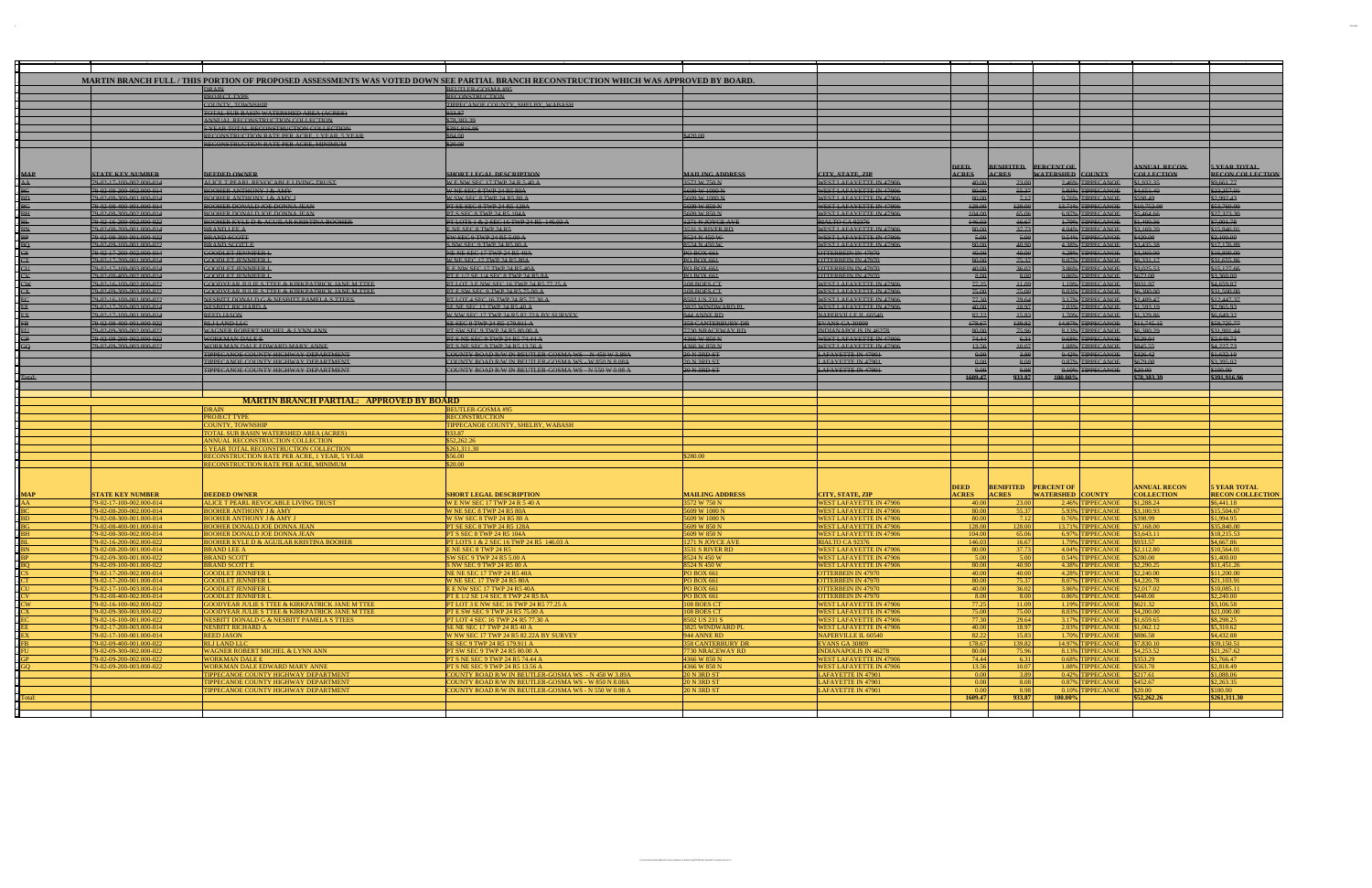|         | -Williamson Branch |                          |                                                              |                                                           |                        |                                |              |              |                             |                     |                         |
|---------|--------------------|--------------------------|--------------------------------------------------------------|-----------------------------------------------------------|------------------------|--------------------------------|--------------|--------------|-----------------------------|---------------------|-------------------------|
|         |                    |                          | <b>DRAIN</b>                                                 | <b>BEUTLER-GOSMA#95</b>                                   |                        |                                |              |              |                             |                     |                         |
|         |                    |                          | <b>PROJECT TYPE</b>                                          | <b>RECONSTRUCTION</b>                                     |                        |                                |              |              |                             |                     |                         |
|         |                    |                          | <b>COUNTY, TOWNSHIP</b>                                      | <b>TIPPECANOE, SHELBY</b>                                 |                        |                                |              |              |                             |                     |                         |
|         |                    |                          | TOTAL SUB BASIN WATERSHED AREA (ACRES)                       | 502.87                                                    |                        |                                |              |              |                             |                     |                         |
|         |                    |                          | ANNUAL RECONSTRUCTION COLLECTION                             | \$32,680.12                                               |                        |                                |              |              |                             |                     |                         |
|         |                    |                          | 5 YEAR TOTAL RECONSTRUCTION COLLECTION                       | \$163,400.62                                              |                        |                                |              |              |                             |                     |                         |
|         |                    |                          | <b>RECONSTRUCTION RATE PER ACRE, 1 YEAR, 5 YEAR</b>          | \$65.00                                                   | \$325.00               |                                |              |              |                             |                     |                         |
|         |                    |                          | <b>RECONSTRUCTION RATE PER ACRE. MINIMUM</b>                 | \$20.00                                                   |                        |                                |              |              |                             |                     |                         |
|         |                    |                          |                                                              |                                                           |                        |                                |              |              |                             |                     |                         |
|         |                    |                          |                                                              |                                                           |                        |                                | <b>DEED</b>  |              | <b>BENIFITED PERCENT OF</b> | <b>ANNUAL RECON</b> | <b>5 YEAR TOTAL</b>     |
|         |                    | <b>STATE KEY NUMBER</b>  | <b>DEEDED OWNER</b>                                          | <b>SHORT LEGAL DESCRIPTION</b>                            | <b>MAILING ADDRESS</b> | <b>CITY, STATE, ZIP</b>        | <b>ACRES</b> | <b>ACRES</b> | <b>WATERSHED COUNTY</b>     | <b>COLLECTION</b>   | <b>RECON COLLECTION</b> |
|         |                    | 79-02-08-300-001.000-014 | <b>BOOHER ANTHONY J &amp; AMY J</b>                          | W SW SEC 8 TWP 24 R5 80 A                                 | 5609 W 1000 N          | <b>WEST LAFAYETTE IN 47906</b> | - 80.00      | 54.30        | 10.80% TIPPECANOE           | \$3,529.53          | \$17,647.65             |
|         |                    | 79-02-07-400-001.000-014 | <b>BOOHER ANTHONY J &amp; AMY J</b>                          | PT SE SEC 7 TWP 24 R5 80.530 A PER SURVEY                 | 5609 W 1000 N          | <b>WEST LAFAYETTE IN 47906</b> | 80.53        | 75.97        | 15.11% TIPPECANOE           | \$4,938.01          | \$24,690.03             |
|         |                    | 79-01-12-400-003.000-014 | <b>DANIELS LLC</b>                                           | S N SE SEC 12 TWP 24 R6 40.00A                            | <b>PO BOX 2668</b>     | <b>WEST LAFAYETTE IN 47906</b> | 40.00        | 6.43         | 1.28% TIPPECANOE            | \$417.81            | \$2,089.06              |
|         |                    | 79-01-12-400-002.000-014 | <b>FRALEY DAVID WILLIAM ETAL</b>                             | S SE SEC 12 TWP 24 R6 80 A                                | 7537 US HWY 52 W       | <b>WEST LAFAYETTE IN 47906</b> | 80.00        | 10.30        | 2.05% TIPPECANOE            | \$669.42            | \$3,347.11              |
|         |                    | 79-02-18-200-003.000-014 | <b>GRUBE JANET</b>                                           | PT W NE SEC 18 TWP 24 R5 81.07 A BY SURVEY                | 6497 DEERFIELD DR      | <b>GREENWOOD IN 46143</b>      | 81.07        | 35.72        | 7.10% TIPPECANOE            | \$2,321.80          | \$11.609.00             |
|         |                    | 79-02-07-300-002.000-014 | <b>JDR NESBITT LLC</b>                                       | NE SW SEC 7 TWP 24 R5 37.421 A                            | 906 HILLCREST RD       | <b>WEST LAFAYETTE IN 47906</b> | 37.42        | 36.59        | 7.28% TIPPECANOE            | \$2,378.31          | \$11,891.57             |
|         |                    | 79-02-07-400-002.000-014 | <b>KERKHOFF BROTHERS PARTNERSHIP</b>                         | <b>PT SE SEC 7 TWP 24 R5 80.530 A PER SURVEY</b>          | 7725 W 900 N           | <b>WEST LAFAYETTE IN 47906</b> | 80.53        | 80.53        | 16.01% TIPPECANOE           | \$5,234.45          | \$26,172.25             |
|         |                    | 79-02-07-100-002.000-014 | NESBITT DONALD G & PAMELA S TTEE                             | <b>PT W SEC 7 TWP 24 R5 4.377 A</b>                       | 8502 US 231 N          | <b>WEST LAFAYETTE IN 47906</b> | 4.38         | 0.40         | 0.08% TIPPECANOE            | \$20.00             | \$100.00                |
|         |                    | 79-02-18-200-002.000-014 | <b>REED JASON</b>                                            | E NE SEC 18 TWP 24 R5 58.85 A BY SURVEY                   | 944 ANNE RD            | NAPERVILLE IL 60540            | 58.85        | 20.65        | 4.11% TIPPECANOE            | \$1,342,11          | \$6,710.56              |
|         |                    | 79-02-17-100-001.000-014 | <b>REED JASON</b>                                            | W NW SEC 17 TWP 24 R5 82.22A BY SURVEY                    | 944 ANNE RD            | NAPERVILLE IL 60540            | 82.22        | 1.59         | 0.32% TIPPECANOE            | \$103.44            | \$517.21                |
|         |                    | 79-02-08-100-001.000-014 | <b>WELDON H LACHMAUND TRUST &amp; NORMA J LACHMUND TRUST</b> | W NW SEC 8 TWP 24 R5 80 A                                 | 8909 US 231 N          | <b>WEST LAFAYETTE IN 47906</b> | - 80.00      | 42.82        | 8.51% TIPPECANOE            | \$2,783.18          | \$13,915.91             |
|         |                    | 79-02-07-200-001.000-014 | WELDON H LACHMUND TRUST & NORMA J LACHMUND TRUST             | ENE & NW NE SEC 7 TWP 24 R5 120 A                         | 8909 US 231 N          | <b>WEST LAFAYETTE IN 47906</b> | 120.00       | 27.97        | 5.56% TIPPECANOE            | \$1,817.91          | \$9,089.56              |
|         |                    | 79-02-18-100-002.000-014 | WILLIAMSON ROBERT T THOMAS J TRST                            | PT NW FR SEC 18 TWP 24 R5 40A                             | 1400 TEAL RD SUITE 8   | LAFAYETTE IN 47905             | 40.00        | 26.88        | 5.35% TIPPECANOE            | \$1,747.22          | \$8,736.09              |
|         |                    | 79-02-18-100-001.000-014 | <b>WILLIAMSON ROBERT T THOMAS J TRST</b>                     | PT NW FR SEC 18 TWP 24 R5 40A                             | 1400 TEAL RD SUITE 8   | LAFAYETTE IN 47905             | 40.00        | 1.01         | 0.20% TIPPECANOE            | \$65.60             | \$327.99                |
|         |                    | 79-02-07-300-001.000-014 | <b>WILLIAMSON ROBERT T THOMAS J TRST</b>                     | <b>PT SW FR SEC 7 TWP 24 R5 80.48A</b>                    | 1400 TEAL RD SUITE 8   | LAFAYETTE IN 47905             | 80.48        | 74.47        | 14.81% TIPPECANOE           | \$4,840.69          | \$24,203,45             |
|         |                    |                          | TIPPECANOE COUNTY HIGHWAY DEPARTMENT                         | COUNTY ROAD R/W IN BEUTLER-GOSMA WS - W 850 N 3.48 A      | <b>20 N 3RD ST</b>     | LAFAYETTE IN 47901             | 0.00         | 3.48         | 0.69% TIPPECANOE            | \$226.03            | \$1,130,17              |
|         |                    |                          | TIPPECANOE COUNTY HIGHWAY DEPARTMENT                         | COUNTY ROAD R/W IN BEUTLER-GOSMA WS - US HWY 231 N 3.76 A | <b>20 N 3RD ST</b>     | LAFAYETTE IN 47901             | 0.00         | 3.76         | 0.75% TIPPECANOE            | \$244.60            | \$1,223,00              |
| -Total: |                    |                          |                                                              |                                                           |                        |                                | 985.48       | 502.87       | 100.00%                     | \$32,680.12         | \$163,400.62            |
|         |                    |                          |                                                              |                                                           |                        |                                |              |              |                             |                     |                         |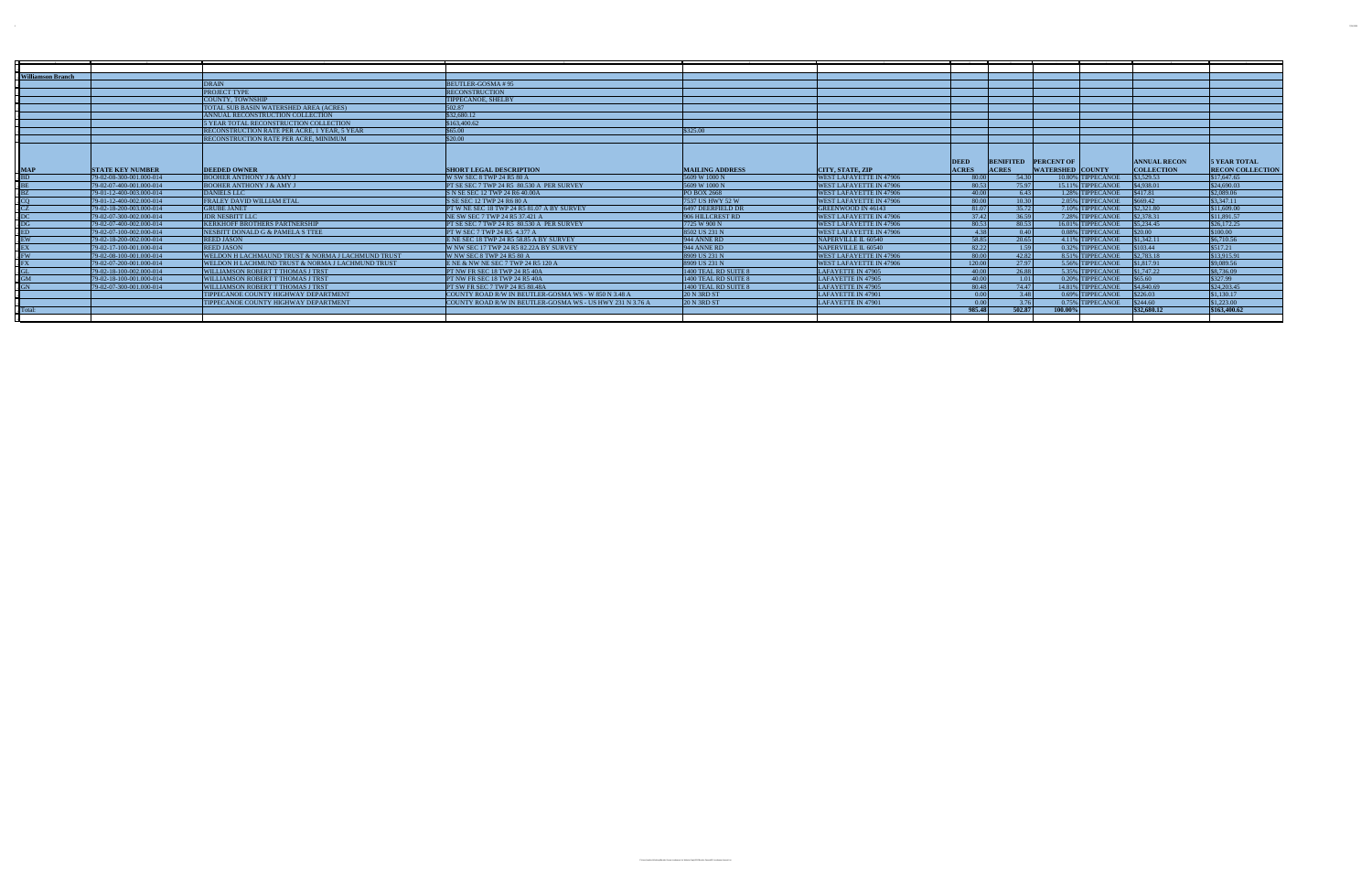| <b>Total Watershed</b> |                                                      |                                                                                                    |                                                                                               |                                                 |                                                           |                                                                           |                                      |                                     |                                 |
|------------------------|------------------------------------------------------|----------------------------------------------------------------------------------------------------|-----------------------------------------------------------------------------------------------|-------------------------------------------------|-----------------------------------------------------------|---------------------------------------------------------------------------|--------------------------------------|-------------------------------------|---------------------------------|
|                        |                                                      | DRAIN<br>PROJECT TYPE                                                                              | BEUTLER-GOSMA # 95<br>MAINTENANCE                                                             |                                                 |                                                           |                                                                           |                                      |                                     |                                 |
|                        |                                                      | COUNTY, TOWNSHII                                                                                   | TIPPECANOE COUNTY, WHITE COUNTY                                                               |                                                 |                                                           |                                                                           |                                      |                                     |                                 |
|                        |                                                      | TIPPECANOE COUNTY WATERSHED AREA (ACRES)                                                           | 5017.33                                                                                       |                                                 |                                                           |                                                                           |                                      |                                     |                                 |
|                        |                                                      | WHITE COUNTY WATERSHED AREA (ACRES)<br>TOTAL WATERSHED AREA (ACRES)                                | 898.38<br>5915.70                                                                             |                                                 |                                                           |                                                                           |                                      |                                     |                                 |
|                        |                                                      | MAINTENANCE RATE PER ACRE, MINIMUM                                                                 | \$5.50                                                                                        | \$20.00                                         |                                                           |                                                                           |                                      |                                     |                                 |
|                        |                                                      | ANNUAL MAINTENANCE COLLECTION                                                                      | \$32,586.33                                                                                   |                                                 |                                                           |                                                                           |                                      |                                     |                                 |
|                        |                                                      | 8 YEAR TOTAL COLLECTION                                                                            | \$260,690.66                                                                                  |                                                 |                                                           |                                                                           |                                      |                                     |                                 |
|                        |                                                      |                                                                                                    |                                                                                               |                                                 |                                                           |                                                                           |                                      |                                     |                                 |
|                        |                                                      |                                                                                                    |                                                                                               |                                                 |                                                           | <b>DEED</b><br><b>BENEFITED PERCENT OF</b>                                |                                      |                                     | <b>SYEAR TOTAL</b>              |
| <b>JAA</b>             | <b>STATE KEY NUMBER</b><br>79-02-17-100-002.000-014  | <b>DEEDED OWNER</b><br>ALICE T PEARL REVOCABLE LIVING TRUST                                        | <b>SHORT LEGAL DESCRIPTION</b><br>WE NW SEC 17 TWP 24 R 5 40 A                                | <b>MAILING ADDRESS</b><br>3572 W 750 N          | CITY, STATE, ZIP<br>WEST LAFAYETTE IN 47906               | <b>ACRES</b><br><b>ACRES</b><br><b>WATERSHED COUNTY</b><br>23.00<br>40.00 | 0.39% TIPPECANOE                     | <b>MAINTENANCE RATE</b><br>\$126.52 | <b>COLLECTION</b><br>\$1,012.19 |
| AR                     | 79-02-04-200-001.000-022                             | ANKER JAMES L & CARMIN J                                                                           | PT E SEC 4 TWP 24 R5 77.21 A                                                                  | 405 N BURKE ST                                  | WOLCOTT IN 47995                                          | 77.21<br>10.67                                                            | 0.18% TIPPECANOE                     | \$58.66                             | \$469.29                        |
|                        | 79-02-04-200-003.000-022                             | ANKER JAMES L & CARMIN J                                                                           | PT NE SEC 4 TWP 24 R5 16 A                                                                    | 405 N BURKE ST                                  | WOLCOTT IN 47995                                          | 2.90<br>16.00                                                             | 0.05% TIPPECANOE                     | \$15.97                             | \$127.73                        |
| AD                     | 79-02-04-200-001.000-022<br>79-02-04-200-003.000-022 | ANKER JAMES L & CARMIN J<br>ANKER JAMES L & CARMIN .                                               | PT E SEC 4 TWP 24 R5 77.21 A<br>PT NE SEC 4 TWP 24 R5 16 A                                    | 405 N BURKE ST<br>405 N BURKE ST                | WOLCOTT IN 47995<br>WOLCOTT IN 47995                      | 77.21<br>10.53<br>16.00<br>2.07                                           | 0.18% TIPPECANOE<br>0.03% TIPPECANOE | \$57.93                             | \$463.46<br>\$90.93             |
| AR                     | 79-02-04-200-002.000-022                             | ANKER JAMES L & CARMIN J                                                                           | PT E SEC 4 TWP 24 R5 14.77 A                                                                  | 405 N BURKE ST                                  | WOLCOTT IN 47995                                          | 14.77<br>0.58                                                             | 0.01% TIPPECANOE                     | \$11.37<br>\$20.00                  | \$160.00                        |
|                        | 79-02-04-200-001.000-022                             | ANKER JAMES L & CARMIN .                                                                           | PT E SEC 4 TWP 24 R5 77.21 A                                                                  | 405 N BURKE ST                                  | WOLCOTT IN 47995                                          | 77.21<br>16.69                                                            | 0.28% TIPPECANOE                     | \$91.80                             | \$734.42                        |
| $\overline{A}$ H       | 79-02-04-200-003.000-022<br>79-02-04-200-002.000-022 | ANKER JAMES L & CARMIN J<br>ANKER JAMES L & CARMIN J                                               | PT NE SEC 4 TWP 24 R5 16 A<br>PT E SEC 4 TWP 24 R5 14.77 A                                    | 405 N BURKE ST<br>405 N BURKE ST                | WOLCOTT IN 47995<br>WOLCOTT IN 47995                      | 16.00<br>3.44<br>14.77<br>3.52                                            | 0.06% TIPPECANOE                     | \$18.94<br>\$19.37                  | \$151.55<br>\$154.95            |
|                        | 79-02-04-200-001.000-022                             | ANKER JAMES L & CARMIN.                                                                            | PT E SEC 4 TWP 24 R5 77.21 A                                                                  | 405 N BURKE ST                                  | WOLCOTT IN 47995                                          | 77.21<br>37.84                                                            | 0.06% TIPPECANOE<br>0.64% TIPPECANOE | \$208.13                            | \$1,665.0                       |
| AK                     | 79-02-04-200-003.000-022                             | ANKER JAMES L & CARMIN J                                                                           | PT NE SEC 4 TWP 24 R5 16 A                                                                    | 405 N BURKE ST                                  | WOLCOTT IN 47995                                          | 16.00<br>7.92                                                             | 0.13% TIPPECANOE                     | \$43.55                             | \$348.38                        |
|                        | 79-02-04-200-002.000-022                             | ANKER JAMES L & CARMIN .                                                                           | PT E SEC 4 TWP 24 R5 14.77 A                                                                  | 405 N BURKE ST                                  | WOLCOTT IN 47995                                          | 14.77<br>7.87                                                             | 0.13% TIPPECANOE                     | \$43.29                             | \$346.33                        |
|                        | 79-02-04-200-005.000-022<br>79-02-04-200-004.000-022 | ANKER JAMES L CARMIN .<br><u>ANKER JAMES L CARMIN .</u>                                            | PT E SEC 4 TWP 24 R5 16.00 A<br>PT E SEC 4 TWP 24 R5 16.00 A                                  | 405 N BURKE ST<br>405 N BURKE ST                | WOLCOTT IN 47995<br>WOLCOTT IN 47995                      | 16.00<br>2.66<br>16.00<br>2.94                                            | 0.04% TIPPECANOE<br>0.05% TIPPECANOE | \$14.64<br>\$16.16                  | \$117.12<br>\$129.28            |
|                        | 79-02-04-200-005.000-022                             | ANKER JAMES L CARMIN .                                                                             | PT E SEC 4 TWP 24 R5 16.00 A                                                                  | 405 N BURKE ST                                  | WOLCOTT IN 47995                                          | 2.15<br>16.00                                                             | 0.04% TIPPECANOE                     | \$11.82                             | \$94.57                         |
| AP                     | 79-02-04-200-004.000-022                             | ANKER JAMES L CARMIN .                                                                             | PT E SEC 4 TWP 24 R5 16.00 A                                                                  | 405 N BURKE ST                                  | WOLCOTT IN 47995                                          | 16.00<br>2.07                                                             | 0.03% TIPPECANOE                     | \$11.37                             | \$90.93                         |
| AR                     | 79-02-04-200-005.000-022<br>79-02-04-200-004.000-022 | ANKER JAMES L CARMIN.<br>ANKER JAMES L CARMIN .                                                    | PT E SEC 4 TWP 24 R5 16.00 A<br>PT E SEC 4 TWP 24 R5 16.00 A                                  | 405 N BURKE ST<br>405 N BURKE ST                | WOLCOTT IN 47995<br>WOLCOTT IN 47995                      | 16.00<br>3.58<br>16.00<br>3.44                                            | 0.06% TIPPECANOE<br>0.06% TIPPECANOE | \$19.70<br>\$18.94                  | \$157.62<br>\$151.55            |
|                        | 79-02-04-100-007.000-022                             | ANKER JAMES L CARMIN                                                                               | PT NW FR SEC 4 TWP 24 R5 15.262                                                               | 405 N BURKE ST                                  | WOLCOTT IN 47995                                          | 15.26<br>15.26                                                            | 0.26% TIPPECANOE                     | \$83.94                             | \$671.53                        |
|                        | 79-02-04-100-003.000-022                             | ANKER JAMES L CARMIN.                                                                              | PT NW SEC 4 TWP 24 R5 19.571 A                                                                | 405 N BURKE ST                                  | WOLCOTT IN 47995                                          | 19.57<br>17.57                                                            | 0.30% TIPPECANOE                     | \$96.66                             | \$773.26                        |
| $\sqrt{AV}$            | 79-02-04-100-006.000-022<br>79-02-04-200-006.000-022 | ANKER JAMES L CARMIN<br>ANKER JAMES L CARMIN .                                                     | PT NW FR SEC 4 TWP 24 R5 19.571 /<br>PT E SEC 4 TWP 24 R5 27.207 A                            | 405 N BURKE ST<br>405 N BURKE ST                | WOLCOTT IN 47995<br>WOLCOTT IN 47995                      | 19.57<br>19.57<br>27.21<br>27.21                                          | 0.33% TIPPECANOE<br>0.46% TIPPECANOE | \$107.64<br>\$149.64                | \$861.12<br>\$1,197.1           |
| $-AW$                  | 79-02-04-200-005.000-022                             | ANKER JAMES L CARMIN .                                                                             | PT E SEC 4 TWP 24 R5 16.00 A                                                                  | 405 N BURKE ST                                  | WOLCOTT IN 47995                                          | 16.00<br>16.00                                                            | 0.27% TIPPECANOE                     | \$88.00                             | \$704.00                        |
|                        | 79-02-04-200-004.000-022                             | ANKER JAMES L CARMIN .                                                                             | PT E SEC 4 TWP 24 R5 16.00 A                                                                  | 405 N BURKE ST                                  | WOLCOTT IN 47995                                          | 16.00<br>16.00                                                            | 0.27% TIPPECANOE                     | \$88.00                             | 5704.00                         |
|                        | 79-02-04-200-007.000-022<br>79-02-03-100-003.000-022 | ANKER JOHN E KRISANN<br>ANKER RONALD E DEBRA                                                       | PT E SEC 4 TWP 24 R5 2.793 A                                                                  | 4223 W COUNTY LINE RD N                         | WEST LAFAYETTE IN 47906                                   | 2.79<br>2.79<br>5.50                                                      | 0.05% TIPPECANOE                     | \$15.36<br>\$30.25                  | \$122.89<br>\$242.00            |
|                        | 79-02-07-200-002.000-014                             | BOOHER ANTHONY J & AMY                                                                             | NW NW SEC 3 TWP 24 R5 5.500<br>SW NE SEC 7 TWP 24 R5                                          | <u>3901 W CO LINE RD NORTH</u><br>5609 W 1000 N | WEST LAFAYETTE IN 47906-9639<br>WEST LAFAYETTE IN 47906   | 5.50<br>40.00<br>40.00                                                    | 0.09% TIPPECANOE<br>0.68% TIPPECANOE | \$220.00                            | \$1,760.00                      |
|                        | 79-02-08-200-002.000-014                             | BOOHER ANTHONY J & AMY                                                                             | W NE SEC 8 TWP 24 R5 80A                                                                      | 5609 W 1000 N                                   | WEST LAFAYETTE IN 47906                                   | 80.00<br>80.00                                                            | 1.35% TIPPECANOE                     | \$440.00                            | \$3,520.00                      |
|                        | 79-02-08-300-001.000-014                             | <b>BOOHER ANTHONY J &amp; AMY</b>                                                                  | W SW SEC 8 TWP 24 R5 80 A                                                                     | 5609 W 1000 N                                   | WEST LAFAYETTE IN 47906                                   | 80.00<br>80.00                                                            | 1.35% TIPPECANOE                     | \$440.00                            | \$3,520.00                      |
|                        | 79-02-07-400-001.000-014<br>79-02-05-100-002.000-014 | BOOHER ANTHONY J & AMY J<br>BOOHER ANTHONY JOSEPH & AMY JEAN                                       | PT SE SEC 7 TWP 24 R5 80.530 A PER SURVEY<br>N NW FR SEC 5 TWP 24 R5 80 A                     | 5609 W 1000 N<br>5609 W 1000 N                  | WEST LAFAYETTE IN 47906<br>WEST LAFAYETTE IN 47906        | 80.53<br>80.53<br>80.00<br>12.02                                          | 1.36% TIPPECANOE<br>0.20% TIPPECANOE | \$442.92<br>\$66.09                 | \$3,543.32<br>\$528.71          |
|                        | 79-02-08-400-001.000-014                             | BOOHER DONALD JOE DONNA JEAN                                                                       | PT SE SEC 8 TWP 24 R5 128A                                                                    | 5609 W 1000 N                                   | WEST LAFAYETTE IN 47906                                   | 128.00<br>128.00                                                          | 2.16% TIPPECANOE                     | \$704.00                            | \$5,632.00                      |
|                        | 79-02-08-300-002.000-014                             | BOOHER DONALD JOE DONNA JEAN                                                                       | PT S SEC 8 TWP 24 R5 104A                                                                     | 5609 W 1000 N                                   | WEST LAFAYETTE IN 47906                                   | 104.00<br>104.00                                                          | 1.76% TIPPECANOE                     | \$572.00                            | \$4,576.00                      |
|                        | 79-02-03-200-005.000-022<br>79-02-03-200-001.000-022 | BOOHER DONALD JOE DONNA JEAN<br>BOOHER DONNA ETA                                                   | S N NE FR SEC 3 TWP 24 R5 34.473 A<br><u>S NE FR &amp; W N NE FR SEC 3 TWP 24 R5101.999 A</u> | 5609 W 1000 N<br>5609 W 1000 N                  | WEST LAFAYETTE IN 47906<br>WEST LAFAYETTE IN 47906        | 34.47<br>34.47<br>102.00<br>102.00                                        | 0.58% TIPPECANOE<br>1.72% TIPPECANOE | \$189.60<br>\$560.99                | \$1,516.81<br>\$4,487.96        |
|                        | 79-02-03-400-003.000-022                             | BOOHER DONNA J                                                                                     | N SE SEC 3 TWP 24 R5 64.329 A                                                                 | 5609 W 1000 N                                   | WEST LAFAYETTE IN 47906                                   | 64.33<br>64.33                                                            | 1.09% TIPPECANOE                     | \$353.81                            | \$2,830.48                      |
|                        | 79-02-16-200-002.000-022                             | BOOHER KYLE D & AGUILAR KRISTINA BOOHER                                                            | PT LOTS 1 & 2 SEC 16 TWP 24 R5 146.03 A                                                       | 1271 N JOYCE AVI                                | RIALTO CA 92376                                           | 146.03<br>16.67                                                           | 0.28% TIPPECANOE                     | \$91.69                             | \$733.52                        |
|                        | 79-02-09-100-002.000-02<br>79-02-08-200-001.000-014  | BRAND LEE A<br><b>BRAND LEE A</b>                                                                  | N NW SEC 9 TWP 24 R5 80.00 A<br>E NE SEC 8 TWP 24 R5                                          | 3531 S RIVER RD<br>3531 S RIVER RD              | WEST LAFAYETTE IN 47906<br>WEST LAFAYETTE IN 47906        | 80.00<br>80.00<br>80.00<br>80.00                                          | 1.35% TIPPECANOE<br>1.35% TIPPECANOE | \$440.00<br>\$440.00                | \$3,520.00<br>\$3,520.00        |
|                        | 79-02-05-400-001.000-014                             | BRAND LEE A                                                                                        | E SE SEC 5 TWP 24 R5 80 A                                                                     | 3531 S RIVER RD                                 | WEST LAFAYETTE IN 47906                                   | 80.00<br>80.00                                                            | 1.35% TIPPECANOE                     | \$440.00                            | \$3,520.00                      |
|                        | 79-02-09-300-001.000-022                             | <b>BRAND SCOTT</b>                                                                                 | SW SEC 9 TWP 24 R5 5.00 A                                                                     | 8524 N 450 W                                    | WEST LAFAYETTE IN 47906                                   | 5.00<br>5.00                                                              | 0.08% TIPPECANOE                     | \$27.50                             | \$220.00                        |
|                        | 79-02-09-100-001.000-022<br>79-02-02-300-004.000-022 | BRAND SCOTT E<br>BROWN DONALD F & CYNTHIA J                                                        | <u>S NW SEC 9 TWP 24 R5 80 A</u><br>PT SW SW SEC 2 TWP 24 R5 5.00 A                           | 8524 N 450 W<br>8446 SR 43 N                    | WEST LAFAYETTE IN 47906<br><b>BATTLE GROUND IN 47920</b>  | 80.00<br>80.00<br>5.00<br>2.78                                            | 1.35% TIPPECANOE<br>0.05% TIPPECANOE | \$440.00<br>\$15.27                 | \$3,520.00<br>\$122.17          |
|                        | 79-02-02-300-002.000-022                             | BROWN DONALD F & CYNTHIA.                                                                          | PT S SW SEC 2 TWP 24 R5 64.985 /                                                              | 8446 SR 43 N                                    | BATTLE GROUND IN 47920                                    | 64.98<br>5.00                                                             | 0.08% TIPPECANOE                     | \$27.50                             | \$220.04                        |
|                        | 79-02-04-100-002.000-022                             | BRUMMETT RAYMOND L ETAL                                                                            | PT NW SEC 4 TWP 24 R5 11.25 A                                                                 | 12605 W 250 N                                   | DELPHI IN 46923                                           | 11.25<br>6.32                                                             | 0.11% TIPPECANOE                     | \$34.76                             | \$278.12                        |
|                        | 79-02-05-200-001.000-014<br>79-02-04-100-008.000-022 | BRUMMETT RAYMOND L SHIRLEY A<br>CAIN ROBERT M JR & DANYA R                                         | PT N FR SEC 5 TWP 24 R5 142 A<br>PT NW FR SEC 4 TWP 24 R5 4.309                               | 12605 W 250 N<br>4833 W COUNTY LINE RD          | DELPHI IN 46923<br>WEST LAFAYETTE IN 47906                | 142.00<br>74.18<br>4.31<br>4.31                                           | 1.25% TIPPECANOE<br>0.07% TIPPECANOE | \$408.00<br>\$23.70                 | \$3,263.99<br>\$189.60          |
| $\sqrt{BY}$            | 79-02-02-300-003.000-022                             | CHRISTOPHER PHILIP L & MELINDA L                                                                   | PT SW SW SEC 2 TWP 24 R5 10.015 A                                                             | 2793 S 100 E                                    | <b>CHALMERS IN 47929</b>                                  | 10.02<br>8.93                                                             | 0.15% TIPPECANOE                     | \$49.12                             | \$392.95                        |
|                        | 79-01-12-400-003.000-014                             | <b>DANIELS LLC</b>                                                                                 | S N SE SEC 12 TWP 24 R6 40.00A                                                                | PO BOX 2668                                     | WEST LAFAYETTE IN 47906                                   | 40.00<br>24.79                                                            | 0.42% TIPPECANOE                     | \$136.34                            | \$1,090.70                      |
|                        | 79-01-12-400-001.000-014<br>79-01-12-200-001.000-014 | <b>DANIELS LLC</b>                                                                                 | N N SE SEC 12 TWP 24 R6 35.00 A                                                               | PO BOX 2668                                     | WEST LAFAYETTE IN 47906                                   | 35.00<br>34.22                                                            | 0.58% TIPPECANOE                     | \$188.18                            | \$1,505.47                      |
|                        | 79-01-12-200-001.000-014                             | DANIELS LLC<br><b>DANIELS LLC</b>                                                                  | PT SW NE SEC 12 TWP 24 R6 25.00 A & 2.500 A<br>PT SW NE SEC 12 TWP 24 R6 25.00 A & 2.500 A    | PO BOX 2668<br>PO BOX 2668                      | WEST LAFAYETTE IN 47906<br>WEST LAFAYETTE IN 47906        | 27.50<br>27.50<br>27.50<br>2.50                                           | 0.46% TIPPECANOE<br>0.04% TIPPECANOE | \$151.25<br>\$13.75                 | \$1,210.00<br>\$110.00          |
|                        | 79-01-12-100-008.000-014                             | <b>DANIELS LLC</b>                                                                                 | PT W NW SEC 12 TWP 24 R6 10.319 A                                                             | PO BOX 2668                                     | WEST LAFAYETTE IN 47906                                   | 10.32<br>10.32                                                            | 0.17% TIPPECANOE                     | \$56.75                             | \$454.04                        |
|                        | 79-01-12-100-007.000-014<br>79-01-12-100-003.000-014 | DANIELS LLC                                                                                        | WE SW NW SEC 12 TWP 24 R6 10 A<br>E W SW NW SEC 12 TWP 24 R6 10A                              | PO BOX 2668                                     | WEST LAFAYETTE IN 47906                                   | 10.00<br>10.00<br>10.00                                                   | 0.17% TIPPECANOE                     | \$55.00                             | \$440.00<br>\$403.78            |
|                        | 79-01-12-100-001.000-014                             | <b>DANIELS LLC</b><br><b>DANIELS LLC</b>                                                           | PT NW SEC 12 TWP 24 R6 25.641 A & 7.641 A                                                     | PO BOX 2668<br>PO BOX 2668                      | WEST LAFAYETTE IN 47906<br><b>WEST LAFAYETTE IN 47906</b> | 9.18<br>33.28<br>17.97                                                    | 0.16% TIPPECANOE<br>0.30% TIPPECANOE | \$50.47<br>\$98.83                  | \$790.60                        |
|                        | 79-01-12-100-001.000-014                             | <b>DANIELS LLC</b>                                                                                 | PT NW SEC 12 TWP 24 R6 25.641 A & 7.641 A                                                     | PO BOX 2668                                     | WEST LAFAYETTE IN 47906                                   | 33.28<br>8.92                                                             | 0.15% TIPPECANOE                     | \$49.07                             | \$392.59                        |
|                        | 79-02-05-300-003.000-014                             | DEBONO MARK A TTEE & LINDA TTEE                                                                    | N S SW SEC 5 TWP 24 R5 40 A                                                                   | 7802 E BROADMOOR TRI                            | ORANGE CA 92869-2411                                      | 40.00<br>40.00                                                            | 0.68% TIPPECANOE                     | \$220.00                            | \$1,760.00                      |
|                        | 79-02-05-300-002.000-014<br>79-02-05-100-001.000-014 | DEBONO MARK A TTEE & LINDA TTEE<br>DEBONO MARK A TTEE & LINDA TTEE                                 | N SW SEC 5 TWP 24 R5 72.32A<br>S NW FR SEC 5 TWP 24 R5 80 A                                   | 7802 E BROADMOOR TRI<br>7802 E BROADMOOR TRI    | <b>ORANGE CA 92869-241</b><br>ORANGE CA 92869-2411        | 72.32<br>72.32<br>80.00<br>80.00                                          | 1.22% TIPPECANOE<br>1.35% TIPPECANOE | \$397.76<br>\$440.00                | \$3,182.08<br>\$3,520.00        |
|                        | 79-02-03-100-001.000-022                             | DECKARD ELMIRA                                                                                     | W NW FR SEC 3 TWP 24 R5 67.550 A                                                              | 2919 W SR 18                                    | <b>BROOKSTON IN 47923</b>                                 | 67.55<br>67.55                                                            | 1.14% TIPPECANOE                     | \$371.52                            | \$2,972.20                      |
|                        | 79-02-03-100-004.000-022                             | DECKARD FREDERICK W CHARLENE J                                                                     | E E FR NW SEC 3 TWP 24 R5 36.875 A                                                            | 4533 W 1150 S                                   | <b>BROOKSTON IN 47923</b>                                 | 36.88<br>36.88                                                            | 0.62% TIPPECANOE                     | \$202.81                            | \$1,622.50                      |
|                        | 79-02-03-100-002.000-022<br>79-02-04-100-001.000-022 | DECKARD RONALD E ELMIRA I<br>DEXTER PHYLLIS J REVOCABLE TRUST                                      | E FR NW SEC 3 TWP 24 R5 36.875 A<br>N END NW SEC 4 TWP 24 R5 14.827 A                         | 2919 W SR 18<br>1739 MILL POND DR               | <b>BROOKSTON IN 47923</b><br>LAFAYETTE IN 47905           | 36.88<br>36.88<br>14.83<br>14.83                                          | 0.62% TIPPECANOE<br>0.25% TIPPECANOE | \$202.81<br>\$81.55                 | \$1,622.50<br>\$652.39          |
|                        | 79-01-12-400-002.000-014                             | FRALEY DAVID WILLIAM ETAI                                                                          | S SE SEC 12 TWP 24 R6 80 A                                                                    | 7537 US HWY 52 W                                | WEST LAFAYETTE IN 47906                                   | 80.00<br>23.73                                                            | 0.40% TIPPECANOE                     | \$130.53                            | \$1,044.23                      |
|                        | 79-01-12-200-004.000-014                             | <b>GLEBE MATTHEW K &amp; KAREN I</b>                                                               | PT SW NE SEC 12 TWP 24 R6 2.50 A                                                              | 8701 N 750 W                                    | WEST LAFAYETTE IN 47906                                   | 2.50<br>2.50                                                              | 0.04% TIPPECANOE                     | \$13.75                             | \$110.00                        |
|                        | 79-02-17-200-002.000-014<br>79-02-17-200-001.000-014 | GOODLET JENNIFER I<br>GOODLET JENNIFER                                                             | NE NE SEC 17 TWP 24 R5 40A<br>W NE SEC 17 TWP 24 R5 80A                                       | PO BOX 661<br>PO BOX 661                        | OTTERBEIN IN 47970<br>OTTERBEIN IN 47970                  | 40.00<br>40.00<br>80.00<br>75.37                                          | 0.68% TIPPECANOE<br>1.27% TIPPECANOE | \$220.00<br>\$414.54                | \$1,760.00<br>\$3,316.33        |
|                        | 79-02-17-100-003.000-014                             | <b>GOODLET JENNIFER</b>                                                                            | E E NW SEC 17 TWP 24 R5 40A                                                                   | PO BOX 661                                      | OTTERBEIN IN 47970                                        | 40.00<br>36.02                                                            | 0.61% TIPPECANOE                     | \$198.10                            | \$1,584.80                      |
|                        | 79-02-08-400-002.000-014                             | GOODLET JENNIFER                                                                                   | PT E 1/2 SE 1/4 SEC 8 TWP 24 R5 8A                                                            | PO BOX 661                                      | OTTERBEIN IN 47970                                        | 8.00<br>8.00                                                              | 0.14% TIPPECANOE                     | \$44.00                             | \$352.00                        |
| LCW                    | 79-02-16-100-002.000-022<br>79-02-09-300-003.000-022 | GOODYEAR JULIE S TTEE & KIRKPATRICK JANE M TTEE<br>GOODYEAR JULIE S TTEE & KIRKPATRICK JANE M TTEE | PT LOT 3 E NW SEC 16 TWP 24 R5 77.25 A<br>PT E SW SEC 9 TWP 24 R5 75.00 A                     | 108 BOES CT<br>108 BOES CT                      | WEST LAFAYETTE IN 47906<br>WEST LAFAYETTE IN 47906        | 77.25<br>11.09<br>75.00<br>75.00                                          | 0.19% TIPPECANOE<br>1.27% TIPPECANOE | \$61.02<br>\$412.50                 | \$488.18<br>\$3,300.00          |
|                        | 79-01-01-200-004.000-014                             | GREGORY ROBERT F & CAROL C TTEES                                                                   | N SE SEC 1 TWP 24 R6 80 A                                                                     | 10300 E DAVIS AVE                               | TERRE HAUTE IN 47805                                      | 80.00<br>64.63                                                            | 1.09% TIPPECANOE                     | \$355.47                            | \$2,843.73                      |
|                        | 79-02-18-200-003.000-014                             | <b>GRUBE JANET</b>                                                                                 | PT W NE SEC 18 TWP 24 R5 81.07 A BY SURVEY                                                    | 6497 DEERFIELD DR                               | GREENWOOD IN 46143                                        | 81.07<br>35.72                                                            | 0.60% TIPPECANOE                     | \$196.46                            | \$1,571.68                      |
|                        | 79-02-03-400-001.000-022                             | HANDY KEVIN L & KRISTIN MARIE-LOUISI                                                               | N SE SEC 3 TWP 24 R5 5.366 A                                                                  | 9272 N 300 W                                    | WEST LAFAYETTE IN 47906                                   | 5.37<br>5.37<br>5.69                                                      | 0.09% TIPPECANOE                     | \$29.51                             | \$236.10<br>\$250.36            |
|                        | 79-02-03-400-005.000-022<br>79-02-07-300-002.000-014 | HANDY KEVIN L & KRISTIN MARIE-LOUISE<br><b>IDR NESBITT LLC</b>                                     | PT N SE SEC 3 TWP 24 R5 5.69 A<br>NE SW SEC 7 TWP 24 R5 37.421 A                              | 9272 N 300 W<br>906 HILLCREST RE                | WEST LAFAYETTE IN 47906<br>WEST LAFAYETTE IN 47906        | 5.69<br>37.42<br>37.42                                                    | 0.10% TIPPECANOE<br>0.63% TIPPECANOE | \$31.30<br>\$205.82                 | \$1,646.52                      |
|                        | 79-02-07-100-001.000-014                             | JDR NESBITT LLC                                                                                    | NW FR SEC 7 TWP 24 R5 118.95 A                                                                | 906 HILLCREST RD                                | WEST LAFAYETTE IN 47906                                   | 118.95<br>118.95                                                          | 2.01% TIPPECANOE                     | \$654.23                            | \$5,233.80                      |
|                        | 79-01-12-200-005.000-014                             | KERKHOFF BROTHERS LLC<br>KERKHOFF BROTHERS LLC                                                     | PT SW NE SEC 12 TWP 24 R6 2.00 A                                                              | 7725 W 900 N<br>7725 W 900 N                    | WEST LAFAYETTE IN 47906                                   | 2.00<br>2.00<br>40.00<br>9.49                                             | 0.03% TIPPECANOE                     | \$11.00                             | \$88.00<br>\$417.63             |
|                        | 79-01-01-200-003.000-014<br>79-02-07-400-002.000-014 | KERKHOFF BROTHERS PARTNERSHIP                                                                      | SE NE SEC 1 TWP 24 R6 40 A<br>PT SE SEC 7 TWP 24 R5 80.530 A PER SURVEY                       | 7725 W 900 N                                    | WEST LAFAYETTE IN 47906<br><b>WEST LAFAYETTE IN 47906</b> | 80.53<br>80.53                                                            | 0.16% TIPPECANOE<br>1.36% TIPPECANOE | \$52.20<br>\$442.92                 | \$3,543.32                      |
|                        | 79-01-12-100-006.000-014                             | <b>KERKHOFF PHILIP J</b>                                                                           | PT E NW SEC 12 TWP 24 R6& PT NW NW SEC 12 TWP 24 R6 78.999 A                                  | 7725 W 900 N                                    | <b>WEST LAFAYETTE IN 47906</b>                            | 79.00<br>79.00                                                            | 1.34% TIPPECANOE                     | \$434.49                            | \$3,475.96                      |
|                        |                                                      |                                                                                                    |                                                                                               |                                                 |                                                           |                                                                           |                                      |                                     |                                 |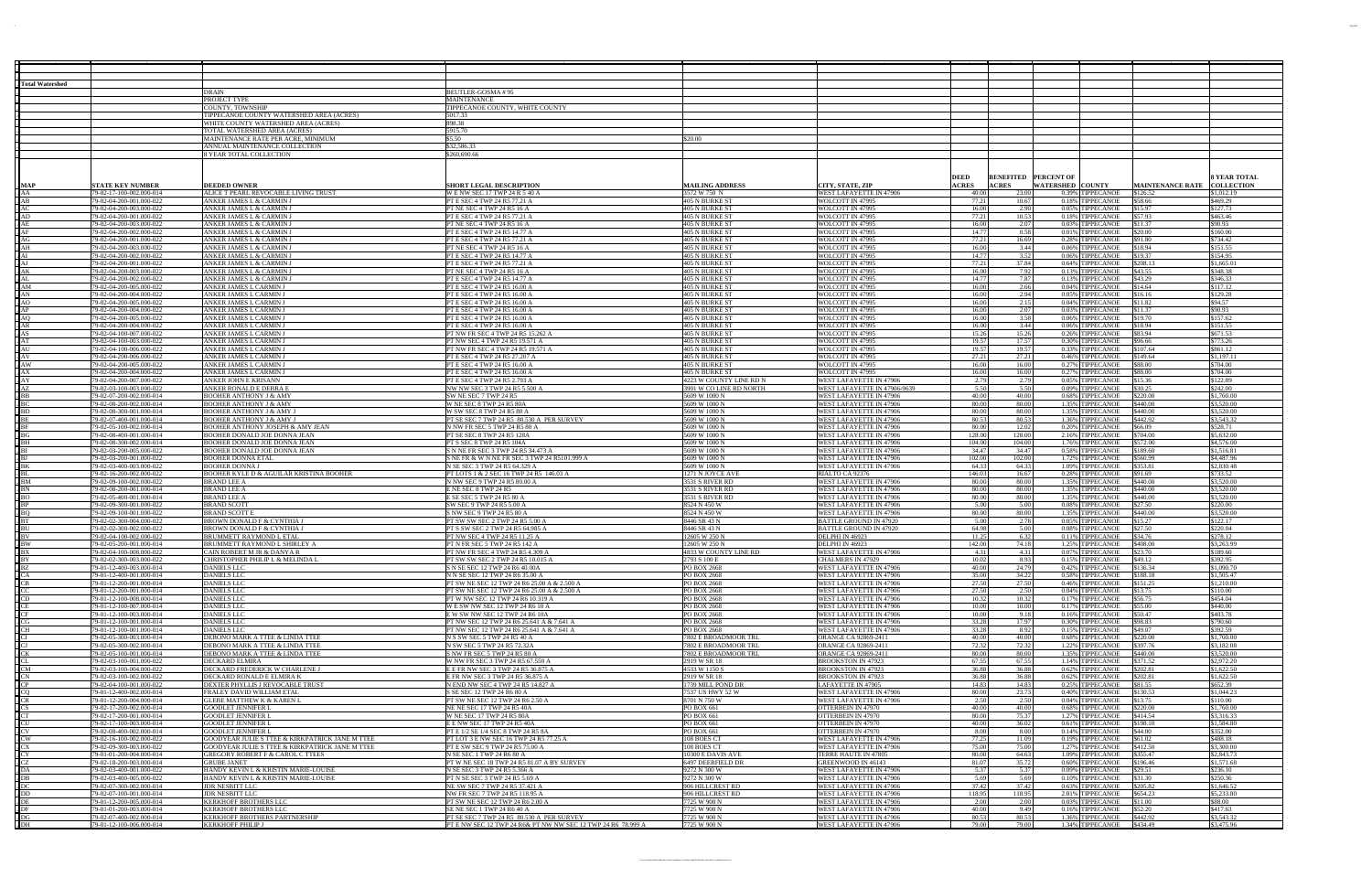|                          | 79-01-01-300-004.000-01                              | <b>KERKHOFF PHILIP J &amp; NANCY J</b>                             | PT SW SEC 1 TWP 24 R6 10.00 A                                                                | 9216 N 750 W                               | WEST LAFAYETTE IN 47906                            | 10.00          | 7.29           | 0.12% TIPPECANOE                     | \$40.07<br>\$320.57                         |  |
|--------------------------|------------------------------------------------------|--------------------------------------------------------------------|----------------------------------------------------------------------------------------------|--------------------------------------------|----------------------------------------------------|----------------|----------------|--------------------------------------|---------------------------------------------|--|
|                          | 79-02-10-100-001.000-02                              | KESLER DAVID L SHIRLEY A                                           | N N SEC 10 TWP 24 R5 157.89 A                                                                | 309 N CLAWIL S                             | <b>BROOKSTON IN 47923</b>                          | 157.89         | 10.43          | 0.18% TIPPECANOE                     | \$57.36<br>\$458.89                         |  |
|                          | 79-02-03-400-002.000-022                             | KESLER DAVID L SHIRLEY ANN                                         | S SE SEC 3 TWP 24 R5 80 A                                                                    | 309 N CLAWIL ST                            | <b>BROOKSTON IN 47923</b>                          | 80.00          | 80.00          | 1.35% TIPPECANOE                     | \$3,520.00<br>\$440.00                      |  |
|                          | 79-02-03-300-001.000-022                             | KESLER DAVID L SHIRLEY ANN                                         | SW FR SEC 3 TWP 24 R5 156.26                                                                 | 309 N CLAWIL S                             | <b>BROOKSTON IN 47923</b>                          | 156.26         | 156.26         | 2.64% TIPPECANOE                     | \$859.43<br>\$6,875.44                      |  |
|                          | 79-02-03-200-003.000-022                             | <b>KORSCHOT DARLENE</b>                                            | PT NE SEC 3 TWP 24 R5 2.50 A                                                                 | 9562 N 300 W                               | WEST LAFAYETTE IN 47906                            | 2.50           | 2.50           | 0.04% TIPPECANOE                     | \$13.75<br>\$110.00                         |  |
|                          | 79-02-04-100-005.000-022                             | LANDRUM RICHARD W REBECCA J                                        | PT NW SEC 4 TWP 24 R5 6.173 .                                                                | 4774 W 1000 N                              | WEST LAFAYETTE IN 47906                            | 6.17           | 4.60           | 0.08% TIPPECANOE                     | \$25.31<br>\$202.49                         |  |
|                          | 79-01-12-200-006.000-014                             | LEHE DAVID R                                                       | NE SEC 12 TWP 24 R6 2.06 A                                                                   | 10101 W 1300 S                             | WEST LAFAYETTE IN 47906                            | 2.06           | 2.06           | 0.03% TIPPECANOE                     | \$11.33<br>\$90.64                          |  |
|                          | 79-01-12-400-004.000-014                             | MILLER JULIE A                                                     | PT W NE & SE SEC 12 TWP 24 R6 5.00 A                                                         | 8519 N 750 W                               | WEST LAFAYETTE IN 47906                            | 5.00           | 5.00           | 0.08% TIPPECANOE                     | \$27.50<br>\$220.00                         |  |
|                          | 79-02-06-100-003.000-014                             | <b>MILLER KIRK R</b>                                               | PT SE NW SEC 6 TWP 24 R5 2.519 A                                                             | 6896 S 1150 E                              | OTTERBEIN IN 47970                                 | 2.52           | 2.52           | 0.04% TIPPECANOE                     | \$13.85<br>\$110.84                         |  |
|                          | 79-02-02-300-001.000-022                             | <b>MILLER MARILYN J</b>                                            | N SW SEC 2 TWP 24 R5 80 A                                                                    | 2905 DARBY LI                              | LAFAYETTE IN 47904                                 | 80.00          | 8.02           | 0.14% TIPPECANOE                     | \$352.78<br>\$44.10                         |  |
|                          | 79-02-03-200-004.000-02                              | MINNIEAR GARY J J                                                  | PT NE SEC 3 TWP 24 R5 5.001                                                                  | 9600 N 300 W                               | WEST LAFAYETTE IN 47906                            | 5.00           | 5.00           | 0.08% TIPPECANOE                     | \$27.51<br>\$220.04                         |  |
|                          | 79-02-04-100-004.000-022                             | MOREHOUSE DAVID                                                    | E OF 118.41 A OF NW SEC 4 TWP 24 R5 59.205 A                                                 | 90 ELKTON CT                               | LAFAYETTE IN 47905                                 | 59.20          | 59.20          | 1.00% TIPPECANOE                     | \$325.63<br>\$2,605.02                      |  |
|                          | 79-02-03-200-002.000-022                             | NELSON JEFFREY K LAURA J                                           | NE NE SEC 3 TWP 24 R5 2.027 A                                                                | 9856 N 300 W                               | WEST LAFAYETTE IN 47906                            | 2.03           | 2.03           | 0.03% TIPPECANOE                     | \$11.15<br>\$89.19                          |  |
|                          | 79-02-16-100-001.000-022                             | NESBITT DONALD G & NESBITT PAMELA S TTEES                          | PT LOT 4 SEC 16 TWP 24 R5 77.30 A                                                            | 8502 US 231 S                              | WEST LAFAYETTE IN 47906                            | 77.30          | 29.64          | 0.50% TIPPECANOE                     | \$1,304.0<br>\$163.00                       |  |
|                          | 79-02-07-100-002.000-014                             | NESBITT DONALD G & PAMELA S TTEE                                   | PT W SEC 7 TWP 24 R5 4.377 A                                                                 | 8502 US 231 N                              | WEST LAFAYETTE IN 47906<br>WEST LAFAYETTE IN 47906 | 4.38<br>40.00  | 4.38<br>18.97  | 0.07% TIPPECANOE                     | \$24.07<br>\$192.59<br>\$834.53             |  |
|                          | 79-02-17-200-003.000-014<br>79-02-04-300-008.000-022 | <b>NESBITT RICHARD A</b><br>OKOS FAMILY FARMS LLC                  | SE NE SEC 17 TWP 24 R5 40 A<br>PT SW SEC 4 TWP 24 R5 1.737 /                                 | 3825 WINDWARD PI<br>4505 PRETTY PRAIRIE RD | <b>BATTLE GROUND IN 47920</b>                      | 1.74           | 1.74           | 0.32% TIPPECANOE<br>0.03% TIPPECANOE | \$104.32<br>\$9.55<br>\$76.43               |  |
|                          | 79-02-04-300-010.000-022                             | OKOS MARTIN R                                                      | PT SW SEC 4 TWP 24 R5 45.625                                                                 | 4505 PRETTY PRAIRIE RD                     | <b>BATTLE GROUND IN 47920</b>                      | 45.63          | 45.63          | 0.77% TIPPECANOE                     | \$250.94<br>\$2,007.50                      |  |
|                          | 79-02-04-300-001.000-022                             | OKOS MARTIN R & OKOS FAMILY FARMS LLC                              | PT SW SEC 4 TWP 24 R5 32.009 A                                                               | 4505 PRETTY PRAIRIE RD                     | <b>BATTLE GROUND IN 47920</b>                      | 32.01          | 1.52           | 0.03% TIPPECANOE                     | \$8.38<br>\$67.06                           |  |
|                          | 79-02-04-300-001.000-022                             | OKOS MARTIN R & OKOS FAMILY FARMS LLO                              | PT SW SEC 4 TWP 24 R5 32.009                                                                 | 4505 PRETTY PRAIRIE RD                     | <b>BATTLE GROUND IN 47920</b>                      | 32.01          | 8.47           | 0.14% TIPPECANOE                     | \$46.57<br>\$372.58                         |  |
|                          | 79-02-04-300-001.000-022                             | OKOS MARTIN R & OKOS FAMILY FARMS LLO                              | PT SW SEC 4 TWP 24 R5 32.009                                                                 | 4505 PRETTY PRAIRIE RD                     | <b>BATTLE GROUND IN 4792</b>                       | 32.01          | 2.01           | 0.03% TIPPECANOE                     | \$11.05<br>\$88.38                          |  |
|                          | 79-02-04-300-001.000-022                             | OKOS MARTIN R & OKOS FAMILY FARMS LLC                              | PT SW SEC 4 TWP 24 R5 32.009 A                                                               | 4505 PRETTY PRAIRIE RD                     | <b>BATTLE GROUND IN 47920</b>                      | 32.01          | 19.84          | 0.34% TIPPECANOE                     | \$873.14<br>\$109.14                        |  |
|                          | 79-02-04-300-006.000-022                             | OKOS MARTIN R & OKOS FAMILY FARMS LLO                              | PT SW SEC 4 TWP 24 R5 23.948 /                                                               | 4505 PRETTY PRAIRIE RD                     | <b>BATTLE GROUND IN 47920</b>                      | 23.95          | 23.92          | 0.40% TIPPECANOE                     | \$1,052.56<br>\$131.57                      |  |
|                          | 79-02-09-200-001.000-022                             | OKOS MARTIN R ETAI                                                 | N NE SEC 9 TWP 24 R5 87.856 A                                                                | 4505 PRETTY PRAIRIE RD                     | BATTLE GROUND IN 4792                              | 87.86          | 80.12          | 1.35% TIPPECANOE                     | \$3,525.44<br>\$440.68                      |  |
|                          | 79-02-04-300-009.000-022                             | OKOS MARTIN R ETA                                                  | PT SW SEC 4 TWP 24 R5 30.00 A                                                                | 4505 PRETTY PRAIRIE RD                     | <b>BATTLE GROUND IN 47920</b>                      | 30.00          | 30.00          | 0.51% TIPPECANOE                     | \$1,320.00<br>\$165.00                      |  |
|                          | 79-02-04-400-001.000-022                             | <b>OKOS MARTIN R ETA</b>                                           | <b>PT SE FR SEC 4 TWP 24 R5 140 /</b>                                                        | 4505 PRETTY PRAIRIE RD                     | <b>BATTLE GROUND IN 47920</b>                      | 140.00         | 140.00         | 2.37% TIPPECANOE                     | \$770.00<br>\$6,160.00                      |  |
|                          | 79-02-08-100-002.000-01                              | PETITTE KAREN S TTEE ETAI                                          | E NW SEC 8 TWP 24 R5 80/                                                                     | 13500 N RANCHO VISTOSO BLVD APT 207        | ORO VALLEY AZ 85755-5958                           | 80.00          | 80.00          | 1.35% TIPPECANOE                     | \$3,520.00<br>\$440.00                      |  |
|                          | 79-02-07-100-003.000-014                             | PUBLIC THE                                                         | PT W SEC 7 TWP 24 R5 0.372 A                                                                 | 20 N 3RD ST                                | LAFAYETTE IN 47901                                 | 0.37           | 0.37           | 0.01% TIPPECANOE                     | \$20.00<br>\$160.00                         |  |
|                          | 79-01-01-400-001.000-014                             | R&J LEHE FARM CORP                                                 | E NE NW NE SEC 12 TWP 24 R6 117.8 A & SE SEC 1 TWP 24 R6 80 A                                | 3680 NEWCASTLE RD                          | LAFAYETTE IN 47905                                 | 197.80         | 39.70          | 0.67% TIPPECANOE                     | \$218.35<br>\$1,746.79                      |  |
|                          | 79-01-01-400-001.000-014                             | R&J LEHE FARM CORE                                                 | E NE NW NE SEC 12 TWP 24 R6 117.8 A & SE SEC 1 TWP 24 R6 80 A                                | 3680 NEWCASTLE RD                          | LAFAYETTE IN 47905                                 | 197.80         | 79.09          | 1.34% TIPPECANOE                     | \$3,479.93<br>\$434.99                      |  |
|                          | 79-01-01-400-001.000-014                             | R&J LEHE FARM CORP                                                 | E NE NW NE SEC 12 TWP 24 R6 117.8 A & SE SEC 1 TWP 24 R6 80 A                                | 3680 NEWCASTLE RD                          | LAFAYETTE IN 47905                                 | 197.80         | 78.13          | 1.32% TIPPECANOE                     | \$3,437.63<br>\$429.70                      |  |
|                          | 79-02-18-200-002.000-014                             | <b>REED JASON</b>                                                  | E NE SEC 18 TWP 24 R5 58.85 A BY SURVE                                                       | 944 ANNE RD                                | <b>NAPERVILLE IL 60540</b>                         | 58.85          | 20.65          | 0.35% TIPPECANOE                     | \$113.56<br>\$908.51                        |  |
|                          | 79-02-17-100-001.000-014                             | <b>REED JASON</b>                                                  | W NW SEC 17 TWP 24 R5 82.22A BY SURVE                                                        | 944 ANNE RD                                | <b>NAPERVILLE IL 60540</b>                         | 82.22          | 27.02          | 0.46% TIPPECANOE                     | \$148.59<br>\$1,188.70                      |  |
|                          | 79-01-12-200-002.000-014                             | <b>REISS DALE R &amp; TRUDI A</b>                                  | PT W NE & SE SEC 12 TWP 24 R6 5.00 A                                                         | 8521 N 750 W                               | WEST LAFAYETTE IN 47906                            | 5.00           | 5.00           | 0.08% TIPPECANOE                     | \$220.00<br>\$27.50                         |  |
|                          | 79-02-06-200-002.000-014                             | RICE JOLENE KAY                                                    | PT N FR SEC 6 TWP 24 R5 74.40 A                                                              | 280 LARKSPUR CT<br>9150 N 450 W            | ZIONSVILLE IN 46077                                | 74.40<br>1.08  | 39.86<br>1.08  | 0.67% TIPPECANOE                     | \$1,753.75<br>\$219.22<br>\$5.96<br>\$47.70 |  |
|                          | 79-02-04-300-005.000-022<br>79-02-09-400-001.000-022 | RILEY MICHAEL<br><b>RLJ LAND LLC</b>                               | PT SE SW SEC 4 TWP 24 R5 1.084.<br>SE SEC 9 TWP 24 R5 179.911 A                              | <b>358 CANTERBURY DR</b>                   | WEST LAFAYETTE IN 47906<br><b>EVANS GA 30809</b>   | 178.67         | 139.82         | 0.02% TIPPECANOE<br>2.36% TIPPECANOE | \$6,152.22<br>\$769.03                      |  |
|                          | 79-01-01-300-003.000-014                             | <b>ROOZE CAROL</b>                                                 | PT SE SW SEC 1 TWP 24 R6 30 A E NW SW SEC 1 TWP 24 R6 20A                                    | 8028 US HIGHWAY 52 W                       | WEST LAFAYETTE IN 47906                            | 50.00          | 21.17          | 0.36% TIPPECANOE                     | \$931.41<br>\$116.43                        |  |
|                          | 79-02-05-300-001.000-014                             | STURGEON SANDRA S TTE                                              | S S SW SEC 5 TWP 24 R5 40 A                                                                  | 596 WILDFLOWER TRI                         | MYRTLE BEACH SC 29579                              | 40.00          | 40.00          | 0.68% TIPPECANOE                     | \$220.00<br>\$1,760.00                      |  |
|                          | 79-02-05-400-002.000-014                             | <b>STURGEON SANDRA S TTEI</b>                                      | W SE SEC 5 TWP 24 R5 80 A                                                                    | 596 WILDFLOWER TRI                         | MYRTLE BEACH SC 29579                              | 80.00          | 80.00          | 1.35% TIPPECANOE                     | \$440.00<br>\$3,520.00                      |  |
|                          | 79-02-06-100-001.000-014                             | SUMMERS WILLIAM A ETAL TRUSTEES UNDER SUMMERS FAMILY TRST          | PT NW FR SEC 6 TWP 24 R5 120.251 A                                                           | 3549 CREEK RIDG                            | LAFAYETTE IN 47905                                 | 120.25         | 55.75          | 0.94% TIPPECANOE                     | \$2,453.03<br>\$306.63                      |  |
|                          | 79-02-06-200-001.000-014                             | SUMMERS WILLIAM A TRUSTEES UNDER SUMMERS FAMILY TRST               | W SIDE NE FR SEC 6 TWP 24 R5 80 A                                                            | 3549 CREEK RIDGE                           | LAFAYETTE IN 47905                                 | 80.00          | 39.09          | 0.66% TIPPECANOE                     | \$215.00<br>\$1,720.00                      |  |
|                          | 79-01-12-300-005.000-014                             | <b>SUTTON RICHAR</b>                                               | PT S SW SEC 12 TWP 24 R6 22.50A                                                              | 8182 N 750 W                               | WEST LAFAYETTE IN 47906                            | 22.50          | 4.00           | 0.07% TIPPECANOE                     | \$175.90<br>\$21.99                         |  |
|                          | 79-01-12-300-003.000-014                             | SUTTON RICHARD                                                     | S S W SEC 12 TWP 24 R6 2 A                                                                   | 8182 N 750 W                               | WEST LAFAYETTE IN 47906                            | 2.00           | 2.00           | 0.03% TIPPECANOE                     | \$88.00<br>\$11.00                          |  |
|                          | 79-01-12-300-002.000-014                             | SUTTON RICHARD & LEAMAN JACQUIE                                    | S N SW SEC 12 TWP 24 R6 40 A                                                                 | 8182 N 750 W                               | WEST LAFAYETTE IN 47906                            | 40.00          | 19.20          | 0.32% TIPPECANOE                     | \$105.57<br>\$844.59                        |  |
|                          | 79-01-12-300-001.000-014                             | SUTTON RICHARD & LEAMAN JACQU                                      | N N SW SEC 12 TWP 24 R6 40                                                                   | 8182 N 750 W                               | WEST LAFAYETTE IN 47906                            | 40.00          | 29.27          | 0.49% TIPPECANOE                     | 31.288.0<br>\$161.01                        |  |
|                          | 79-02-04-400-002.000-022                             | TAYLOR JONATHAN A & AMANDA J                                       | PT E SEC 4 TWP 24 R5 5.27 A                                                                  | 9531 N 450 W                               | WEST LAFAYETTE IN 47906                            | 5.27           | 5.27           | 0.09% TIPPECANOE                     | \$28.99<br>\$231.88                         |  |
|                          | 79-02-03-400-004.000-02                              | TIPPECANOE COUNTY BOARD OF COMMISSIONERS                           | PT N SE SEC 3 TWP 24 R5 0.87                                                                 | 20 N 3RD ST                                | LAFAYETTE IN 47901                                 | 0.87           | 0.87           | 0.01% TIPPECANOE                     | \$20.00<br>\$160.00                         |  |
|                          | 79-02-06-400-002.000-014                             | TREMAINE JUDITH I                                                  | SW SE SEC 6 TWP 24 R5 40 A                                                                   | 4315 YARROW CT                             | INDIANAPOLIS IN 46237-2452                         | 40.00          | 40.00          | 0.68% TIPPECANOE                     | \$220.00<br>\$1,760.00                      |  |
|                          | 79-02-04-300-002.000-022                             | VANDERMARK NATHAN                                                  | PT SW SEC 4 TWP 24 R5 10.001                                                                 | 9240 N 450 W                               | WEST LAFAYETTE IN 47906                            | 10.00          | 10.00          | 0.17% TIPPECANOE                     | \$55.00<br>\$440.00                         |  |
|                          | 79-02-09-300-002.000-022                             | WAGNER ROBERT MICHEL & LYNN ANN                                    | <b>PT SW SEC 9 TWP 24 R5 80.00 A</b>                                                         | 7730 N RACEWAY RD                          | <b>INDIANAPOLIS IN 46278</b>                       | 80.00          | 75.96          | 1.28% TIPPECANOE                     | \$417.76<br>\$3,342.06                      |  |
|                          | 79-02-04-300-004.000-022                             | WARNER JASON S                                                     | PT SW SEC 4 TWP 24 R5 10.001 A                                                               | 9300 N 450 W                               | WEST LAFAYETTE IN 47906                            | 10.00          | 10.00          | 0.17% TIPPECANOE                     | \$55.00<br>\$440.00                         |  |
|                          | 79-02-08-100-001.000-014                             | WELDON H LACHMAUND TRUST & NORMA J LACHMUND TRUST                  | W NW SEC 8 TWP 24 R5 80 A                                                                    | 8909 US 231 N                              | WEST LAFAYETTE IN 47906                            | 80.00          | 80.00          | 1.35% TIPPECANOE                     | \$3,520.00<br>\$440.00                      |  |
|                          | 79-02-07-200-001.000-014                             | WELDON H LACHMUND TRUST & NORMA J LACHMUND TRUST                   | E NE & NW NE SEC 7 TWP 24 R5 120 A                                                           | 8909 US 231 N                              | WEST LAFAYETTE IN 47906                            | 120.00         | 120.00         | 2.03% TIPPECANOE                     | \$660.00<br>\$5,280,00                      |  |
|                          | 79-02-06-400-001.000-014                             | WIDMER PAUL A LINDA                                                | E SE & NW SE SEC 6 TWP 24 R5 120 .                                                           | 9511 SR 231 N                              | WEST LAFAYETTE IN 47906                            | 120.00         | 120.00         | 2.03% TIPPECANOE                     | \$5,280.00<br>\$660.00                      |  |
|                          | 79-02-06-300-001.000-014                             | WILLIAMSON ROBERT T                                                | SW FR SEC 6 TWP 24 R5                                                                        | 1400 TEAL RD SU-8                          | LAFAYETTE IN 47905-2463                            | 126.00         | 126.00         | 2.13% TIPPECANOE                     | \$5,544.00<br>\$693.00                      |  |
|                          | 79-02-18-100-002.000-014                             | WILLIAMSON ROBERT T THOMAS J TRST                                  | PT NW FR SEC 18 TWP 24 R5 40A                                                                | 1400 TEAL RD SU-8                          | LAFAYETTE IN 47905-2463                            | 40.00          | 26.88          | 0.45% TIPPECANOE                     | \$147.84<br>\$1.182.73                      |  |
|                          | 79-02-18-100-001.000-014                             | WILLIAMSON ROBERT T THOMAS J TRST                                  | PT NW FR SEC 18 TWP 24 R5 40A                                                                | 1400 TEAL RD SUITE 8                       | LAFAYETTE IN 47905                                 | 40.00          | 1.01           | 0.02% TIPPECANOE                     | \$5.55<br>\$44.41                           |  |
|                          | 79-02-07-300-001.000-014                             | WILLIAMSON ROBERT T THOMAS J TRST                                  | PT SW FR SEC 7 TWP 24 R5 80.48A                                                              | 1400 TEAL RD SUITE 8                       | LAFAYETTE IN 47905                                 | 80.48          | 80.48          | 1.36% TIPPECANOE                     | \$442.64<br>\$3.541.12                      |  |
|                          | 79-01-12-200-003.000-014                             | <b>WOLF JASON C</b>                                                | PT SW NE SEC 12 TWP 24 R6 3.00 A PER SURVEY                                                  | 8709 N 750W                                | WEST LAFAYETTE IN 47906                            | 3.00           | 3.00           | 0.05% TIPPECANOE                     | \$16.50<br>\$132.00                         |  |
|                          | 79-02-09-200-002.000-022                             | WORKMAN DALE E                                                     | PT S NE SEC 9 TWP 24 R5 74.44 A                                                              | 4366 W 850 N                               | WEST LAFAYETTE IN 47906                            | 74.44          | 31.40          | 0.53% TIPPECANOE                     | \$172.71<br>\$1,381.64                      |  |
| $\frac{1}{1}$ GC<br>- GR | 79-02-09-200-003.000-022<br>79-02-04-300-003.000-022 | WORKMAN DALE EDWARD MARY ANNE                                      | PT S NE SEC 9 TWP 24 R5 13.56 A                                                              | 4366 W 850 N                               | WEST LAFAYETTE IN 47906                            | 13.56<br>10.00 | 13.56<br>10.00 | 0.23% TIPPECANOE                     | \$74.58<br>\$596.64<br>\$440.04             |  |
|                          |                                                      | WRIGHT JAMES L                                                     | PT SW SEC 4 TWP 24 R5 10.001 A                                                               | 9200 N 450 W                               | WEST LAFAYETTE IN 47906                            |                |                | 0.17% TIPPECANOE                     | \$55.01<br>107.40                           |  |
|                          | 79-02-04-300-007.000-022                             | YANTIS DALE M & KATHLEEN D<br>TIPPECANOE COUNTY HIGHWAY DEPARTMENT | PT SW SEC 4 TWP 24 R5 2.441 A<br>COUNTY ROAD R/W IN BEUTLER-GOSMA WS - US HWY 231 N 11.413 A | 9528 N 450 W<br><b>20 N 3RD ST</b>         | WEST LAFAYETTE IN 47906<br>LAFAYETTE, IN 47901     | 2.44<br>0.00   | 2.44<br>11.41  | 0.04% TIPPECANOE<br>0.19% TIPPECANOE | \$13.43<br>\$62.77<br>\$502.19              |  |
|                          |                                                      | TIPPECANOE COUNTY HIGHWAY DEPARTMENT                               | COUNTY ROAD R/W IN BEUTLER-GOSMA WS - N 750 W 6.540 A                                        | 20 N 3RD ST                                | LAFAYETTE, IN 47901                                | 0.00           | 6.54           | 0.11% TIPPECANOE                     | \$287.79<br>\$35.97                         |  |
|                          |                                                      | TIPPECANOE COUNTY HIGHWAY DEPARTMEN'                               | COUNTY ROAD R/W IN BEUTLER-GOSMA WS - W 900 N 7.030 A                                        | 20 N 3RD ST                                | LAFAYETTE, IN 47901                                | 0.00           | 7.03           | 0.12% TIPPECANOE                     | \$38.67<br>\$309.33                         |  |
|                          |                                                      | TIPPECANOE COUNTY HIGHWAY DEPARTMENT                               | COUNTY ROAD R/W IN BEUTLER-GOSMA WS - W 850 N 14.167 A                                       | 20 N 3RD ST                                | LAFAYETTE, IN 47901                                | 0.00           | 14.17          | 0.24% TIPPECANOE                     | \$623.35<br>\$77.92                         |  |
|                          |                                                      | TIPPECANOE COUNTY HIGHWAY DEPARTMENT                               | COUNTY ROAD R/W IN BEUTLER-GOSMA WS - N 550 W 7.897 A                                        | 20 N 3RD ST                                | LAFAYETTE, IN 47901                                | 0.00           | 7.90           | 0.13% TIPPECANOE                     | \$43.44<br>\$347.51                         |  |
|                          |                                                      | TIPPECANOE COUNTY HIGHWAY DEPARTMENT                               | COUNTY ROAD R/W IN BEUTLER-GOSMA WS - N 450 W 14.124 A                                       | 20 N 3RD ST                                | LAFAYETTE, IN 47901                                | 0.00           | 14.12          | 0.24% TIPPECANOE                     | \$77.69<br>\$621.49                         |  |
|                          |                                                      | TIPPECANOE COUNTY HIGHWAY DEPARTMENT                               | COUNTY ROAD R/W IN BEUTLER-GOSMA WS - N 300 W 3.172 A                                        | 20 N 3RD ST                                | LAFAYETTE, IN 47901                                | 0.00           | 3.17           | 0.05% TIPPECANOE                     | \$17.45<br>\$139.59                         |  |
|                          |                                                      | TIPPECANOE COUNTY HIGHWAY DEPARTMENT                               | COUNTY ROAD R/W IN BEUTLER-GOSMA WS - W County Line RD N 7.095 A                             | 20 N 3RD ST                                | LAFAYETTE, IN 47901                                | 0.00           | 7.10           | 0.12% TIPPECANOE                     | \$39.03<br>\$312.21                         |  |
|                          |                                                      |                                                                    |                                                                                              |                                            | <b>Tippecanoe County Subtotal:</b>                 | 7237.41        | 5017.33        | 84.81%                               | \$27,645.26<br>\$221,162.09                 |  |
|                          | 91-55-33-000-000.500-019                             | BROWN BRIAN D ELIZABETH D                                          | OUT S NE; 33-25-5; 78.899 PT SW NE 33-25-5; 1.101; 629                                       | 3175 N STURGEON RD                         | MIDLAND MI 48642                                   | 80.00          | 80.00          | 1.35% WHITE                          | \$3,520.00<br>\$440.00                      |  |
|                          | 91-55-34-000-002.200-015                             | BROWN BRIAN D ELIZABETH D                                          | W SW NW; 34-25-5; 20.00; 629                                                                 | 3175 N STURGEON RD                         | MIDLAND MI 48642                                   | 20.00          | 20.00          | 0.34% WHITE                          | \$110.00<br>\$880.00                        |  |
| $\frac{1}{2}$ DN         | 91-55-33-000-000.100-019                             | DEMERLY FARMS LLC                                                  | NW; 33-25-05; 160.00; 572 629                                                                | 9650 W 400 N                               | WOLCOTT IN 47995                                   | 160.00         | 22.82          | 0.39% WHITE                          | \$125.53<br>\$1,004.24                      |  |
|                          | 91-55-34-000-002.000-015                             | <b>KULL SANDRA S</b>                                               | E E SW; 34-25-5; 60.00; 629                                                                  | 1940 N 775 E                               | LAFAYETTE IN 47905                                 | 60.00          | 60.00          | 1.01% WHITE                          | \$330.00<br>\$2,640.00                      |  |
|                          | 91-55-34-000-000.201-015                             | MOREHOUSE AG INC                                                   | PT NE 34-25-5; 3.726 PT SE NE 1.665 629                                                      | 12272 S 500 W                              | <b>BROOKSTON IN 47923</b>                          | 5.39           | 5.39           | 0.09% WHITE                          | \$29.65<br>\$237.20                         |  |
| $\sqrt{DV}$              | 91-55-34-000-000.202-015                             | MOREHOUSE AG INC                                                   | PT NE 34-25-5; 3.000; 629                                                                    | 12272 S 500 W                              | <b>BROOKSTON IN 47923</b>                          | 3.00           | 3.00           | 0.05% WHITE                          | \$16.50<br>\$132.00                         |  |
|                          | 91-55-34-000-000.600-015                             | MOREHOUSE DOUGLAS A                                                | CEN NE SE; 34-25-5; 20.00; 629                                                               | 12272 CO RD 500 N                          | <b>BROOKSTON IN 47923</b>                          | 20.00          | 20.00          | 0.34% WHITE                          | \$110.00<br>\$880.00                        |  |
|                          | 91-55-34-000-000.300-015                             | MOREHOUSE DOUGLAS A                                                | S E E NE; 34-25-5;17.683; 629                                                                | 12272 CO RD 500 N                          | <b>BROOKSTON IN 47923</b>                          | 17.68          | 17.68          | 0.30% WHITE                          | \$97.26<br>\$778.05                         |  |
|                          | 91-55-34-000-000.200-015                             | MOREHOUSE DOUGLAS A                                                | OUT SE NE; 34-25-5; 11.696; 629                                                              | 12272 CO RD 500 N<br>12272 CO RD 500 N     | <b>BROOKSTON IN 47923</b>                          | 11.70<br>22.23 | 11.70          | 0.20% WHITE                          | \$64.33<br>\$514.62<br>\$104.95<br>\$839.61 |  |
|                          | 91-55-34-000-000.500-015<br>91-55-33-000-000.600-019 | MOREHOUSE DOUGLAS A<br>PHYLLIS J DEXTER REVOC TRUST                | OUT E NE; 34-25-5; 22.230; 629<br>SW; 33-25-5; 154.63; 572,629                               | 1739 MILL POND LN                          | <b>BROOKSTON IN 47923</b><br>LAFAYETTE IN 47905    | 154.63         | 19.08<br>64.14 | 0.32% WHITE<br>1.08% WHITE           | \$352.78<br>\$2,822.25                      |  |
|                          | 91-55-33-000-000.300-019                             | PILOTTE DAVID N 1 2 CATHERINE L SUMMERS 1 2 L E NORBERT D PILOTTE  | W S SE; 33-25-05; 119.70; 629                                                                | <b>12 RAINBOW CT</b>                       | ROSSVILLE IN 46065                                 | 119.70         | 119.70         | 2.02% WHITE                          | \$658.35<br>\$5,266.80                      |  |
|                          | 91-55-33-000-000.400-019                             | SANBLOOM DONNA R                                                   | N NE; 33-25-05; 80.00; 572 629                                                               | 6598 W 800 S                               | <b>BROOKSTON IN 47923</b>                          | 80.00          | 16.87          | 0.29% WHITE                          | \$92.77<br>\$742.12                         |  |
|                          | 91-55-34-000-002.100-015                             | SANBLOOM DONNA R                                                   | NW NW; 34-25-5; 40.00; 572 629                                                               | 6598 W 800 S                               | BROOKSTON IN 47923                                 | 40.00          | 18.05          | 0.31% WHITE                          | \$99.27<br>\$794.13                         |  |
|                          | 91-55-34-000-001.800-015                             | SANDRA STURGEON REVOC LIV TRST                                     | N S SE SE; 34-25-5; 10.00; 629                                                               | 5142 39TH ST W                             | <b>BRADENTON FL 34210</b>                          | 10.00          | 10.00          | 0.17% WHITE                          | \$55.00<br>\$440.00                         |  |
|                          | 91-55-34-000-001.900-015                             | SANDRA STURGEON REVOC LIV TRST                                     | OUT CEN W SE; 34-25-5; 40.00; 629                                                            | 5142 39TH ST W                             | <b>BRADENTON FL 34210</b>                          | 10.00          | 10.00          | 0.17% WHITE                          | \$55.00<br>\$440.00                         |  |
|                          | 91-55-34-000-001.700-015                             | SANDRA STURGEON REVOC LIV TRST                                     | OUT CEN W SE; 34-25-5; 40.00; 629                                                            | 5142 39TH ST W                             | BRADENTON FL 34210                                 | 40.00          | 40.00          | 0.68% WHITE                          | \$220.00<br>1,760.00                        |  |
|                          | 91-55-34-000-000.100-015                             | WIDMER PAUL A LINDA S 1 2 KIRK R ASHLEY R MILLER 1 2               | W W SW; 34-25-5; 40.00; 629                                                                  | 9511 N US 231                              | WEST LAFAYETTE IN 47906                            | 40.00          | 40.00          | 0.68% WHITE                          | \$220.00<br>\$1,760.00                      |  |
|                          | 91-55-33-000-000.200-019                             | WIDMER PAUL A LINDA S 1 2 KIRK R ASHLEY R MILLER 1 2               | E E SE; 33-25-05; 40.00; 629                                                                 | 9511 N US 231                              | WEST LAFAYETTE IN 47906                            | 40.00          | 40.00          | 0.68% WHITE                          | \$220.00<br>\$1,760.00                      |  |
|                          | 91-55-34-000-001.100-015                             | WILLIAM L PARKINSON TRUST                                          | S S S SE; 34-25-5; 60.00; 629                                                                | 202 N THIRD ST PO BOX 48                   | <b>KENTLAND IN 47951</b>                           | 60.00          | 60.00          | 1.01% WHITE                          | \$330.00<br>\$2,640.00                      |  |
|                          | 91-55-34-000-001.500-015                             | WILLIAM L PARKINSON TRUST                                          | N/S NE SE; 34-25-5; 10.00; 629                                                               | 202 N THIRD ST PO BOX 48                   | <b>KENTLAND IN 47951</b>                           | 10.00          | 10.00          | 0.17% WHITE                          | \$55.00<br>\$440.00                         |  |
|                          | 91-55-34-000-001.600-015                             | WILLIAM L PARKINSON TRUST                                          | N/S NW SE; 34-25-5; 10.00; 629                                                               | 202 N THIRD ST PO BOX 48                   | KENTLAND IN 47951                                  | 10.00          | 10.00          | 0.17% WHITE                          | \$55.00<br>\$440.00                         |  |
|                          | 91-55-34-000-001.300-015                             | <b>WILLIAM L PARKINSON TRUST</b>                                   | W W E SW; 34-25-5; 20.00; 629                                                                | 202 N THIRD ST PO BOX 48                   | KENTLAND IN 47951                                  | 20.00          | 20.00          | 0.34% WHITE                          | \$110.00<br>\$880.00                        |  |
|                          | 91-55-34-000-001.200-015                             | WILLIAM L PARKINSON TRUST                                          | E W SW; 34-25-5; 40.00; 629                                                                  | 202 N THIRD ST PO BOX 48                   | KENTLAND IN 47951                                  | 40.00          | 40.00          | 0.68% WHITE                          | \$220.00<br>\$1,760.00                      |  |
|                          | 91-55-34-000-000.900-015                             | WILLIAM L PARKINSON TRUST                                          | E NW; 34-25-5; 60.91; 572 629                                                                | 202 N THIRD ST PO BOX 48                   | KENTLAND IN 47951                                  | 60.91          | 60.91          | 1.03% WHITH                          | \$335.01<br>\$2,680.04                      |  |
|                          |                                                      |                                                                    |                                                                                              |                                            |                                                    |                |                |                                      |                                             |  |